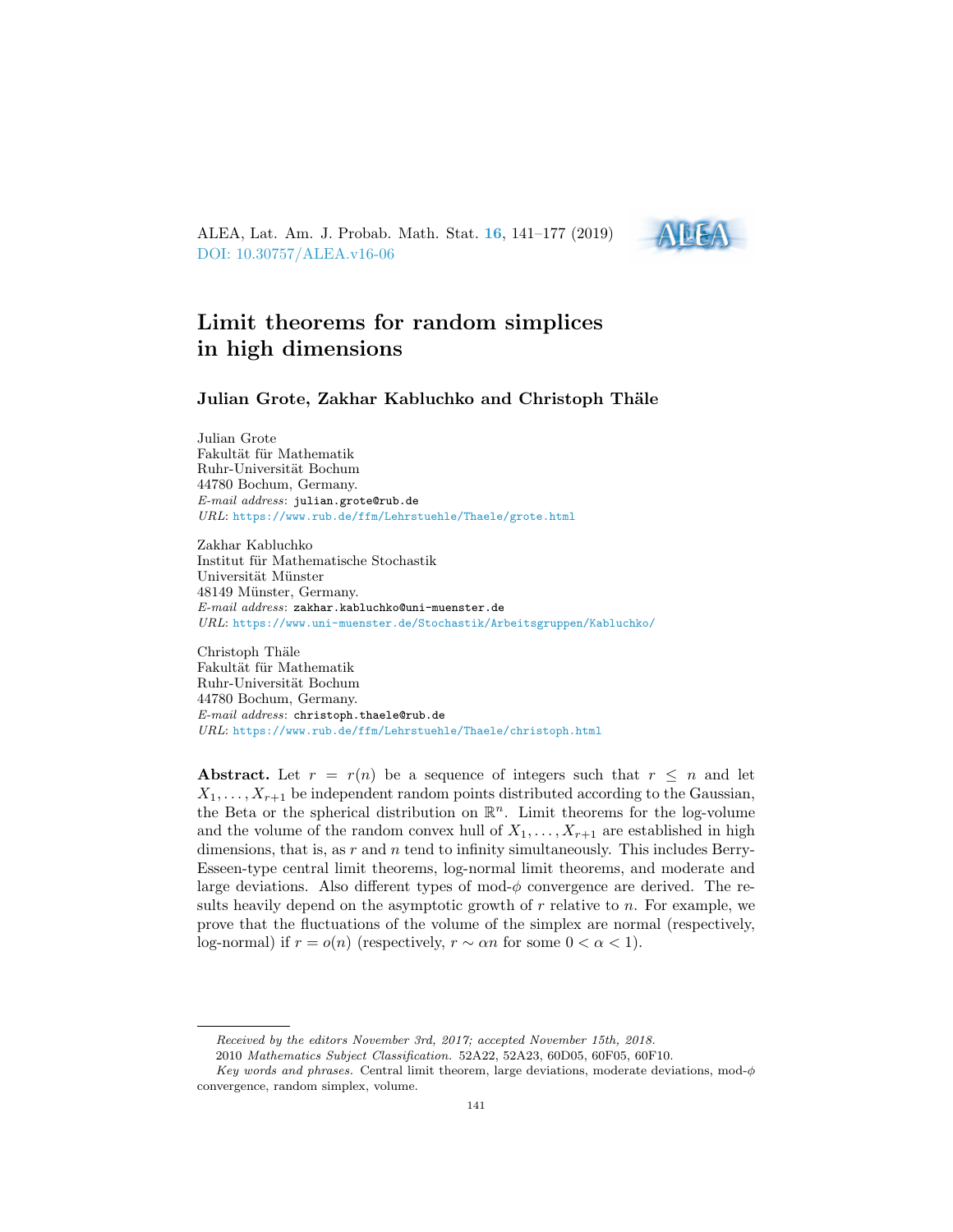#### 1. Introduction

In the last decades, random polytopes have become one of the most central models studied in stochastic geometry. In particular, they have seen numerous applications to other branches of mathematics such as asymptotic geometric analysis, compressed sensing, computational geometry, optimization or multivariate statistics; see, for example, the survey articles of Bárány  $(2007)$ , [Hug](#page-35-0)  $(2013)$  and [Reitzner](#page-35-1) [\(2010\)](#page-35-1) for further details and references. The focus in most works has been on models of the following type. First, we fix a space dimension  $n \in \mathbb{N}$  and a probability measure  $\mu$  on  $\mathbb{R}^n$ . Then, we let  $X_1, \ldots, X_r$ , where  $r \geq n+1$ , be independent random points in  $\mathbb{R}^n$  that are distributed according to  $\mu$ . A random polytope  $P_r$ now arises by taking the convex hull of the point set  $X_1, \ldots, X_r$ . Starting with the seminal paper of  $\hat{R}$ ényi and Sulanke [\(1963\)](#page-35-2), the asymptotic behaviour of the expectation and the variance of the volume or the number of faces of  $P_r$  has been studied intensively, as  $r \to \infty$ , while keeping n fixed. Moreover, it has been investigated whether these quantities satisfy a 'typical' and 'atypical' behaviour, i.e., fulfil a central limit theorem, large or moderate deviation principles and concentration inequalities, respectively, to name just a few topics of current research.

However, up to a few exceptions it has not been investigated what happens if the space dimension  $n$  is not fixed, but tends to infinity. The only such exceptions we were able to localize in the literature are the papers of [Ruben](#page-35-3) [\(1977\)](#page-35-3), [Mathai](#page-35-4) [\(1982\)](#page-35-4), [Anderson](#page-34-1) [\(1986\)](#page-34-1) and [Maehara](#page-35-5) [\(1980\)](#page-35-5). It is shown in the first two of these works that for any fixed  $r \in \mathbb{N}$  the r-volume of the convex hull of  $r + 1 \leq n + 1$ independent and uniform random points of which some are in the interior of the n-dimensional unit ball and the others on its boundary, is asymptotically normal, as  $n \to \infty$ . The third one establishes the same result in the situation where the r points are distributed according to the so-called Beta-type distribution in the n-dimensional unit ball. The fourth mentioned text generalizes the set-up to an arbitrary underlying *n*-fold product distribution on  $\mathbb{R}^n$ .

On the other hand, the regime in which  $r$  and  $n$  tend to infinity simultaneously is not treated in these papers. The purpose of the present text is to close this gap and to prove a collection of probabilistic limit theorems for the r-volume of the convex hull of  $r + 1 \leq n + 1$  random points that are distributed according to certain classes of probability distributions that allow for explicit computations, especially focusing on different regimes of growths of the parameter  $r$  relative to n. More precisely, we distinguish between the following three regimes. The first one is the case where r grows like  $o(n)$  with the dimension n, which means that  $r/n$  converges to zero, as  $n \to \infty$ . This of course includes the situations where r is fixed – covering thereby the case considered in the four papers mentioned above – or behaves like  $n^{\alpha}$  wir  $\alpha \in (0, 1)$ , to give just two examples (let us emphasize at this behaves like *n* wh  $\alpha \in (0, 1)$ , to give just two examples (let us emphasize at this point that we interpret expressions like  $\sqrt{n}$  or  $n/2$  as  $|\sqrt{n}|$  and  $|n/2|$ , respectively, in what follows). Secondly, the underlying situation might be the one where  $r$  is asymptotically equivalent to  $\alpha n$  for some  $\alpha \in (0,1)$ . Lastly, we analyse the setting where  $n - r = o(n)$ , as  $n \to \infty$ . In particular, for  $r = n$  we arrive in the situation where we choose  $n + 1$  random points and thus their convex hull is nothing but a full-dimensional simplex in  $\mathbb{R}^n$ .

Our paper and the results we are going to present (and which represent a 'complete' description of the high-dimensional probabilistic behaviour of the underlying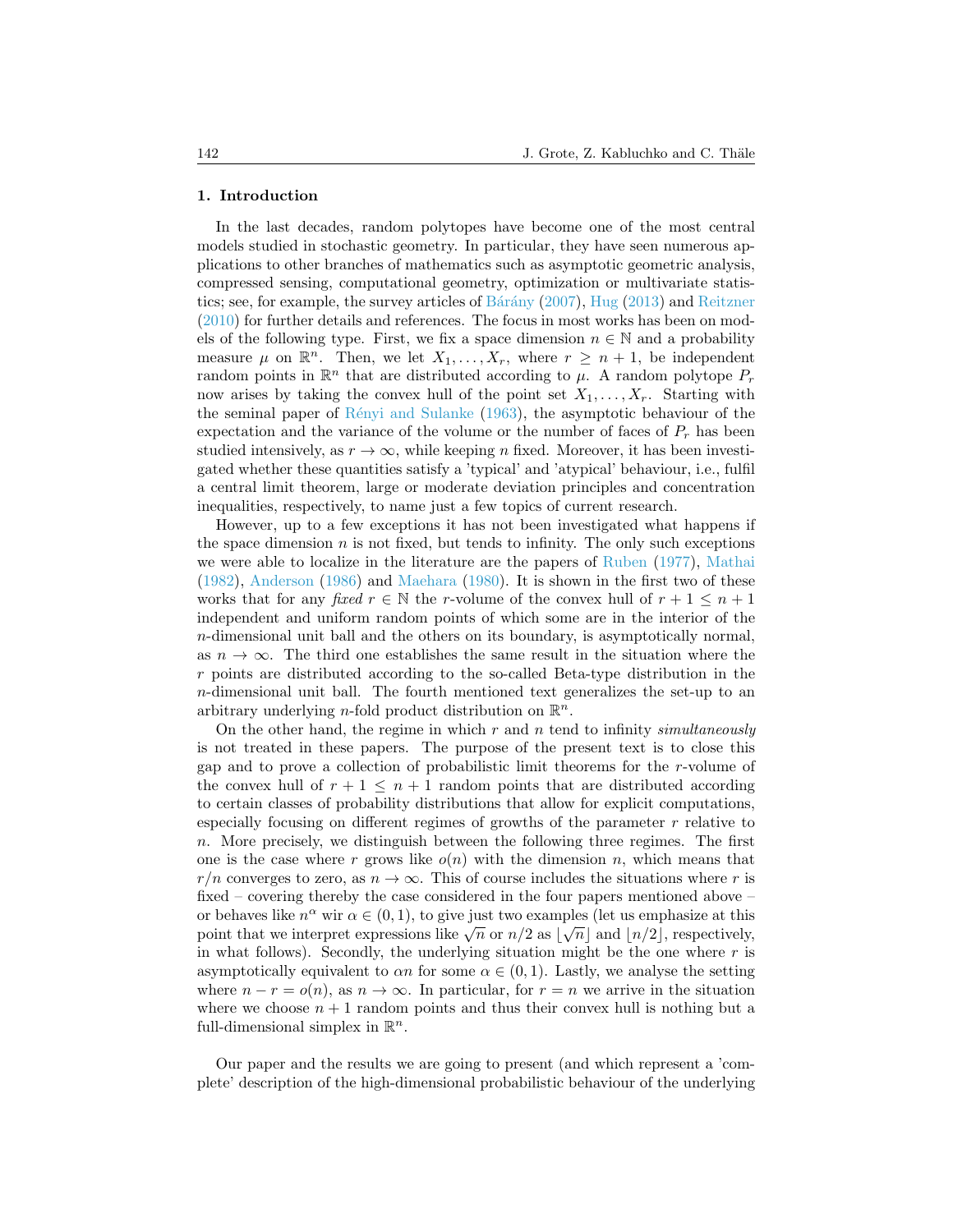random simplices) are organized as follows. In Section [2](#page-2-0) we introduce the different random point models we consider and state formulas for the moments of the volume of the random simplices induced by the convex hulls of these point sets. By using these moments, we are then able to derive the precise distributions of the previously mentioned volumes. In Section [3](#page-8-0) we start with the first limit theorems. By using the method of cumulants we give 'optimal' Berry-Esseen bounds and moderate deviation principles for the logarithmic volumes of our random simplices. Then, we transfer the limit theorem from the log-volume to the volume itself and obtain thereby a phase transition in the limiting behaviour depending on the choice of the parameter r. Section [4](#page-19-0) establishes results concerning so-called mod- $\phi$  convergence and is also the starting point to prove the results presented in Section [5,](#page-29-0) where we add large deviation principles to the moderate ones obtained earlier in Section [3.](#page-8-0)

# <span id="page-2-0"></span>2. Models, volumes and probabilistic representations

<span id="page-2-1"></span>2.1. The four models. In this paper we consider convex hulls of random points  $X_1, X_2, \ldots$  We only consider the following four models which allow for explicit computations. These models were identified in [Miles](#page-35-6) [\(1971\)](#page-35-6) and [Ruben and Miles](#page-36-0) [\(1980\)](#page-36-0), respectively, see also [Kabluchko et al.](#page-35-7) [\(2018,](#page-35-7) Section 3.4).

(a) The *Gaussian model*:  $X_1, X_2, \ldots$  are i.i.d. with standard normal density

$$
f(x) = (2\pi)^{-n/2} \cdot e^{-\frac{1}{2}|x|^2}, \quad x \in \mathbb{R}^n.
$$

(b) The *Beta model* with parameter  $\nu > 0$ :  $X_1, X_2, \ldots$  are i.i.d. points in the ball of radius 1 with density

$$
f(x) = \frac{1}{\pi^{n/2}} \frac{\Gamma\left(\frac{n+\nu}{2}\right)}{\Gamma\left(\frac{\nu}{2}\right)} \cdot \left(1 - |x|^2\right)^{(\nu-2)/2}, \quad x \in \mathbb{R}^n, \ |x| < 1.
$$

(c) The *Beta prime model* with parameter  $\nu > 0$ :  $X_1, X_2, \ldots$  are i.i.d. points with density

$$
f(x) = \frac{1}{\pi^{n/2}} \frac{\Gamma\left(\frac{n+\nu}{2}\right)}{\Gamma\left(\frac{\nu}{2}\right)} \cdot \left(1 + |x|^2\right)^{-(n+\nu)/2}, \quad x \in \mathbb{R}^n.
$$

(d) The *spherical model*:  $X_1, X_2, \ldots$  are uniformly distributed on the sphere of radius 1 centered at the origin of  $\mathbb{R}^n$ .

*Remark* 2.1. Observe that in the Beta prime model the power is  $(n + \nu)/2$  (which depends on *n*) rather than just  $\nu/2$ .

2.2. Moments for the volumes of random simplices and parallelotopes. Let  $1 \leq r \leq$ n be an integer and  $X_1, \ldots, X_{r+1}$  be independent random points in  $\mathbb{R}^n$  that are distributed according to one of the distributions introduced in Section [2.1.](#page-2-1) By  $\mathcal{V}_{n,r}$ we denote the r-dimensional volume of the simplex with vertices  $X_1, \ldots, X_{r+1}$ . Moreover, we use the symbol  $W_{n,r}$  to indicate the r-dimensional volume of the parallelotope spanned by the vectors  $X_1, \ldots, X_r$ . Note that up to a factor r!,  $\mathcal{W}_{n,r}$  is the same as the r-dimensional volume of the simplex with vertices  $0, X_1, \ldots, X_r$ . We start by recalling formulas for the moments of  $\mathcal{W}_{n,r}$ . Moments of integer orders can directly be computed using the well-known linear Blaschke-Petkantschin formula from integral geometry together with an induction argument.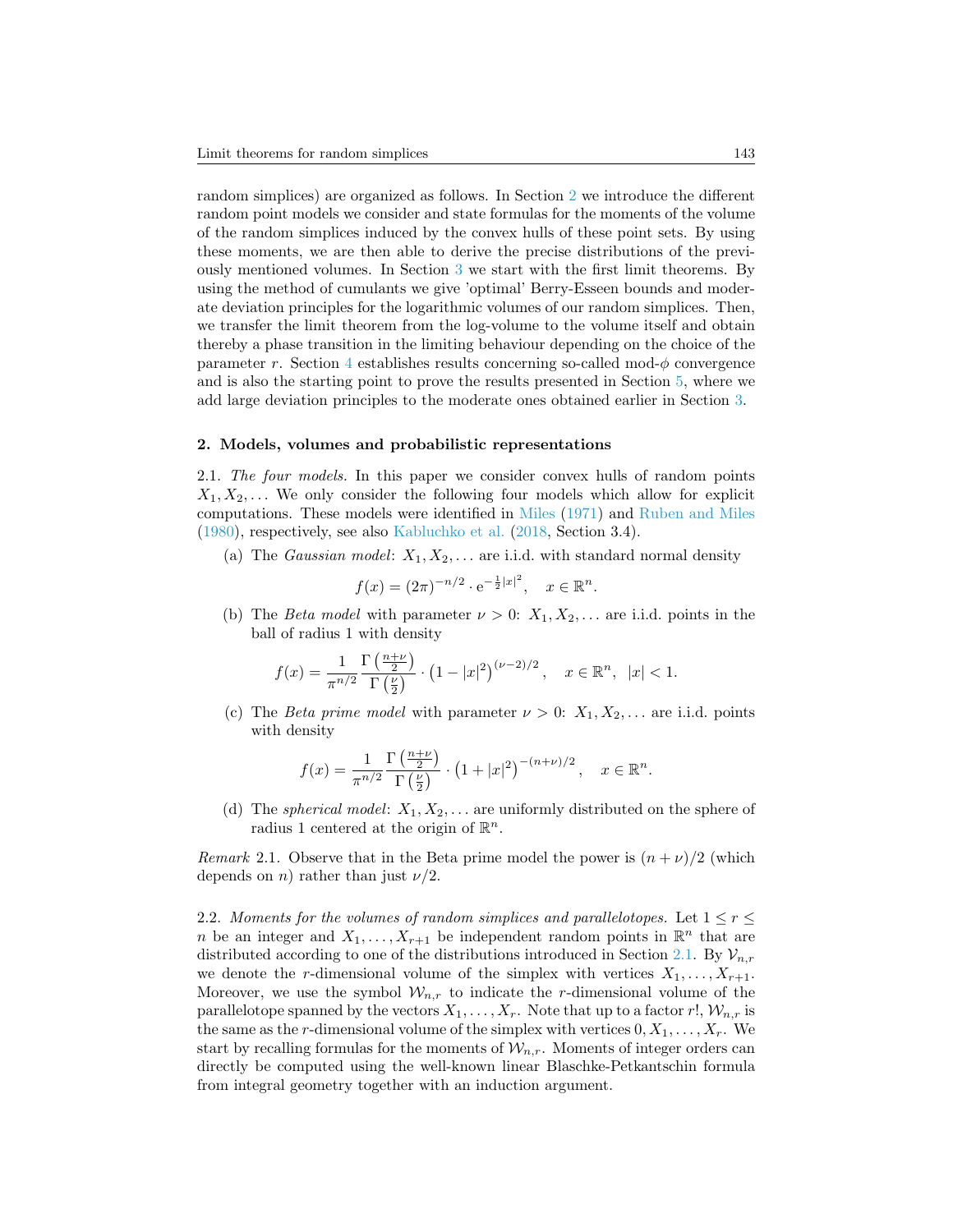<span id="page-3-0"></span>**Theorem 2.2** (Moments for parallelotopes). Let  $\mathcal{W}_{n,r}$  be the volume of the rdimensional parallelotope spanned by the vectors  $X_1, \ldots, X_r$  chosen according to one of the above four models.

(a) In the Gaussian model we have, for all real  $k \geq 0$ ,

$$
\mathbb{E}[\mathcal{W}_{n,r}^{2k}]=\prod_{j=1}^r\Bigg[2^k\frac{\Gamma\Big(\frac{n-r+j}{2}+k\Big)}{\Gamma\Big(\frac{n-r+j}{2}\Big)}\Bigg].
$$

(b) In the Beta model with parameter  $\nu > 0$  we have, for all real  $k \geq 0$ ,

$$
\mathbb{E}[\mathcal{W}_{n,r}^{2k}] = \prod_{j=1}^r \left[ \frac{\Gamma\left(\frac{n-r+j}{2} + k\right) \Gamma\left(\frac{n+\nu}{2}\right)}{\Gamma\left(\frac{n-r+j}{2}\right) \Gamma\left(\frac{n+\nu}{2} + k\right)} \right].
$$

(c) In the Beta prime model with parameter  $\nu > 0$  we have, for all real  $k \in$  $(0, \frac{\nu}{2}],$ 

$$
\mathbb{E}[\mathcal{W}_{n,r}^{2k}]=\prod_{j=1}^r\Bigg[\frac{\Gamma\Big(\frac{n-r+j}{2}+k\Big)\Gamma\Big(\frac{\nu}{2}-k\Big)}{\Gamma\Big(\frac{n-r+j}{2}\Big)\Gamma\Big(\frac{\nu}{2}\Big)}\Bigg].
$$

(d) In the spherical model we have, for all real  $k > 0$ ,

$$
\mathbb{E}[\mathcal{W}_{n,r}^{2k}] = \prod_{j=1}^r \left[ \frac{\Gamma\left(\frac{n-r+j}{2} + k\right) \Gamma\left(\frac{n}{2}\right)}{\Gamma\left(\frac{n-r+j}{2}\right) \Gamma\left(\frac{n}{2} + k\right)} \right].
$$

Proof: The formula in (a) can be concluded from [Mathai](#page-35-8) [\(1999\)](#page-35-8) or [Ruben](#page-36-1) [\(1979\)](#page-36-1). Formula (b) is Theorem 19.2.5 from [Mathai](#page-35-9) [\(2001\)](#page-35-9), Formula (c) is Theorem 19.2.6 from [Mathai](#page-35-9) [\(2001\)](#page-35-9). Formula (d) is the limiting case of (c) for  $\nu \downarrow 0$  but is actually also contained both in Theorems 19.2.5 and 19.2.6 from [Mathai](#page-35-9) [\(2001\)](#page-35-9) because these deal with a slightly more general model which allows for some points to be chosen uniformly on the unit sphere.  $\Box$ 

For simplices, the moments are very similar. The products appearing in the formulas for simplices are the same as for parallelotopes, but certain additional factors involving the Γ-function appear. Again, for moments of integer order, a direct proof for these formulas can be carried out using the affine Blaschke-Petkantschin formula and an induction argument (compare, for example, with the proof of [Schneider and](#page-36-2) [Weil](#page-36-2) [\(2008,](#page-36-2) Theorem 8.2.3) for the special case of the Beta model with  $\nu = 2$  and the spherical model.)

<span id="page-3-1"></span>**Theorem 2.3** (Moments for simplices). Let  $V_{n,r}$  be the volume of the r-dimensional simplex with vertices  $X_1, \ldots, X_{r+1}$  chosen according to one of the above four models.

(a) In the Gaussian model we have, for all real  $k \geq 0$ ,

$$
\mathbb{E}[(r!\mathcal{V}_{n,r})^{2k}] = (r+1)^k \prod_{j=1}^r \left[ 2^k \frac{\Gamma\left(\frac{n-r+j}{2}+k\right)}{\Gamma\left(\frac{n-r+j}{2}\right)} \right].
$$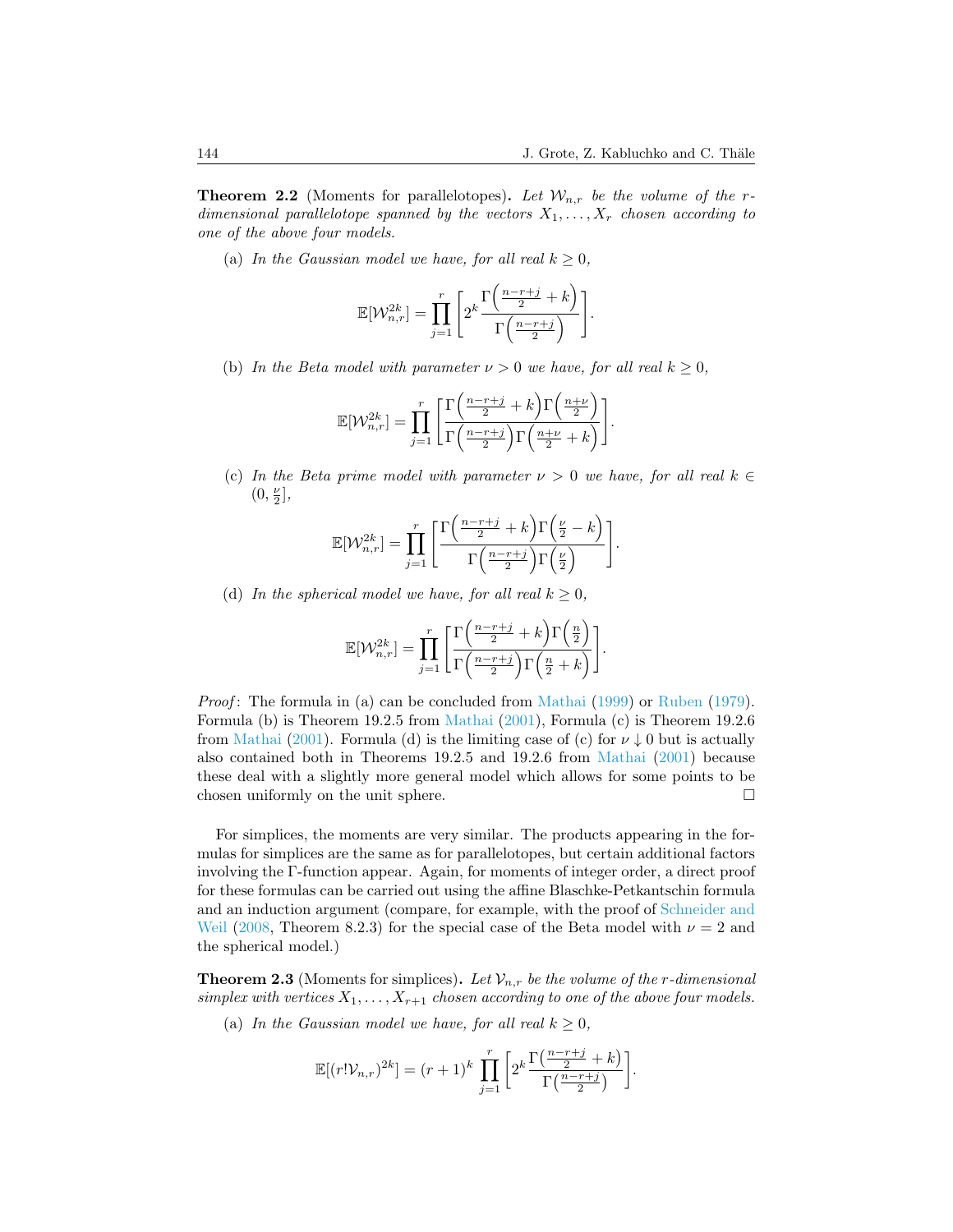(b) In the Beta model with parameter  $\nu > 0$  we have, for all real  $k \geq 0$ ,

$$
\mathbb{E}[(r! \mathcal{V}_{n,r})^{2k}] = \prod_{j=1}^{r} \left[ \frac{\Gamma\left(\frac{n-r+j}{2} + k\right)}{\Gamma\left(\frac{n-r+j}{2}\right)} \frac{\Gamma\left(\frac{n+\nu}{2}\right)}{\Gamma\left(\frac{n+\nu}{2} + k\right)} \right] \times \frac{\Gamma\left(\frac{n+\nu}{2}\right)}{\Gamma\left(\frac{n+\nu}{2} + k\right)} \frac{\Gamma\left(\frac{r(n+\nu-2)+(n+\nu)}{2} + (r+1)k\right)}{\Gamma\left(\frac{n+\nu}{2} + k\right)}.
$$

(c) In the Beta prime model with parameter  $\nu > 0$  we have, for all real  $0 \leq$  $k < \frac{\nu}{2}$ ,

$$
\mathbb{E}[(r! \mathcal{V}_{n,r})^{2k}] = \prod_{j=1}^{r} \left[ \frac{\Gamma\left(\frac{n-r+j}{2} + k\right)}{\Gamma\left(\frac{n-r+j}{2}\right)} \frac{\Gamma\left(\frac{\nu}{2} - k\right)}{\Gamma\left(\frac{\nu}{2}\right)} \right] \times \frac{\Gamma\left(\frac{\nu}{2} - k\right)}{\Gamma\left(\frac{\nu}{2}\right)} \frac{\Gamma\left(\frac{(r+1)\nu}{2} - rk\right)}{\Gamma\left(\frac{\nu}{2}\right)} \frac{\Gamma\left(\frac{(r+1)\nu}{2} - (r+1)k\right)}{\Gamma\left(\frac{(r+1)\nu}{2} - (r+1)k\right)}.
$$

(d) In the spherical model we have, for all real  $k \geq 0$ ,

$$
\mathbb{E}[(r! \mathcal{V}_{n,r})^{2k}] = \prod_{j=1}^{r} \left[ \frac{\Gamma\left(\frac{n-r+j}{2} + k\right)}{\Gamma\left(\frac{n-r+j}{2}\right)} \frac{\Gamma\left(\frac{n}{2}\right)}{\Gamma\left(\frac{n}{2} + k\right)} \right] \times \frac{\Gamma\left(\frac{n}{2}\right)}{\Gamma\left(\frac{n}{2} + k\right)} \frac{\Gamma\left(\frac{r(n-2)+n}{2} + (r+1)k\right)}{\Gamma\left(\frac{r(n-2)+n}{2} + rk\right)}.
$$

*Proof*: Formula (a) is Equation (70) in [Miles](#page-35-6) [\(1971\)](#page-35-6). Formula (b) is Equation (74) in [Miles](#page-35-6) [\(1971\)](#page-35-6). Formula (c) is Equation (72) in [Miles](#page-35-6) [\(1971\)](#page-35-6). Finally, Formula (d) is obtained from (b) by letting  $\nu \to 0$ . Note that the formula in [Miles](#page-35-6) [\(1971\)](#page-35-6) contains a typo, which is corrected, for example, in [Chu](#page-34-2) [\(1993\)](#page-34-2). Also [Miles](#page-35-6) [\(1971\)](#page-35-6) considers only integer moments. Extension to non-integer moments can be found in [Kabluchko et al.](#page-35-10)  $(2018+)$ .

Observe that the moments in the spherical case can be obtained from the moments in the Beta model by taking  $\nu = 0$  there. In fact, the uniform distribution on the sphere is the weak limit of the Beta distribution as  $\nu \downarrow 0$ ; see the proof of Theorem [2.7,](#page-8-1) below. Since the proofs of our limit theorems are based on the above formulas for the moments, we may and will consider the spherical and the Beta models together, the former being the special case of the latter with  $\nu = 0$ . We refrain from stating the limit theorems in the Beta prime case because they are very similar to the Beta case.

2.3. Distributions for the volumes of random simplices and parallelotopes. The purpose of this section is to derive probabilistic representations for the random variables  $\mathcal{W}_{n,r}^2$  and  $\mathcal{V}_{n,r}^2$  for the four models introduced in Section [2.1.](#page-2-1) For this, we need to recall certain standard distributions. A random variable has a Gamma distribution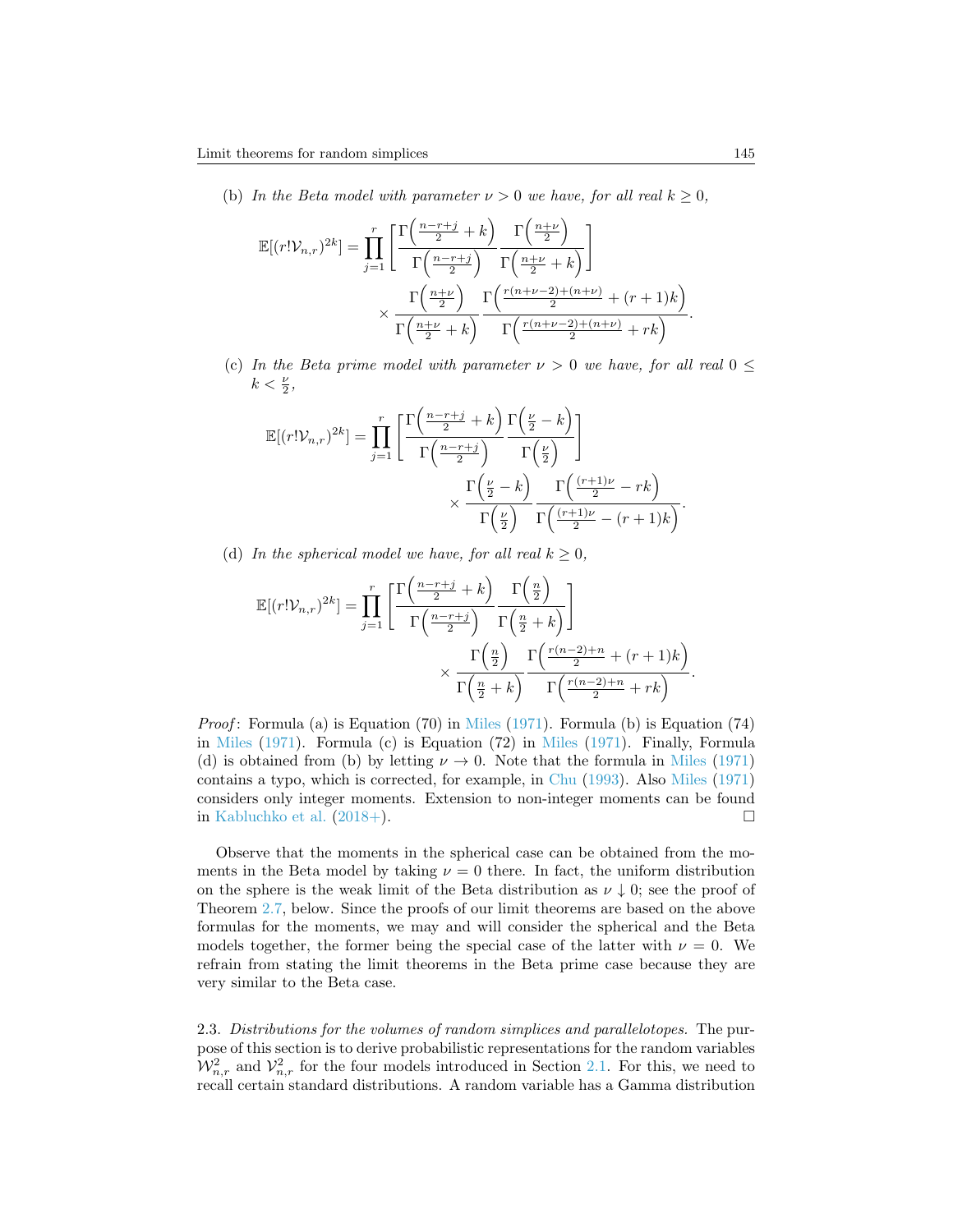with shape  $\alpha > 0$  and scale  $\lambda > 0$  if its density is given by

$$
g(t) = \frac{\lambda^{\alpha}}{\Gamma(\alpha)} t^{\alpha - 1} e^{-\lambda t}, \quad t \ge 0.
$$

Especially if  $\alpha = d/2$  for some  $d \in \mathbb{N}$  and  $\lambda = 1/2$ , we speak about a  $\chi^2$  distribution with d degrees of freedom. A random variable has a Beta distribution with parameters  $\alpha_1 > 0, \alpha_2 > 0$  if its density is

$$
g(t) = \frac{\Gamma(\alpha_1 + \alpha_2)}{\Gamma(\alpha_1)\Gamma(\alpha_2)} t^{\alpha_1 - 1} (1 - t)^{\alpha_2 - 1}, \quad t \in (0, 1).
$$

Finally, a random variable has a Beta prime distribution with parameters  $\alpha_1 > 0$ ,  $\alpha_2 > 0$  if its density is

$$
g(t) = \frac{\Gamma(\alpha_1 + \alpha_2)}{\Gamma(\alpha_1)\Gamma(\alpha_2)} t^{\alpha_1 - 1} (1 + t)^{-\alpha_1 - \alpha_2}, \quad t > 0.
$$

Note that the Beta prime distribution coincides, up to rescaling, with the Fisher F distribution. We agree to denote by  $\chi_d^2$ , respectively  $\Gamma_{\alpha,\lambda}, \beta_{\alpha_1,\alpha_2}, \beta'_{\alpha_1,\alpha_2}$ , a random variable with  $\chi^2$ -distribution with  $d \in \mathbb{N}$  degrees of freedom and the Gamma, Beta or Beta prime distribution with corresponding parameters, respectively. We shall also use the notation  $X \sim \text{Beta}(\alpha_1, \alpha_2)$  or  $X \sim \text{Beta}'(\alpha_1, \alpha_2)$  to indicate that a random variable X has a Beta or a Beta prime distribution with parameters  $\alpha_1$ and  $\alpha_2$ , respectively. Also, we agree that all such variables appearing below are assumed to be independent. We recall that the moments (of real order  $k \geq 0$ , as long as they exist) of these distributions are given by:

$$
\mathbb{E}[\chi_d^{2k}] = 2^k \frac{\Gamma\left(\frac{d}{2} + k\right)}{\Gamma\left(\frac{d}{2}\right)},
$$

$$
\mathbb{E}[\beta^k_{\alpha_1, \alpha_2}] = \frac{\Gamma(\alpha_1 + \alpha_2)\Gamma(\alpha_1 + k)}{\Gamma(\alpha_1)\Gamma(\alpha_1 + \alpha_2 + k)}
$$

$$
\mathbb{E}[(\beta'_{\alpha_1, \alpha_2})^k] = \frac{\Gamma(\alpha_1 + k)\Gamma(\alpha_2 - k)}{\Gamma(\alpha_1)\Gamma(\alpha_2)}.
$$

,

Using Theorem [2.2](#page-3-0) we first obtain probabilistic representations for the volume of random parallelotopes spanned by vectors whose distributions belong to one of the classes introduced in Section [2.1.](#page-2-1)

**Theorem 2.4** (Distributions for parallelotopes). Let  $W_{n,r}$  be the volume of the r-dimensional parallelotope spanned by the vectors  $X_1, \ldots, X_r$  chosen according to one of the above four models.

- (a) In the Gaussian model we have  $\mathcal{W}_{n,r}^2 \stackrel{d}{=} \prod^r$  $j=1$  $\chi^2_{n-r+j}$ .
- (b) In the Beta model we have  $\mathcal{W}_{n,r}^2 \stackrel{d}{=} \prod^r$  $j=1$  $\frac{\beta_{\frac{n-r+j}{2},\frac{\nu+r-j}{2}}.}$
- (c) In the Beta prime model we have  $\mathcal{W}_{n,r}^2 \stackrel{d}{=} \prod^r$  $j=1$  $\beta'_{\frac{n-r+j}{2},\frac{\nu}{2}}.$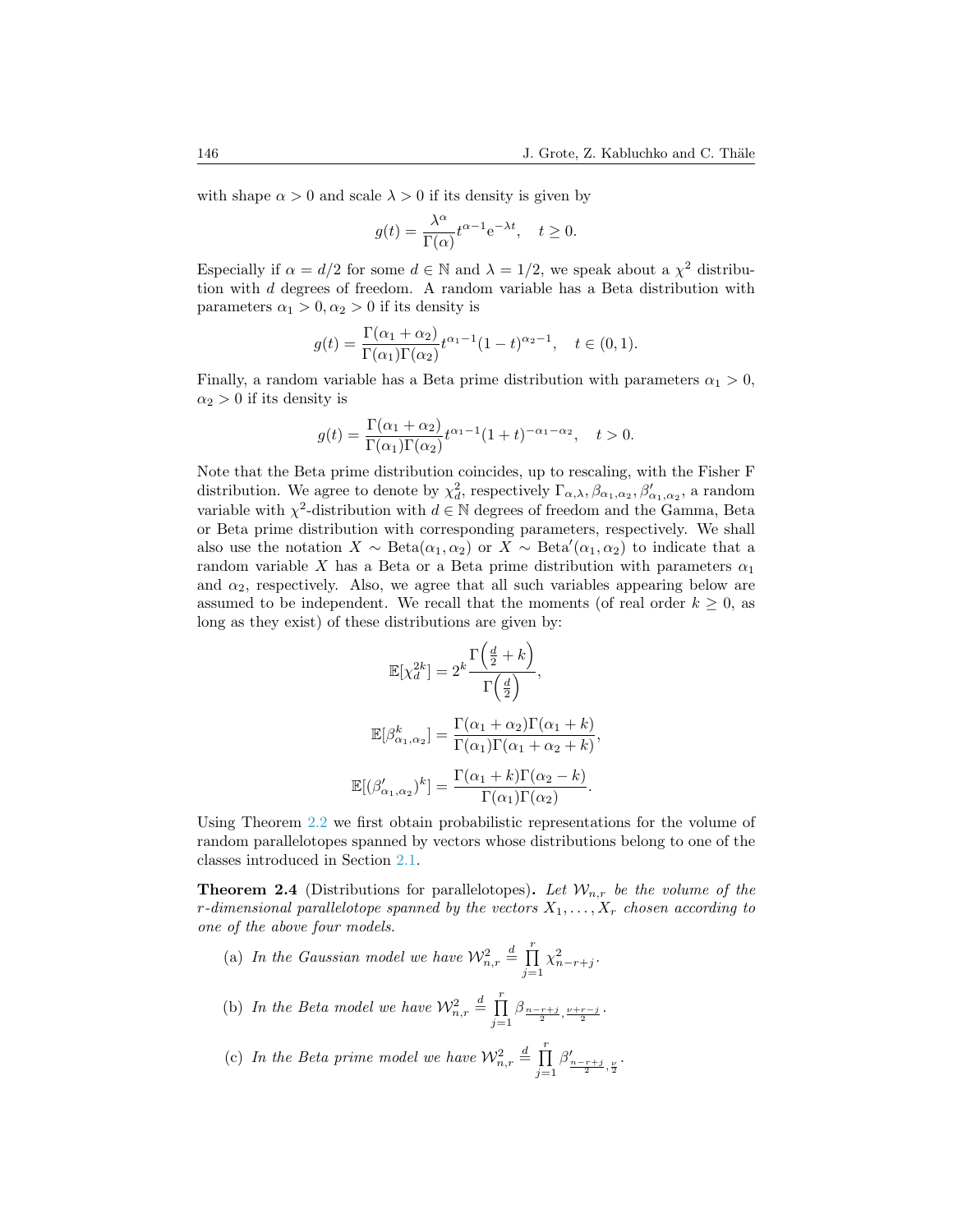(d) In the spherical model we have  $\mathcal{W}_{n,r}^2 \stackrel{d}{=} \prod^r$  $j=1$  $\beta_{\frac{n-r+j}{2},\frac{r-j}{2}}.$ 

The random variables involved in the products are assumed to be independent.

The distribution of the volume of a random simplex generated by one of the four models is more involved and can be derived from Theorem [2.3.](#page-3-1)

<span id="page-6-0"></span>**Theorem 2.5** (Distributions for simplices). Let  $V_{n,r}$  be the volume of the rdimensional simplex with vertices  $X_1, \ldots, X_{r+1}$  chosen according to the one of the above four models.

(a) In the Gaussian model we have

$$
(r! \mathcal{V}_{n,r})^2 \stackrel{d}{=} (r+1) \prod_{j=1}^r \chi^2_{n-r+j}.
$$

(b) In the Beta model we have

$$
\xi(1-\xi)^r (r! \mathcal{V}_{n,r})^2 \stackrel{d}{=} (1-\eta)^r \prod_{j=1}^r \beta_{\frac{n-r+j}{2}, \frac{\nu+r-j}{2}},
$$

where  $\xi, \eta \sim Beta(\frac{n+\nu}{2}, \frac{r(n+\nu-2)}{2})$  $\frac{2^{D-2}}{2}$ ) are random variables such that  $\xi$  is independent of  $\mathcal{V}_{n,r}$ , while  $\eta$  is independent of  $\beta_{\frac{n-r+j}{2},\frac{\nu+r-j}{2}}$ ,  $j=1,\ldots,r$ .

(c) In the Beta prime model we have

$$
(1+\eta)^r (r! \mathcal{V}_{n,r})^2 \stackrel{d}{=} \xi^{-1} (1+\xi)^{r+1} \prod_{j=1}^r \beta'_{\frac{n-r+j}{2},\frac{\nu}{2}},
$$

where  $\xi, \eta \sim Beta'(\frac{\nu}{2}, \frac{rv}{2})$  are random variables such that  $\eta$  is independent of  $\mathcal{V}_{n,r}$ , while  $\xi$  is independent of  $\beta'_{\frac{n-r+j}{2},\frac{\nu}{2}}$ ,  $j=1,\ldots,r$ .

(d) In the spherical model we have

$$
\xi(1-\xi)^r (r! \mathcal{V}_{n,r})^2 \stackrel{d}{=} (1-\eta)^r \prod_{j=1}^r \beta_{\frac{n-r+j}{2}, \frac{r-j}{2}},
$$

where  $\xi, \eta \sim Beta(\frac{n}{2}, \frac{r(n-2)}{2})$  $\frac{(n-2)}{2}$ ) are random variables such that  $\xi$  is independent of  $\mathcal{V}_{n,r}$ , while  $\eta$  is independent of  $\beta_{\frac{n-r+j}{2},\frac{r-j}{2}}$ ,  $j=1,\ldots,r$ .

*Proof*: The assertion in (a) follows directly from Theorem  $2.3$  (a) combined with the fact that the k<sup>th</sup> moment of a  $\chi^2_{n-r+j}$  random variable is given by

$$
2^k \frac{\Gamma(\frac{n-r+j}{2}+k)}{\Gamma(\frac{n-r+j}{2})}.
$$

To prove (b) we define  $\alpha_1 := \frac{n+\nu}{2}$  and  $\alpha_2 := \frac{r(n+\nu-2)}{2}$  $\frac{-\nu-2}{2}$ . Denoting by  $B(x, y) =$  $\Gamma(x)\Gamma(y)$  $\frac{\Gamma(x)\Gamma(y)}{\Gamma(x+y)}, x, y > 0$ , the Beta function, we observe that, since  $\xi, \eta \sim \text{Beta}(\alpha_1, \alpha_2),$ 

$$
\mathbb{E}[(1-\eta)^{rk}] = \frac{1}{B(\alpha_1, \alpha_2)} \int_0^1 x^{\alpha_1 - 1} (1-x)^{\alpha_2 + rk - 1} dx
$$

$$
= \frac{B(\alpha_1, \alpha_2 + rk)}{B(\alpha_1, \alpha_2)}
$$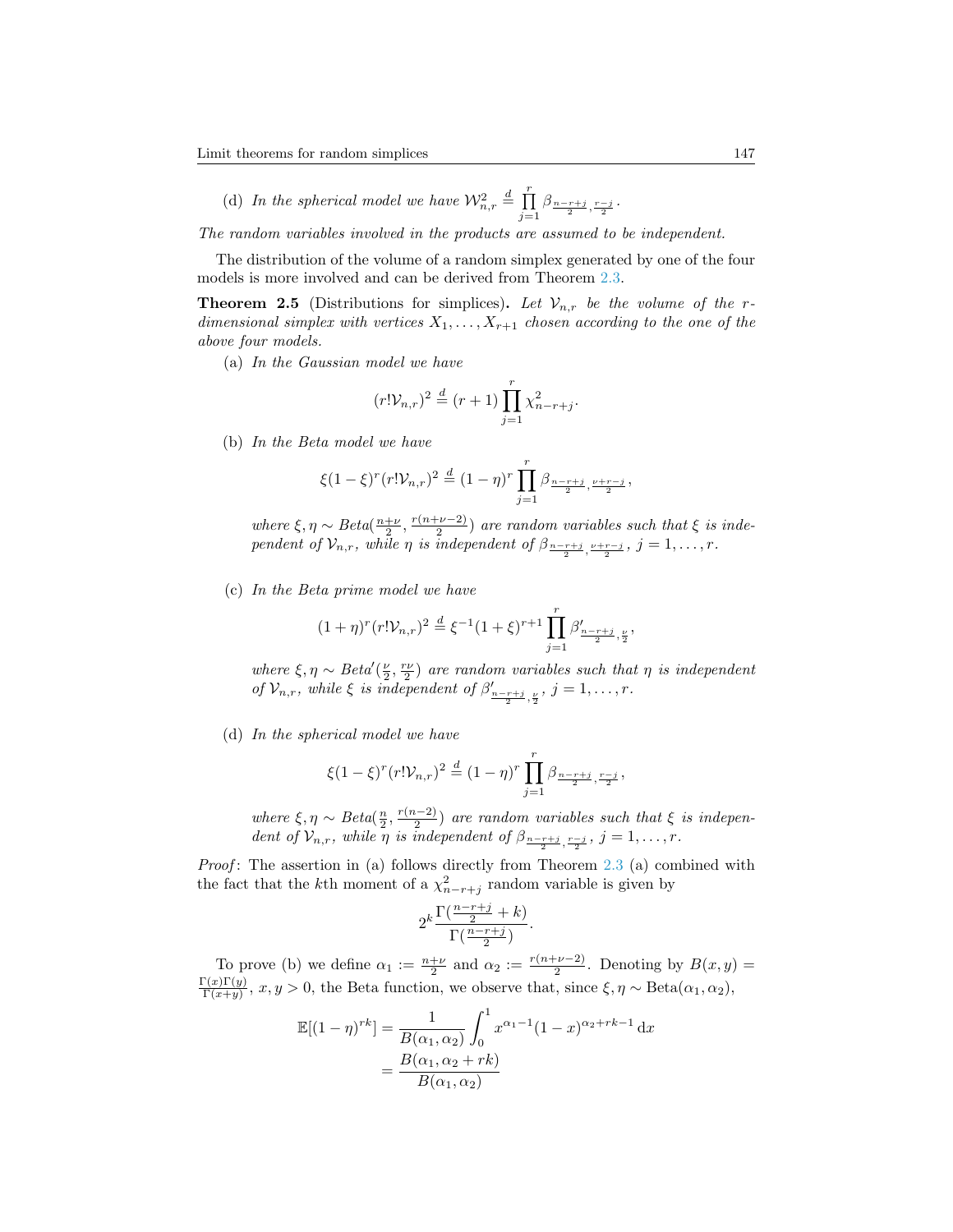and

$$
\mathbb{E}[\xi^{k}(1-\xi)^{rk}] = \frac{1}{B(\alpha_1, \alpha_2)} \int_0^1 x^{\alpha_1 + k - 1} (1 - x)^{\alpha_2 + rk - 1} dx
$$
  
= 
$$
\frac{B(\alpha_1 + k, \alpha_2 + rk)}{B(\alpha_1, \alpha_2)}.
$$

This implies that

$$
\frac{\mathbb{E}[(1-\eta)^{rk}]}{\mathbb{E}[\xi^k(1-\xi)^{rk}]} = \frac{B(\alpha_1, \alpha_2 + rk)}{B(\alpha_1 + k, \alpha_2 + rk)} = \frac{\Gamma(\alpha_1 + \alpha_2 + (r+1)k)\Gamma(\alpha_1)}{\Gamma(\alpha_1 + k)\Gamma(\alpha_1 + \alpha_2 + rk)}
$$

$$
= \frac{\Gamma\left(\frac{r(n+\nu-2)+(n+\nu)}{2} + (r+1)k\right)\Gamma\left(\frac{n+\nu}{2}\right)}{\Gamma\left(\frac{n+\nu}{2} + k\right)\Gamma\left(\frac{r(n+\nu-2)+(n+\nu)}{2} + rk\right)}
$$

and this is precisely the last factor in the formula for the moments, see Theorem [2.3](#page-3-1) (b).

Next, we consider (c). Since  $\xi, \eta \sim \text{Beta}'(\alpha_1, \alpha_2)$  with  $\alpha_1 = \frac{\nu}{2}$  and  $\alpha_2 = \frac{r\nu}{2}$ , we apply the formula  $\int_0^\infty x^{\alpha_1-1}(1+x)^{-\alpha_1-\alpha_2}dx = B(\alpha_1,\alpha_2)$  to obtain

$$
\mathbb{E}[(1+\eta)^{rk}] = \frac{1}{B(\alpha_1, \alpha_2)} \int_0^{\infty} x^{\alpha_1 - 1} (1+x)^{-\alpha_1 - (\alpha_2 - rk)} dx
$$
  
= 
$$
\frac{B(\alpha_1, \alpha_2 - rk)}{B(\alpha_1, \alpha_2)}
$$

and

$$
\mathbb{E}\left[\xi^{-k}(1+\xi)^{(r+1)k}\right] = \frac{1}{B(\alpha_1, \alpha_2)} \int_0^{\infty} x^{\alpha_1 - k - 1} (1+x)^{-\alpha_1 - \alpha_2 - (r+1)k} dx
$$

$$
= \frac{B(\alpha_1 - k, \alpha_2 - rk)}{B(\alpha_1, \alpha_2)}.
$$

It follows that

$$
\frac{\mathbb{E}\left[\xi^{-k}(1+\xi)^{(r+1)k}\right]}{\mathbb{E}[(1+\eta)^{rk}]} = \frac{B(\alpha_1 - k, \alpha_2 - rk)}{B(\alpha_1, \alpha_2 - rk)} = \frac{\Gamma(\alpha_1 - k)\Gamma(\alpha_1 + \alpha_2 - rk)}{\Gamma(\alpha_1 + \alpha_2 - (r+1)k)\Gamma(\alpha_1)} = \frac{\Gamma\left(\frac{\nu}{2} - k\right)}{\Gamma\left(\frac{\nu}{2}\right)} \frac{\Gamma\left(\frac{(r+1)\nu}{2} - rk\right)}{\Gamma\left(\frac{(r+1)\nu}{2} - (r+1)k\right)},
$$

which is exactly the last factor in the formula for the moments given by Theorem [2.3](#page-3-1) (c).

The assertion in (d) follows as a limit case from that in (b), as  $\nu \downarrow 0$ .

Remark 2.6. The distributional equality in Theorem [2.5](#page-6-0) (a) has already been noted by [Miles](#page-35-6) [\(1971,](#page-35-6) Section 13). The other probabilistic representations in  $(b)$ –(d) seem to be new.

2.4. Distance distributions. As in the previous sections let  $X_1, \ldots, X_{r+1}$  be independent random points that are distributed according to one of the four models from Section [2.1.](#page-2-1) Our interest now lies in the distance from the origin to the r-dimensional affine subspace spanned by  $X_1, \ldots, X_{r+1}$ .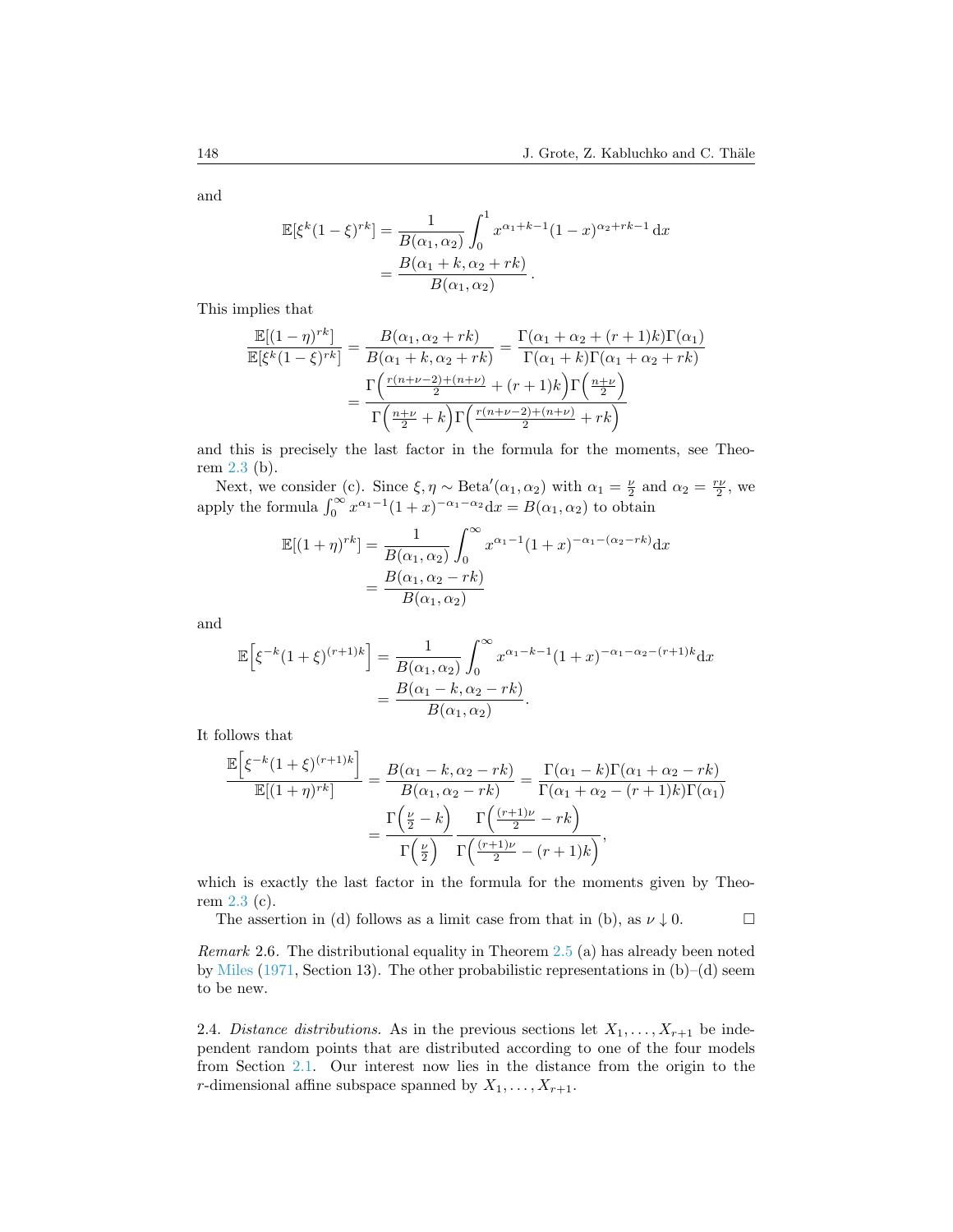<span id="page-8-1"></span>**Theorem 2.7** (Distance distributions). Let  $X_1, \ldots, X_{r+1}$  be chosen according to one of the above four models and denote by  $\mathcal{D}_{n,r}$  the distance from the origin to the r-dimensional affine subspace spanned by  $X_1, \ldots, X_{r+1}$ .

- (a) In the Gaussian model we have  $\mathcal{D}_{n,r}^2 \stackrel{d}{=} (r+1)^{-1} \chi_{n-r}^2$ .
- (b) In the Beta model we have  $\mathcal{D}_{n,r}^2 \stackrel{d}{=} \beta_{\frac{n-r}{2},\frac{\nu(r+1)+r(n-1)}{2}}$ .
- (c) In the Beta prime model we have  $\mathcal{D}_{n,r}^2 \stackrel{d}{=} \beta'_{\frac{n-r}{2},\frac{\nu(r+1)}{2}}$ .
- (d) In the spherical model we have  $\mathcal{D}_{n,r}^2 \stackrel{d}{=} \beta_{\frac{n-r}{2},\frac{r(n-1)}{2}}$ .

*Proof*: The density of  $\mathcal{D}_{n,r}$  in the cases (a)–(c) can be computed from a formula on page 16 in [Ruben and Miles](#page-36-0) [\(1980\)](#page-36-0). In fact, for the Gaussian model we obtain that  $\mathcal{D}_{n,r}$  has density

$$
h \mapsto c_{n,r} \, h^{n-r-1} \, e^{-\frac{h^2(r+1)}{2}}, \qquad h > 0 \,,
$$

which implies (a). For the Beta model we obtain the density

$$
h \mapsto c_{n,r,\nu} \, h^{n-r-1} (1-h^2)^{\frac{r(n+1)}{2} + \frac{(r+1)(\nu-2)}{2}}, \qquad 0 < h < 1 \,,
$$

for  $\mathcal{D}_{n,r}$  and (b) follows. Next, for the Beta prime model the density of  $\mathcal{D}_{n,r}$  is given by

$$
h \mapsto c_{n,r,\nu} \, h^{n-r-1} (1+h^2)^{\frac{r(n+1)}{2} - \frac{(r+1)(n+\nu)}{2}}, \qquad h > 0,
$$

whence (c) follows. Finally, the spherical model follows from the Beta model in the limit, as  $\nu \downarrow 0$ . In fact, since the centred ball of radius 1 can be regarded as a compact metric space, the family of probability measures  $(\mathbb{P}_{\nu})_{\nu>0}$  with densities  $f_{\nu}(|x|) := \text{const}(1-|x|^2)^{(\nu-2)/2}, \ \nu > 0$ , is tight for each  $n \in \mathbb{N}$ . Thus,  $(\mathbb{P}_{\nu})_{\nu>0}$ is weakly sequentially compact, i.e., there exist weakly convergent subsequences  $(\mathbb{P}_{\nu_n})_{n\in\mathbb{N}}$  with  $\nu_n\downarrow 0$ . For each such sequence  $\nu_n$  the limiting probability measure is easily seen to have the following two properties: (i) it is rotation invariant and (ii) it is concentrated on the boundary of the centred ball of radius 1, that is, the radius 1 sphere. In other words, the limit must coincide with the normalized spherical Lebesgue measure on that sphere. Now, as  $\nu \downarrow 0$  and since  $(x_1, \ldots, x_{r+1}) \mapsto$  $dist(0, aff(x_1, \ldots, x_{r+1}))$  is a bounded continuous function on the  $(r+1)$ -st cartesian power of the unit ball, the density in (d) is the limit of the density in (b).  $\Box$ 

#### <span id="page-8-0"></span>3. Cumulants, Berry-Esseen bounds and moderate deviations

In this section we shall concentrate on the Gaussian, the Beta and the spherical model, for which the random variables  $\mathcal{V}_{n,r}$  have finite moments of all orders for any  $n \in \mathbb{N}$  and  $r \leq n$ .

3.1. Cumulants for logarithmic volumes. For a random variable X with  $\mathbb{E}[|X|^m] <$  $\infty$  for some  $m \in \mathbb{N}$ , we write  $c^m[X]$  for the mth order cumulant of X, that is,

$$
c^{m}[X] = (-\mathfrak{i})^{m} \frac{\mathrm{d}^{m}}{\mathrm{d}t^{m}} \log \mathbb{E}[\exp(\mathfrak{i}tX)]\Big|_{t=0},\tag{3.1}
$$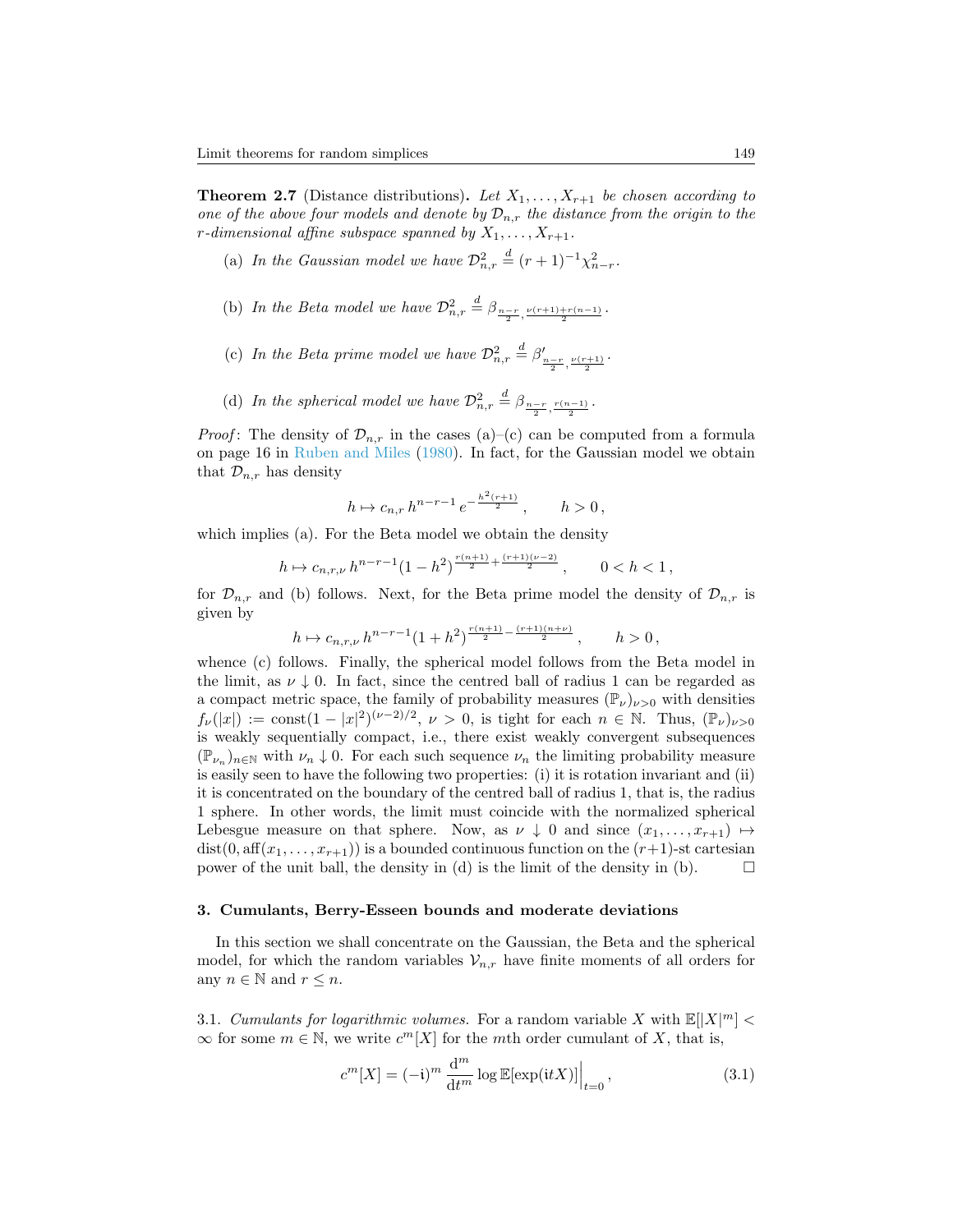where i stands for the imaginary unit. It is well known that sharp bounds for cumulants lead to fine probabilistic estimates for the involved random variables. For the volume of a random simplex with Gaussian or Beta distributed vertices we shall establish the following cumulant bound. In what follows we shall write  $a_n \sim b_n$  for two sequences  $(a_n)_{n \in \mathbb{N}}$  and  $(b_n)_{n \in \mathbb{N}}$  if  $a_n/b_n \to 1$ , as  $n \to \infty$ . Let us define the random variable  $\mathcal{L}_{n,r} := \log(r! \mathcal{V}_{n,r}).$ 

<span id="page-9-0"></span>**Theorem 3.1.** Let  $X_1, \ldots, X_{r+1}$  be chosen according to one of the four models presented in the previous section, and let  $\alpha \in (0,1)$ .

(a) For the Gaussian model we have

$$
\mathbb{E}\mathcal{L}_{n,r} \sim \frac{r}{2} \log n,
$$
  
 
$$
\text{Var } \mathcal{L}_{n,r} \sim \begin{cases} \frac{r}{2n} & \text{if } r = o(n) \\ \frac{1}{2} \log \frac{1}{1-\alpha} & \text{if } r \sim \alpha n \\ \frac{1}{2} \log \frac{n}{n-r+1} & \text{if } n-r = o(n) \end{cases}
$$

and, for  $m \geq 3$ ,

$$
|c^m[\mathcal{L}_{n,r}]| \leq \begin{cases} C^m(m-1)!rn^{1-m} & : r = o(n) \text{ or } r \sim \alpha n \\ 2(m-1)! & : \text{for arbitrary } r(n), \end{cases}
$$

where  $C \in (0,\infty)$  is a constant not depending on n and m.

(b) For the Beta model and the spherical model we have

$$
\operatorname{Var} \mathcal{L}_{n,r} \sim \begin{cases} \frac{r}{2(r+1)n} & : r = \text{const} \\ \frac{r^2}{4n^2} + \frac{1}{2n} & : r \to \infty \text{ such that } r = o(n) \\ \frac{1}{2} \log \frac{1}{1-\alpha} - \frac{\alpha}{2} & : r \sim \alpha n \\ \frac{1}{2} \log \frac{n}{n-r+1} & : n-r = o(n) \end{cases}
$$

and, for all  $m \geq 3$  and  $n \geq 3$ ,

$$
|c^m[\mathcal{L}_{n,r}]| \leq \begin{cases} C^m m! r n^{1-m} & : r = o(n) \text{ or } r \sim \alpha n \\ 2 \cdot 6^m m! & : \text{for arbitrary } r(n), \end{cases}
$$

where  $C \in (0,\infty)$  is a constant not depending on n and m.

The proof of Theorem  $3.1$  is to some extent canonical and roughly follows Döring [and Eichelsbacher](#page-34-3) [\(2013a\)](#page-34-3). In particular, it is based on an asymptotic analysis, as  $|z| \to \infty$ , of the digamma function  $\psi(z) = \psi^{(0)}(z) := \frac{d}{dz} \log \Gamma(z)$ , and the polygamma functions

$$
\psi^{(m)}(z):=\frac{\mathrm{d}^m}{\mathrm{d}z^m}\psi(z)=\frac{\mathrm{d}^{m+1}}{\mathrm{d}z^{m+1}}\log\Gamma(z),\qquad m\in\mathbb{N}.
$$

We start with the following lemma.

<span id="page-9-1"></span>**Lemma 3.2.** Let  $m \in \mathbb{N}$ . Then, as  $|z| \to \infty$  in  $|\arg z| < \pi - \varepsilon$ ,

<span id="page-9-2"></span>
$$
\psi(z) = \log z + O(1/z)
$$
 and  $\psi^{(m)}(z) = (-1)^{m-1} \frac{(m-1)!}{z^m} + O(1/z^{m+1}).$  (3.2)

Moreover, for all  $z > 0$ ,

$$
|\psi^{(m)}(z)| \le \frac{(m-1)!}{z^m} + \frac{m!}{z^{m+1}}.
$$
\n(3.3)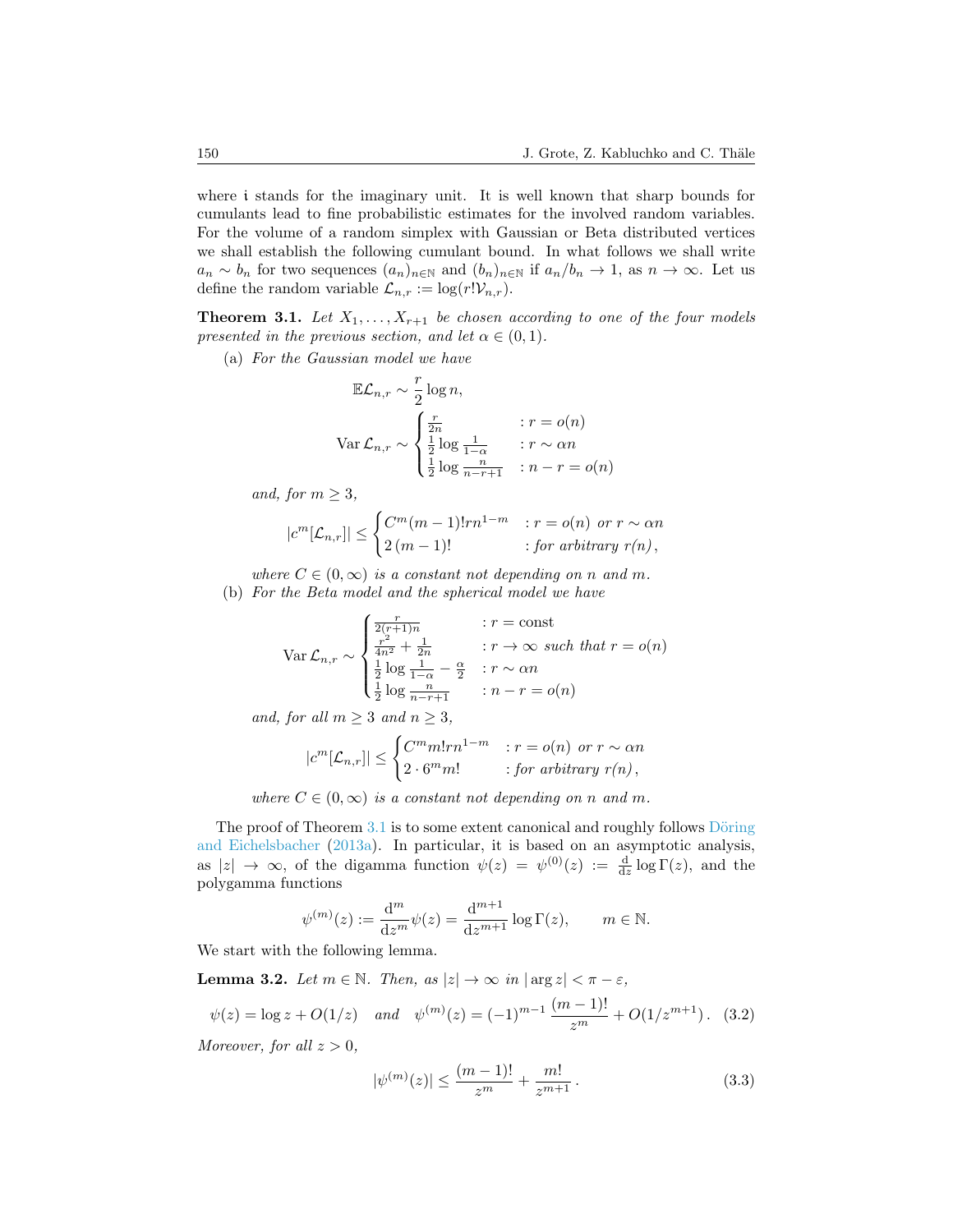Proof: The asymptotic relations can be found in [Abramowitz and Stegun](#page-34-4) [\(1992,](#page-34-4) pp. 259–260). To prove the inequality, note that

$$
|\psi^{(m)}(z)| = \sum_{k=0}^{\infty} \frac{m!}{(z+k)^{m+1}} \le \frac{m!}{z^{m+1}} + m! \int_{z}^{\infty} \frac{dx}{x^{m+1}} = \frac{m!}{z^{m+1}} + \frac{(m-1)!}{z^{m}},
$$

where we estimated the sum by the integral because the function  $x \mapsto x^{-(m+1)}$ ,  $x > 0$ , is decreasing.

<span id="page-10-2"></span>Lemma 3.3. As  $n \to \infty$ , one has

<span id="page-10-0"></span>
$$
\frac{1}{2}\sum_{j=1}^{n} \psi\left(\frac{j}{2}\right) \sim \frac{n}{2}\log n, \quad \frac{1}{4}\sum_{j=1}^{n} \psi^{(1)}\left(\frac{j}{2}\right) = \frac{1}{2}\log n + c_1 + o(1),\tag{3.4}
$$

where  $c_1 = \frac{1}{2}(\gamma + 1 + \frac{\pi^2}{8})$  $\frac{\pi^2}{8}$ ) with the Euler-Mascheroni constant  $\gamma$ . Moreover, for all  $m \geq 3$ ,

<span id="page-10-1"></span>
$$
\frac{1}{2^m} \Big| \sum_{j=1}^n \psi^{(m-1)} \left( \frac{j}{2} \right) \Big| \le 2(m-1)! \,. \tag{3.5}
$$

*Proof*: The asymptotic relations  $(3.4)$  can essentially be found in Döring and Eichelsbacher [\(2013a\)](#page-34-3) (where the constant  $c_1$  has been computed explicitly). The first one follows from  $\psi(z) = \log z + O(1/z)$  as  $z \to \infty$  together with  $\sum_{j=1}^{n} \log \frac{j}{2} \sim n \log n$  as  $n \to \infty$ . To prove the second one, write

$$
\frac{1}{4} \sum_{j=1}^{n} \psi^{(1)} \left( \frac{j}{2} \right) - \frac{1}{2} \log n = \frac{1}{4} \sum_{j=1}^{n} \left( \psi^{(1)} \left( \frac{j}{2} \right) - \frac{2}{j} \right) + \frac{1}{2} \left( \sum_{j=1}^{n} \frac{1}{j} - \log n \right)
$$

and observe that the series  $\sum_{j=1}^{\infty} (\psi^{(1)}(\frac{j}{2}) - \frac{2}{j})$  converges because  $\psi^{(1)}(z) - \frac{1}{z} = O(\frac{1}{z^2})$ as  $z \to \infty$ . The claim follows since  $\sum_{j=1}^{n} \frac{1}{j} - \log n$  converges to the Euler constant  $\gamma$ .

To prove inequality  $(3.5)$ , use Lemma  $3.2$  to get

$$
\frac{1}{2^m} \Big| \sum_{j=1}^n \psi^{(m-1)} \left( \frac{j}{2} \right) \Big| \le \frac{1}{2^m} \sum_{j=1}^\infty \left( \frac{(m-2)!}{(j/2)^{m-1}} + \frac{(m-1)!}{(j/2)^m} \right) \le (m-1)! \left( \frac{1}{4} \zeta(2) + \zeta(3) \right)
$$

for all  $m \geq 3$ , where we used the inequality  $(m-2)! \leq \frac{1}{2}(m-1)!$ . The constant in the brackets is smaller than 2.  $\Box$ 

Since the moments of  $\mathcal{V}_{n,r}$  both, for the Gaussian and the Beta model, involve the same product of fractions of Gamma functions, we prepare the proof of Theorem [3.1](#page-9-0) with the following lemma. We define

$$
S_{n,r}(z) := \sum_{j=1}^r \left[ \log \Gamma\left(\frac{n-r+j+z}{2}\right) - \log \Gamma\left(\frac{n-r+j}{2}\right) \right], \qquad z > 0.
$$

**Lemma 3.4.** (a) If  $r = o(n)$  then, as  $n \to \infty$ ,

$$
\frac{d^m}{dz^m} S_{n,r}(z) \Big|_{z=0} \sim \begin{cases} \frac{r}{2} \log n & : m = 1\\ \frac{(-1)^m}{2} (m-2)! \, r \, n^{-(m-1)} & : m \ge 2. \end{cases}
$$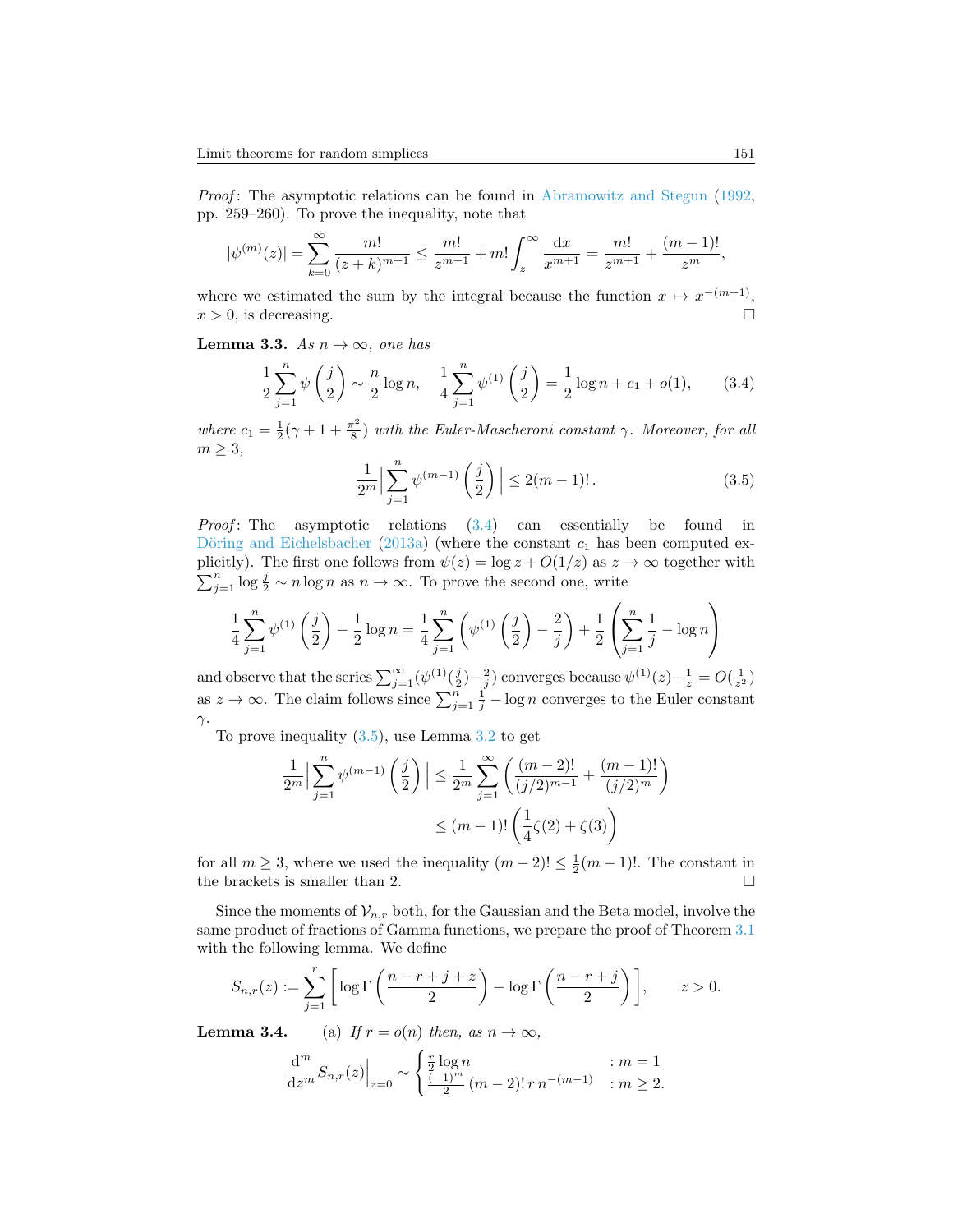(b) If  $r \sim \alpha n$  for some  $\alpha \in (0,1)$  then, as  $n \to \infty$ ,

$$
\frac{d^m}{dz^m} S_{n,r}(z) \Big|_{z=0} \sim \begin{cases} \frac{\alpha n}{2} \log n & : m = 1\\ \frac{1}{2} \log \frac{1}{1-\alpha} & : m = 2\\ \frac{(-1)^m (m-3)!}{2 \cdot n^{m-2}} \left( \frac{1}{(1-\alpha)^{m-2}} - 1 \right) & : m \ge 3. \end{cases}
$$

(c) If  $n - r = o(n)$  then, as  $n \to \infty$ ,

$$
\frac{d^m}{dz^m} S_{n,r}(z) \Big|_{z=0} \sim \begin{cases} \frac{n}{2} \log n & : m = 1\\ \frac{1}{2} \log \frac{n}{n-r+1} & : m = 2. \end{cases}
$$

(d) For  $m \geq 2$  and if  $r = o(n)$  or  $r \sim \alpha n$ ,  $\alpha \in (0,1)$ , then there is a constant C which may depend on  $\alpha$  (but does not depend on  $m, n$ ) such that

$$
\left|\frac{\mathrm{d}^m}{\mathrm{d}z^m}S_{n,r}(z)\right|_{z=0}\right|\leq C^m(m-1)!rn^{1-m}.
$$

(e) Finally, for  $m \geq 3$  and without any conditions on r, we have

$$
\left|\frac{\mathrm{d}^m}{\mathrm{d}z^m}S_{n,r}(z)\right|_{z=0}\right|\leq 2(m-1)!.
$$

*Proof*: Let us prove  $(a)$ ,  $(b)$ ,  $(c)$  for  $m = 1$ . We have

$$
\frac{\mathrm{d}}{\mathrm{d}z} S_{n,r}(z) \Big|_{z=0} = \frac{1}{2} \sum_{j=1}^r \psi\left(\frac{n-r+j}{2}\right) = \frac{1}{2} \sum_{j=1}^n \psi\left(\frac{j}{2}\right) - \frac{1}{2} \sum_{j=1}^{n-r} \psi\left(\frac{j}{2}\right),
$$

and all three statements follow easily from the relation  $\frac{1}{2} \sum_{j=1}^{n} \psi\left(\frac{j}{2}\right) \sim \frac{n}{2} \log n$ ; see Lemma [3.3.](#page-10-2)

Next we prove  $(a)$ ,  $(b)$ ,  $(c)$  for  $m \geq 2$ . We have

$$
\frac{d^{m}}{dz^{m}} S_{n,r}(z) \Big|_{z=0} = \frac{1}{2^{m}} \sum_{j=1}^{r} \psi^{(m-1)} \left( \frac{n-r+j}{2} \right)
$$

and again we can conclude (a) by using Equation  $(3.2)$  of Lemma [3.2.](#page-9-1) To prove  $(b)$ for  $m = 2$ , apply the second asymptotics in  $(3.4)$  of Lemma [3.3](#page-10-2) to get

$$
\frac{d^2}{dz^2} S_{n,r}(z) \Big|_{z=0} = \frac{1}{4} \sum_{j=1}^r \psi^{(1)} \left( \frac{n-r+j}{2} \right)
$$
  
=  $\frac{1}{2} \log n + c_1 - \frac{1}{2} \log (n-r) - c_1 + o(1)$   
=  $\frac{1}{2} \log \frac{n}{n-r} + o(1) = \frac{1}{2} \log \frac{1}{1-\alpha} + o(1).$ 

To prove (b) for  $m \geq 3$ , note that for  $r \sim \alpha n$ ,

$$
\frac{1}{2^m} \sum_{j=1}^r \psi^{(m-1)} \left( \frac{n-r+j}{2} \right) \sim \frac{1}{2^m} \sum_{k=n-r+1}^n \frac{(-1)^{m-2} (m-2)!}{(k/2)^{m-1}}
$$

$$
= \frac{(-1)^m (m-2)!}{2} \left[ \sum_{k=1}^n \frac{1}{k^{m-1}} - \sum_{k=1}^{n-r} \frac{1}{k^{m-1}} \right]
$$

$$
\sim \frac{(-1)^m (m-3)!}{2 \cdot n^{m-2}} \left( \frac{1}{(1-\alpha)^{m-2}} - 1 \right),
$$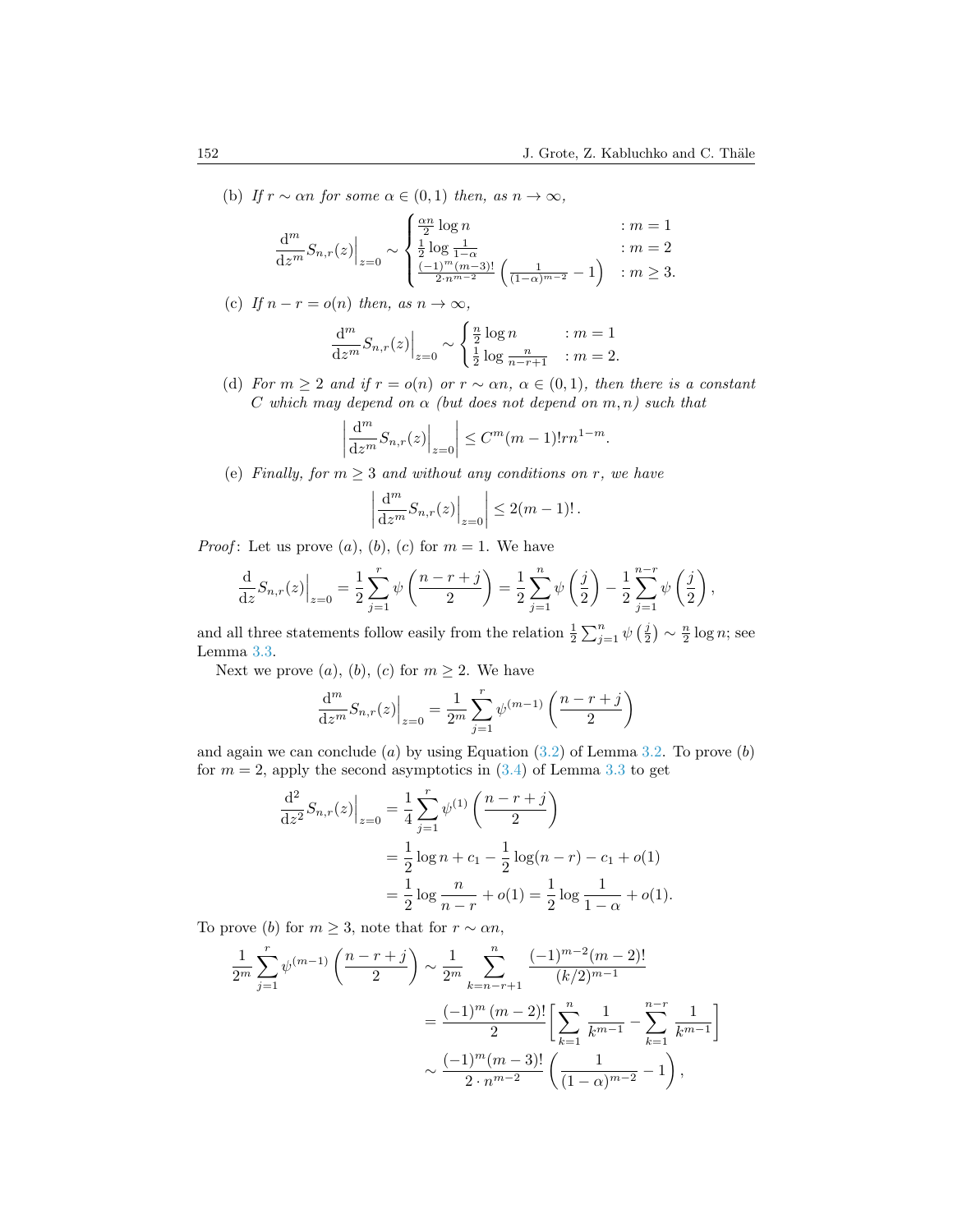using the asymptotics for the tail of the Riemann zeta series. Finally, to prove (c) for  $m = 2$  use the formula  $\frac{1}{4} \sum_{j=1}^{r} \psi^{(1)} \left( \frac{n-r+j}{2} \right) = \frac{1}{2} \log n + O(1)$  following from  $(3.4)$  to get

$$
\frac{d^2}{dz^2} S_{n,r}(z) \Big|_{z=0} = \frac{1}{4} \sum_{j=1}^r \psi^{(1)} \left( \frac{n-r+j}{2} \right)
$$
  
=  $\frac{1}{2} \log n + O(1) - \frac{1}{2} \log(n-r+1) - O(1)$   
=  $\frac{1}{2} \log \frac{n}{n-r+1} + O(1) \sim \frac{1}{2} \log \frac{n}{n-r+1}$ 

because  $\frac{n}{n-r+1} \to \infty$ . We added the term +1 to make the formula work in the case  $r = n$ .

Let us prove (*d*). Since the function  $|\psi^{(m-1)}(z)| = \sum_{k=0}^{\infty} \frac{(m-2)!}{(z+k)^m}$  is decreasing, we can write

$$
\left|\frac{d^m}{dz^m}S_{n,r}(z)\right|_{z=0}=\frac{1}{2^m}\sum_{j=1}^r\left|\psi^{(m-1)}\left(\frac{n-r+j}{2}\right)\right|\leq\frac{r}{2^m}\left|\psi^{(m-1)}\left(\frac{n-r+1}{2}\right)\right|,
$$

and the claim follows from the estimates  $|\psi^{(m-1)}(z)| \leq 2 \cdot (m-1)! z^{1-m}, z \geq 1$ , which is a consequence of Lemma [3.2,](#page-9-1) and  $n - r + 1 > n/C$  for sufficiently large C.

Let us prove (e). If  $m \geq 3$  and r is arbitrary, we observe that the function  $\psi^{(m-1)}(z), z > 0$ , has the same sign as  $(-1)^m$  and hence

$$
\left|\frac{\mathrm{d}^m}{\mathrm{d}z^m}S_{n,r}(z)\Big|_{z=0}\right|=\frac{1}{2^m}\sum_{j=1}^r\left|\psi^{(m-1)}\left(\frac{n-r+j}{2}\right)\right|\leq\frac{1}{2^m}\sum_{j=1}^n\left|\psi^{(m-1)}\left(\frac{j}{2}\right)\right|.
$$

Then, the result follows in view of inequality [\(3.5\)](#page-10-1) of Lemma [3.3.](#page-10-2) Thus, the proof is complete.  $\Box$ 

*Proof of Theorem [3.1:](#page-9-0)* Denote the moment generating function of  $\mathcal{L}_{n,r}$  =  $\log(r!V_{n,r})$  by

$$
M_{n,r}(z) := \mathbb{E}[\exp(z\mathcal{L}_{n,r})] = \mathbb{E}[(r!V_{n,r})^z].
$$

We start with the Gaussian model. Recalling the moment formula from Theorem [2.3](#page-3-1) (a), we see that

$$
\log M_{n,r}(z) = S_{n,r}(z) + \frac{z}{2}\log(r+1) + \frac{zr}{2}\log 2
$$

and hence

$$
\frac{d^{m}}{dz^{m}}\log M_{n,r}(z) = \frac{d^{m}}{dz^{m}}S_{n,r}(z) + \mathbf{1}_{\{m=1\}}\frac{1}{2}\log(r+1) + \mathbf{1}_{\{m=1\}}\frac{r}{2}\log 2
$$

for all  $m \in \mathbb{N}$ . By taking  $z = 0$  it follows that

$$
c^{m}[\mathcal{L}_{n,r}] = \frac{d^{m}}{dz^{m}} S_{n,r}(z) \Big|_{z=0} + \mathbf{1}_{\{m=1\}} \frac{1}{2} \log(r+1) + \mathbf{1}_{\{m=1\}} \frac{r}{2} \log 2.
$$

Using Lemma [3.4](#page-0-0) we immediately get the required asymptotic formulae for  $\mathbb{E}\mathcal{L}_{n,r}$  =  $c^1[\mathcal{L}_{n,r}]$  and  $\text{Var }\mathcal{L}_{n,r} = c^2[\mathcal{L}_{n,r}]$ . The estimates for the cumulants  $c^m[\mathcal{L}_{n,r}], m \geq 3$ , follow from Lemma  $3.4$  (d), (e).

Next, we consider the Beta model and prove part (b) of the theorem. Recalling the moment formula from Theorem [2.3](#page-3-1) (b) and denoting by  $M_{n,r}(z)$  again the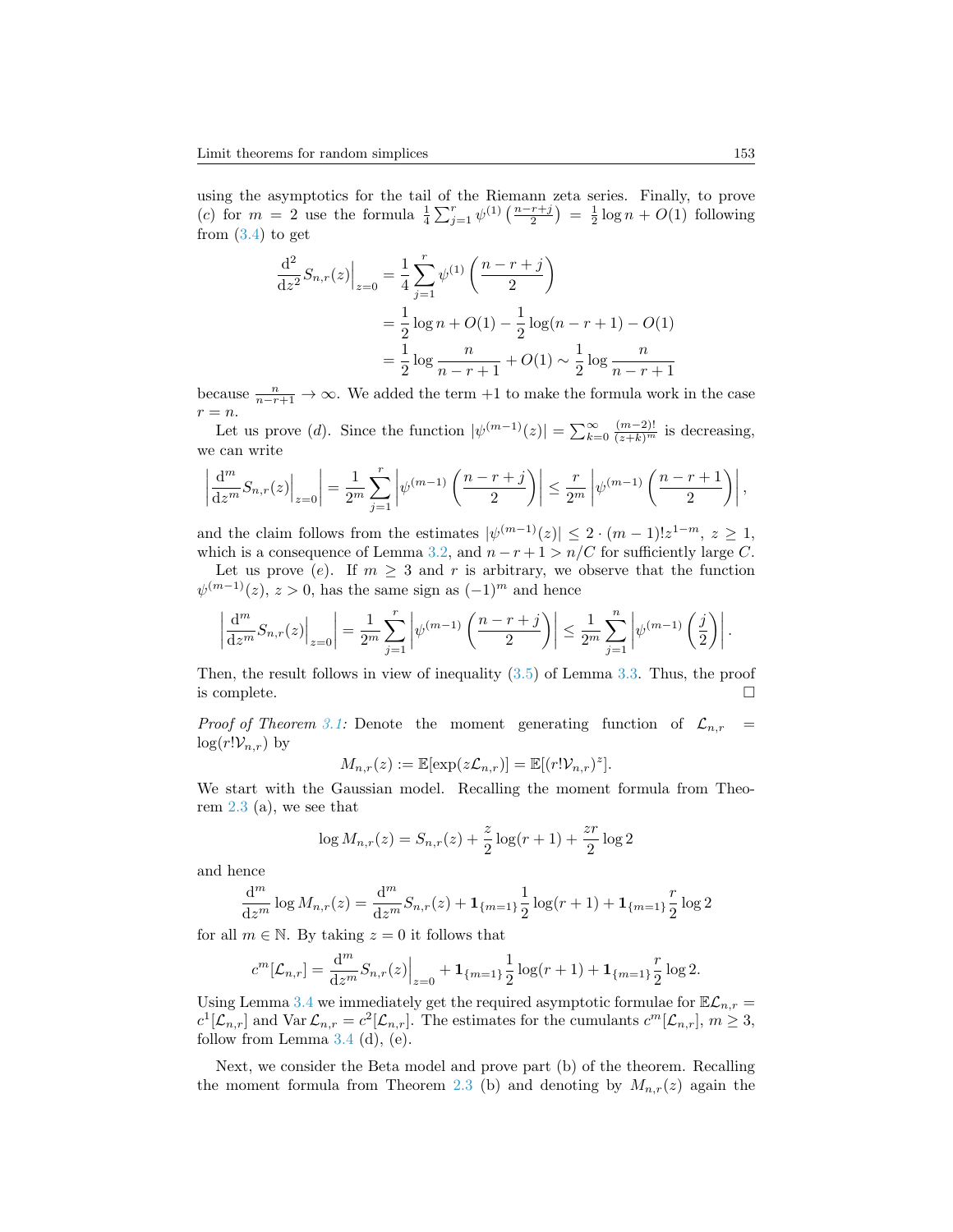moment generating function of  $\mathcal{L}_{n,r}$ , we see that

$$
\log M_{n,r}(z) = S_{n,r}(z) + \log \Gamma \left( \frac{r(n+\nu-2) + (n+\nu)}{2} + \frac{(r+1)z}{2} \right)
$$

$$
+ (r+1)\log \Gamma \left( \frac{n+\nu}{2} \right) - \log \Gamma \left( \frac{r(n+\nu-2) + (n+\nu)}{2} + \frac{rz}{2} \right)
$$

$$
- (r+1)\log \Gamma \left( \frac{n+\nu}{2} + \frac{z}{2} \right).
$$

It follows that, for  $m \in \mathbb{N}$ ,  $\frac{d^m}{dz^m} \log M_{n,r}(z)$  equals

$$
\frac{d^m}{dz^m} S_{n,r}(z) + \left(\frac{r+1}{2}\right)^m \psi^{(m-1)} \left(\frac{r(n+\nu-2) + (n+\nu)}{2} + \frac{(r+1)z}{2}\right) \n- \left(\frac{r}{2}\right)^m \psi^{(m-1)} \left(\frac{r(n+\nu-2) + (n+\nu)}{2} + \frac{rz}{2}\right) \n- \frac{r+1}{2^m} \psi^{(m-1)} \left(\frac{n+\nu}{2} + \frac{z}{2}\right).
$$
\n(3.6)

Taking  $z = 0$ , we obtain

<span id="page-13-0"></span>
$$
c^{m}[\mathcal{L}_{n,r}] = \frac{d^{m}}{dz^{m}} S_{n,r}(z) \Big|_{z=0} + \left(\frac{r+1}{2}\right)^{m} \psi^{(m-1)}\left(\frac{r(n+\nu-2)+(n+\nu)}{2}\right) - \left(\frac{r}{2}\right)^{m} \psi^{(m-1)}\left(\frac{r(n+\nu-2)+(n+\nu)}{2}\right) - \frac{r+1}{2^{m}} \psi^{(m-1)}\left(\frac{n+\nu}{2}\right).
$$
 (3.7)

Let us compute the asymptotics of  $\text{Var }\mathcal{L}_{n,r} = c^2[\mathcal{L}_{n,r}]$ . First we do this under the assumption  $r = o(n)$  or  $r \sim \alpha n$ , where  $\alpha \in (0, 1)$ . The estimate  $n - r > \varepsilon n$ , which is valid for some  $\varepsilon > 0$  and all sufficiently large n, allows us to replace all terms of the form  $O(\frac{1}{n-r})$  by  $O(\frac{1}{n})$  in the following asymptotic computations. First of all, using the formula  $\psi^{(1)}(z) = 1/z + O(1/z^2)$  as  $z \to \infty$ , we obtain

$$
\frac{d^2}{dz^2} S_{n,r}(z) \Big|_{z=0} = \frac{1}{4} \sum_{j=1}^r \psi^{(1)} \left( \frac{n-r+j}{2} \right)
$$
  
= 
$$
\frac{1}{4} \sum_{j=1}^r \left( \frac{2}{n-r+j} + O\left( \frac{1}{(n-r+j)^2} \right) \right)
$$
  
= 
$$
\frac{H_n - H_{n-r}}{2} + O\left( \frac{r}{n^2} \right),
$$

where  $H_n = \sum_{k=1}^n 1/k$  is the n-th harmonic number. Using the formula  $H_n =$  $\log n + \gamma + 1/(2n) + O(1/n^2)$ , as  $n \to \infty$ , and the similar relation for  $H_{n-r}$ , we arrive at

$$
\frac{d^2}{dz^2} S_{n,r}(z) \Big|_{z=0} = \frac{1}{2} \log \frac{n}{n-r} + \frac{1}{4} \left( \frac{1}{n} - \frac{1}{n-r} \right) + O\left( \frac{1}{n^2} \right) + O\left( \frac{r}{n^2} \right) \n= \frac{1}{2} \log \frac{n}{n-r} + O\left( \frac{r}{n^2} \right).
$$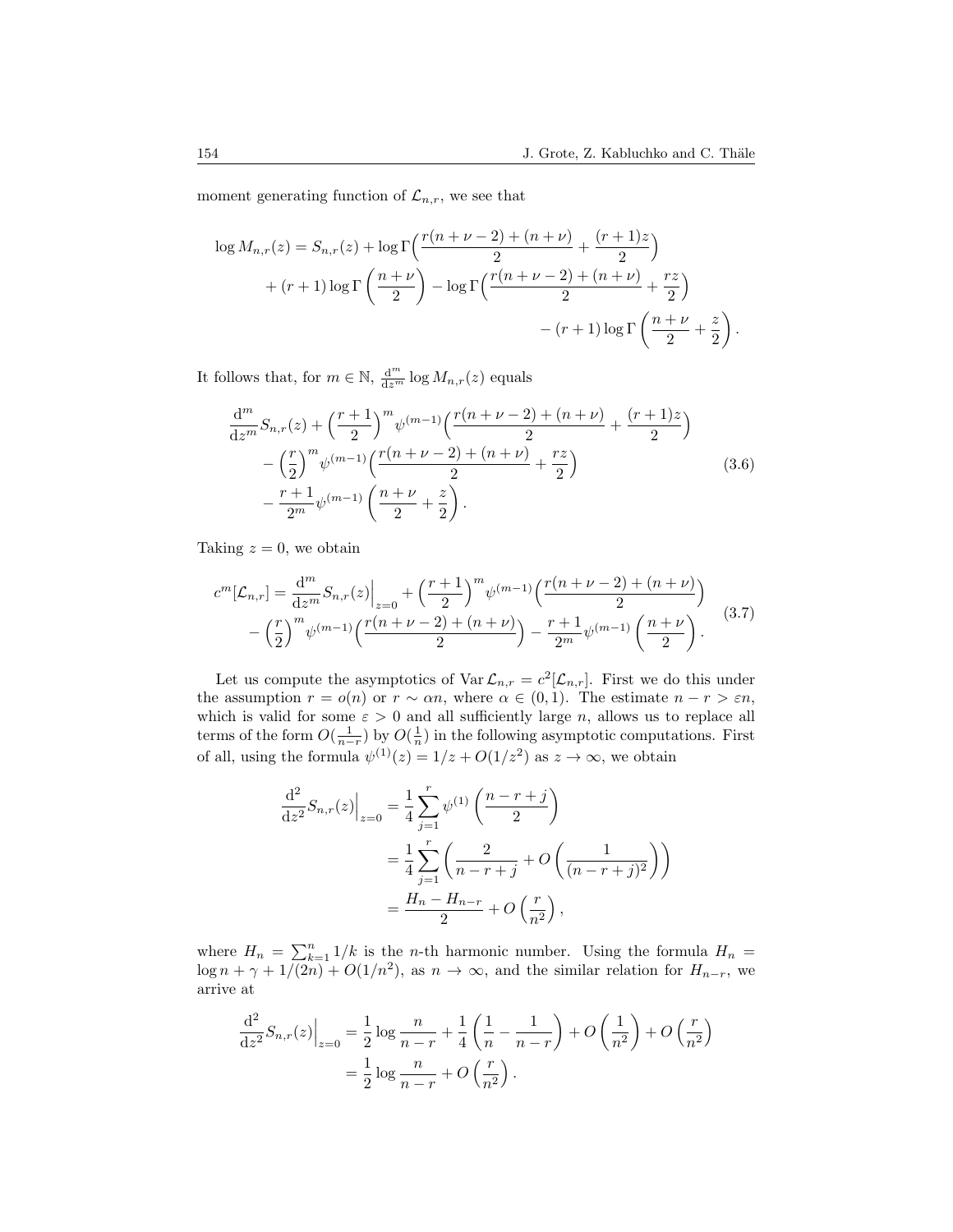Again using the formula  $\psi^{(1)}(z) = 1/z + O(1/z^2)$  as  $z \to \infty$ , we obtain

$$
\psi^{(1)}\left(\frac{r(n+\nu-2)+(n+\nu)}{2}\right) = \frac{2}{n(r+1)+O(r)} + O\left(\frac{1}{n^2r^2}\right)
$$

$$
= \frac{2}{n(r+1)} + O\left(\frac{1}{n^2r}\right)
$$

and

<span id="page-14-0"></span>
$$
\psi^{(1)}\left(\frac{n+\nu}{2}\right) = \frac{2}{n} + O\left(\frac{1}{n^2}\right).
$$

Recalling [\(3.7\)](#page-13-0) and taking everything together, we obtain

$$
\operatorname{Var} \mathcal{L}_{n,r} = c^2 [\mathcal{L}_{n,r}] = \frac{1}{2} \log \frac{n}{n-r} + \frac{(r+1)^2 - r^2}{4} \frac{2}{n(r+1)} - \frac{r+1}{4} \frac{2}{n} + O\left(\frac{r}{n^2}\right)
$$
  
=  $\frac{1}{2} \log \frac{n}{n-r} - \frac{r^2}{2n(r+1)} + O\left(\frac{r}{n^2}\right)$  (3.8)  
=  $-\frac{1}{2} \log \left(1 - \frac{r}{n}\right) - \frac{r}{2n} \frac{1}{1 + \frac{1}{r}} + O\left(\frac{r}{n^2}\right)$ 

provided that  $r = o(n)$  or  $r \sim \alpha n$  with  $\alpha \in (0, 1)$ . Let us now consider some special cases. If  $r \geq 1$  is constant, the Taylor expansion of the logarithm yields

$$
\text{Var}\,\mathcal{L}_{n,r} = \frac{r}{2n} - \frac{r^2}{2n(r+1)} + O\left(\frac{1}{n^2}\right) = \frac{r}{2n(r+1)} + O\left(\frac{1}{n^2}\right) \sim \frac{r}{2n(r+1)}.
$$

In the case when  $r \to \infty$  but  $r = o(n)$ , we use the expansions

$$
-\log\left(1-\frac{r}{n}\right) = \frac{r}{n} + \frac{r^2}{2n^2} + o\left(\frac{r^2}{n^2}\right) \text{ and } \frac{1}{1+\frac{1}{r}} = 1 - \frac{1}{r} + o\left(\frac{1}{r}\right),
$$

as  $n \to \infty$ , to obtain

$$
\operatorname{Var} \mathcal{L}_{n,r} = \frac{r^2}{4n^2} + o\left(\frac{r^2}{n^2}\right) + \frac{1}{2n} + o\left(\frac{1}{n}\right) + O\left(\frac{r}{n^2}\right) = \frac{r^2}{4n^2} + \frac{1}{2n} + o\left(\frac{r^2}{4n^2} + \frac{1}{2n}\right).
$$
  
Finally, in the case when  $n = \text{sup}$  with  $c \in (0, 1)$ ,  $(2, 2)$  variables in this table.

Finally, in the case when  $r \sim \alpha n$  with  $\alpha \in (0,1)$ ,  $(3.8)$  evidently implies that

$$
\lim_{n \to \infty} \text{Var } \mathcal{L}_{n,r} = \frac{1}{2} \log \frac{1}{1 - \alpha} - \frac{\alpha}{2}.
$$

Let us now compute the asymptotics of  $\text{Var }\mathcal{L}_{n,r} = c^2[\mathcal{L}_{n,r}]$  in the case  $n-r=$  $o(n)$ . Using the formula  $\psi^{(1)}(z) = 1/z + O(1/z^2)$  as  $z \to \infty$ , we obtain

$$
\frac{\mathrm{d}^2}{\mathrm{d}z^2} S_{n,r}(z) \Big|_{z=0} = \frac{1}{4} \sum_{j=1}^r \psi^{(1)} \left( \frac{n-r+j}{2} \right) = \frac{H_n - H_{n-r}}{2} + O\left( \frac{1}{n} \right),\,
$$

Using the formulas  $H_n = \log n + O(1)$  and  $H_{n-r} = \log(n-r+1) + O(1)$  (where  $+1$  is needed to make the expression well-defined in the case  $r = n$ , we arrive at

$$
\frac{\mathrm{d}^2}{\mathrm{d}z^2} S_{n,r}(z) \Big|_{z=0} = \frac{1}{2} \log \frac{n}{n-r+1} + O(1).
$$

By the formula  $\psi^{(1)}(z) = O(1/z)$  as  $z \to \infty$ , we have

$$
\psi^{(1)}\Big(\frac{r(n+\nu-2)+(n+\nu)}{2}\Big) = O\left(\frac{1}{n^2}\right), \quad \psi^{(1)}\left(\frac{n+\nu}{2}\right) = O\left(\frac{1}{n}\right).
$$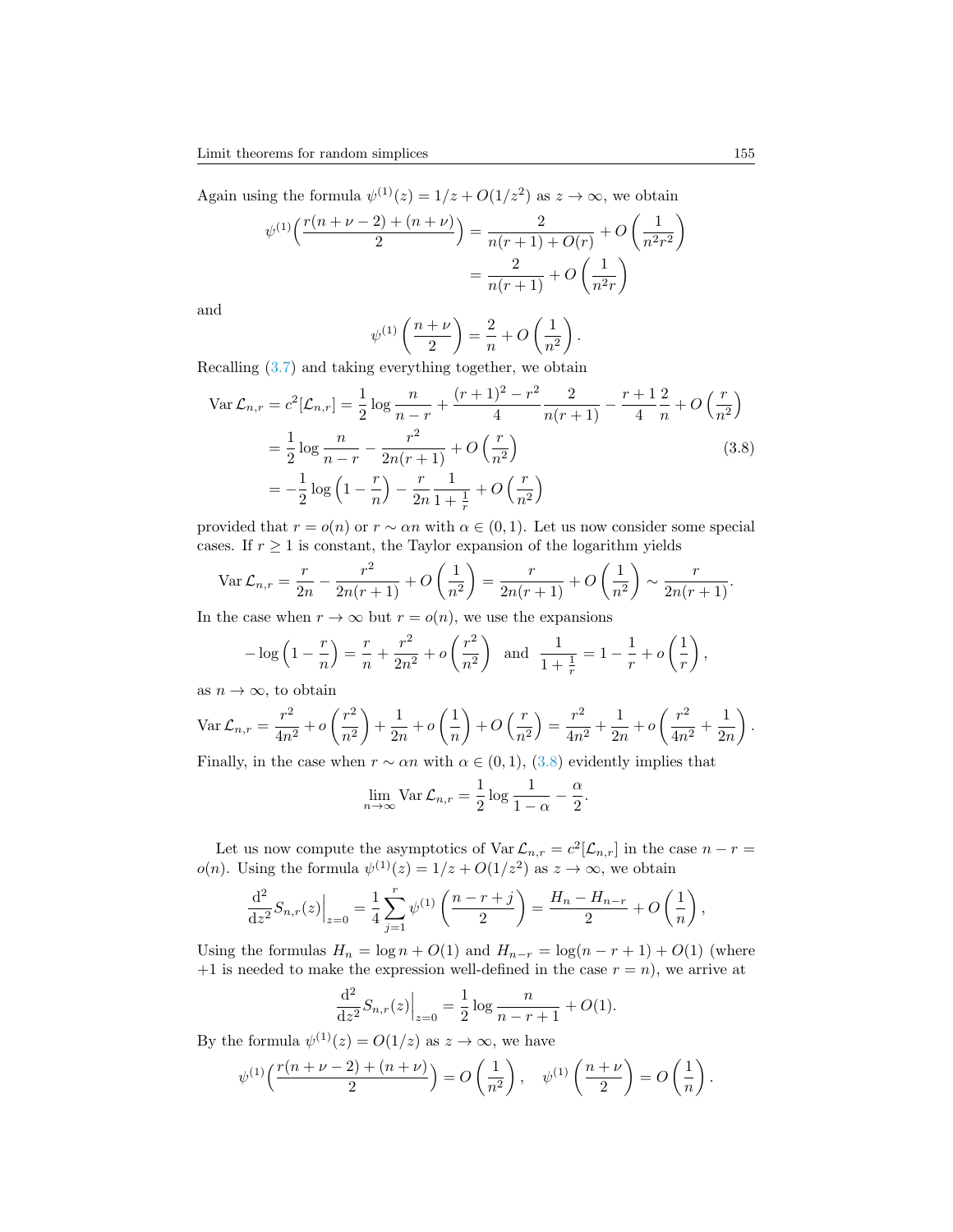Plugging everything into [\(3.7\)](#page-13-0) yields

$$
\text{Var}\,\mathcal{L}_{n,r} = c^2[\mathcal{L}_{n,r}] = \frac{1}{2}\log\frac{n}{n-r+1} + O(1) \sim \frac{1}{2}\log\frac{n}{n-r+1}
$$

because  $\frac{n}{n-r+1} \to \infty$ , thus proving the required asymptotics of the variance.

Next we prove the bounds on the cumulants assuming that  $r = o(n)$  or  $r \sim \alpha n$ . Recall from Lemma [3.4\(](#page-0-0)d) the estimate

$$
\left|\frac{\mathrm{d}^m}{\mathrm{d}z^m}S_{n,r}(z)\right|_{z=0}\right|\leq C^m(m-1)!rn^{1-m}.
$$

Further, since  $\nu \geq 0$ , we have

$$
\frac{r(n+\nu-2)+(n+\nu)}{2} \ge \frac{r(n-2)}{2}.
$$

Since the function  $|\psi^{(m-1)}(z)|$  is non-increasing, we have, using also the estimate  $|\psi^{(m-1)}(z)| \leq 2 \cdot (m-1)! z^{1-m},$ 

$$
\left|\psi^{(m-1)}\left(\frac{r(n+\nu-2)+(n+\nu)}{2}\right)\right| \le \left|\psi^{(m-1)}\left(\frac{r(n-2)}{2}\right)\right| \le 2^m(m-1)!r^{1-m}(n-2)^{1-m}.
$$

By the mean value theorem, we also have  $(r+1)^m - r^m \leq m(r+1)^{m-1}$ , hence

$$
\frac{(r+1)^m - r^m}{2^m} \left| \psi^{(m-1)} \left( \frac{r(n+\nu-2) + (n+\nu)}{2} \right) \right|
$$
  

$$
\leq m! \left( \frac{r+1}{r} \right)^{m-1} (n-2)^{1-m}
$$
  

$$
\leq 6^m m! n^{1-m}
$$

because  $n - 2 \geq n/3$  for  $n \geq 3$ . Similarly, by the non-increasing property of  $|\psi^{(m-1)}(z)|$  and the estimate  $|\psi^{(m-1)}(z)| \leq 2 \cdot (m-1)! z^{1-m}$ , we have

$$
\left|\frac{r+1}{2^m}\left|\psi^{(m-1)}\left(\frac{n+\nu}{2}\right)\right|\leq \frac{r+1}{2^m}\left|\psi^{(m-1)}\left(\frac{n}{2}\right)\right|\leq 2r(m-1)!n^{1-m}.
$$

Recalling [\(3.7\)](#page-13-0) and taking the above estimates together, we arrive at the required estimate

$$
|c^m[\mathcal{L}_{n,r}]| \leq C^m m! r n^{1-m}
$$

for a sufficiently large constant  $C > 0$  not depending on n and m. To prove the bound  $|c^m[\mathcal{L}_{n,r}]| \leq 2 \cdot 6^m m!$  without restrictions on  $r(n)$ , we argue as above except for using Lemma [3.4\(](#page-0-0)e) to bound the derivative of  $S_{n,r}$ :

$$
|c^m[\mathcal{L}_{n,r}]| \le 2(m-1)! + 6^m m! n^{1-m} + 2r(m-1)! n^{1-m} \le 2 \cdot 6^m m!.
$$

Finally, we consider the spherical model. Since the results for the Beta model are independent of the parameter  $\nu$ , they carry over to the spherical model which appears as a limiting case, as  $\nu \downarrow 0$ .

<span id="page-15-1"></span>Remark 3.5. Let us argue that in the case when  $r = o(n)$ ,

<span id="page-15-0"></span>
$$
\text{Var}\,\mathcal{L}_{n,r} \ge \frac{r}{2n(r+1)}(1+o(1)).\tag{3.9}
$$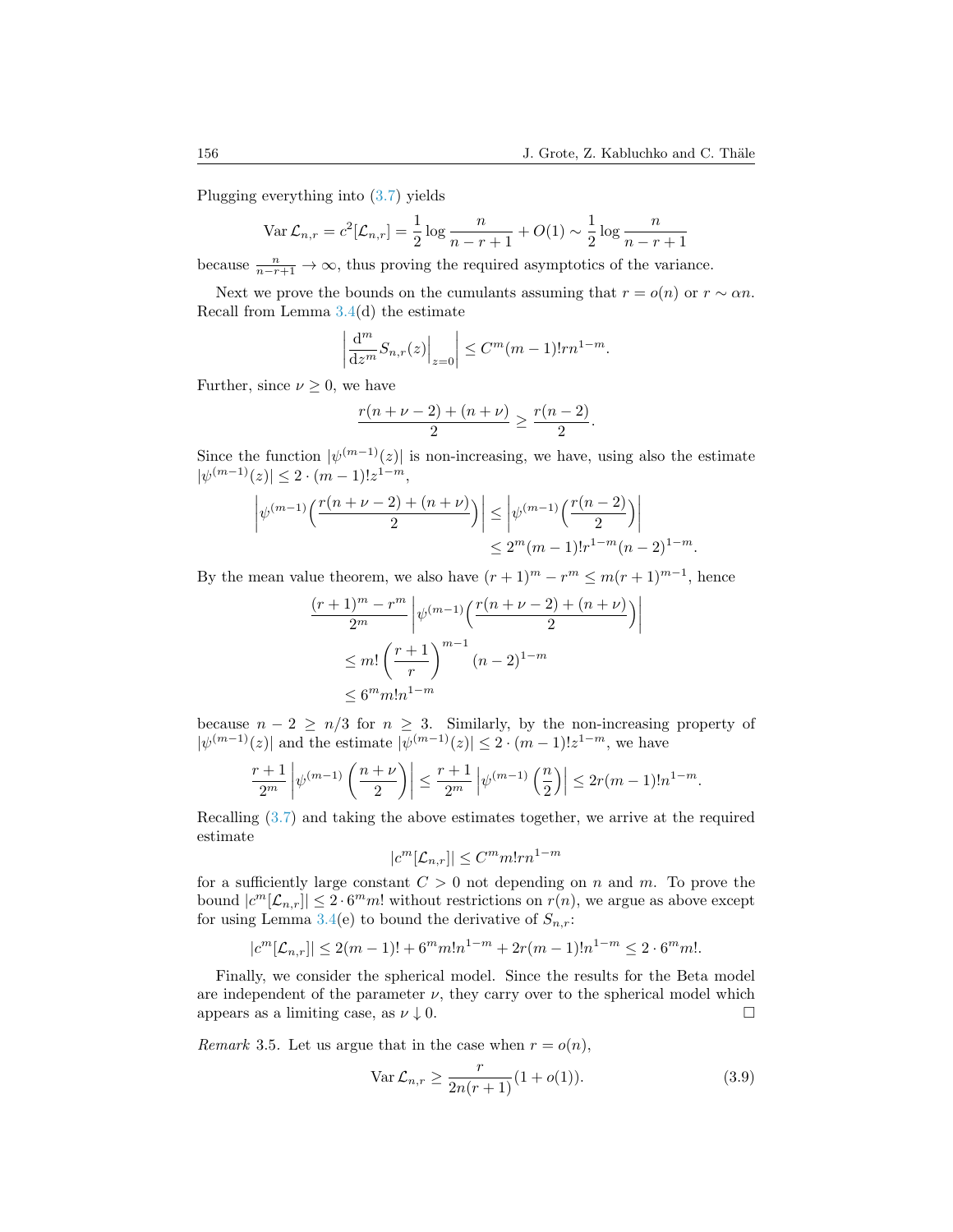Recall [\(3.8\)](#page-14-0). We have  $\log \frac{n}{n-r} \geq \frac{r}{n}$ , so that  $\frac{1}{2} \log \frac{n}{n-r} - \frac{r^2}{2n(r+1)} \geq \frac{r}{2n(r+1)}$ . Also,  $\frac{r}{n^2} = o(\frac{r}{2n(r+1)})$  and we can conclude that [\(3.9\)](#page-15-0) holds.

<span id="page-16-1"></span>3.2. Berry-Esseen bounds and moderate deviations for the log-volume. We introduce some terminology. One says that a sequence  $(\nu_n)_{n\in\mathbb{N}}$  of probability measures on a topological space E fulfils a large deviation principle (LDP) with speed  $a_n$ and (good) rate function  $I : E \to [0, \infty]$ , if I is lower semi-continuous, has compact level sets and if for every Borel set  $B \subseteq E$ ,

$$
-\inf_{x\in \text{int}(B)} I(x) \le \liminf_{n\to\infty} a_n^{-1} \log \nu_n(B) \le \limsup_{n\to\infty} a_n^{-1} \log \nu_n(B) \le -\inf_{x\in \text{cl}(B)} I(x),
$$

where  $\text{int}(B)$  and  $\text{cl}(B)$  stand for the interior and the closure of B, respectively. A sequence  $(X_n)_{n\in\mathbb{N}}$  of random elements in E satisfies a LDP with speed  $a_n$  and rate function  $I: E \to [0, \infty]$ , if the family of their distributions does. Moreover, if the rescaling  $a_n$  lies between that of a law of large numbers and that of a central limit theorem, one usually speaks about a moderate deviation principle (MDP) instead of a LDP with speed  $a_n$  and rate function I, see [Dembo and Zeitouni](#page-34-5) [\(2010\)](#page-34-5).

We shall say that a sequence of real-valued random variables  $(X_n)_{n\in\mathbb{N}}$  satisfying  $\mathbb{E}|X_n|^2 < \infty$  for all  $n \in \mathbb{N}$  fulfils a Berry-Esseen bound (BEB) with speed  $(\varepsilon_n)_{n \in \mathbb{N}}$ if

$$
\sup_{t\in\mathbb{R}}\Big|\mathbb{P}\Big(\frac{X_n-\mathbb{E}[X_n]}{\sqrt{\operatorname{Var} X_n}}\leq t\Big)-\Phi(t)\Big|\leq c\,\varepsilon_n\,,
$$

where  $c > 0$  is a constant not depending on n and  $\Phi(\cdot)$  denotes the distribution function of a standard Gaussian random variable.

<span id="page-16-0"></span>**Theorem 3.6** (BEB and MDP for the log-volume). Let  $X_1, \ldots, X_{r+1}$  be chosen according to the Gaussian, the Beta or the spherical model.

(a) For the Gaussian model define

$$
\varepsilon_n := \frac{1}{\sqrt{rn}} \text{ if } r = o(n) \text{ or } r \sim \alpha n
$$

and

$$
\varepsilon_n := \frac{1}{\sqrt{\log \frac{n}{n-r+1}}} \text{ if } n-r = o(n),
$$

where  $\alpha \in (0,1)$ . Then  $\mathcal{L}_{n,r}$  satisfies a BEB with speed  $\varepsilon_n$ . Further, let  $(a_n)_{n\in\mathbb{N}}$  be such that  $a_n \to \infty$  and  $a_n \varepsilon_n \to 0$ , as  $n \to \infty$ . Then  $\mathcal{L}_{n,r}$  satisfies a MDP with speed  $a_n$  rate function  $I(x) = \frac{x^2}{2}$  $\frac{c^2}{2}$ .

(b) For the Beta model and the spherical model define

$$
\varepsilon_n := \frac{1}{\sqrt{n}} \text{ if } r = c, \quad \varepsilon_n := \frac{1}{n} \text{ if } r \sim \alpha n
$$

and

$$
\varepsilon_n := \frac{1}{\sqrt{\log \frac{n}{n-r+1}}} \text{ if } n-r = o(n)
$$

with  $\alpha \in (0,1)$  and  $c \in \mathbb{N}$ . Then  $\mathcal{L}_{n,r}$  satisfies a BEB with speed  $\varepsilon_n$ . Further, let  $(a_n)_{n\in\mathbb{N}}$  be such that  $a_n \to \infty$  and  $a_n \varepsilon_n \to 0$ , as  $n \to \infty$ . Then  $\mathcal{L}_{n,r}$  satisfies a MDP with speed  $a_n$  rate function  $I(x) = \frac{x^2}{2}$  $rac{c^2}{2}$ .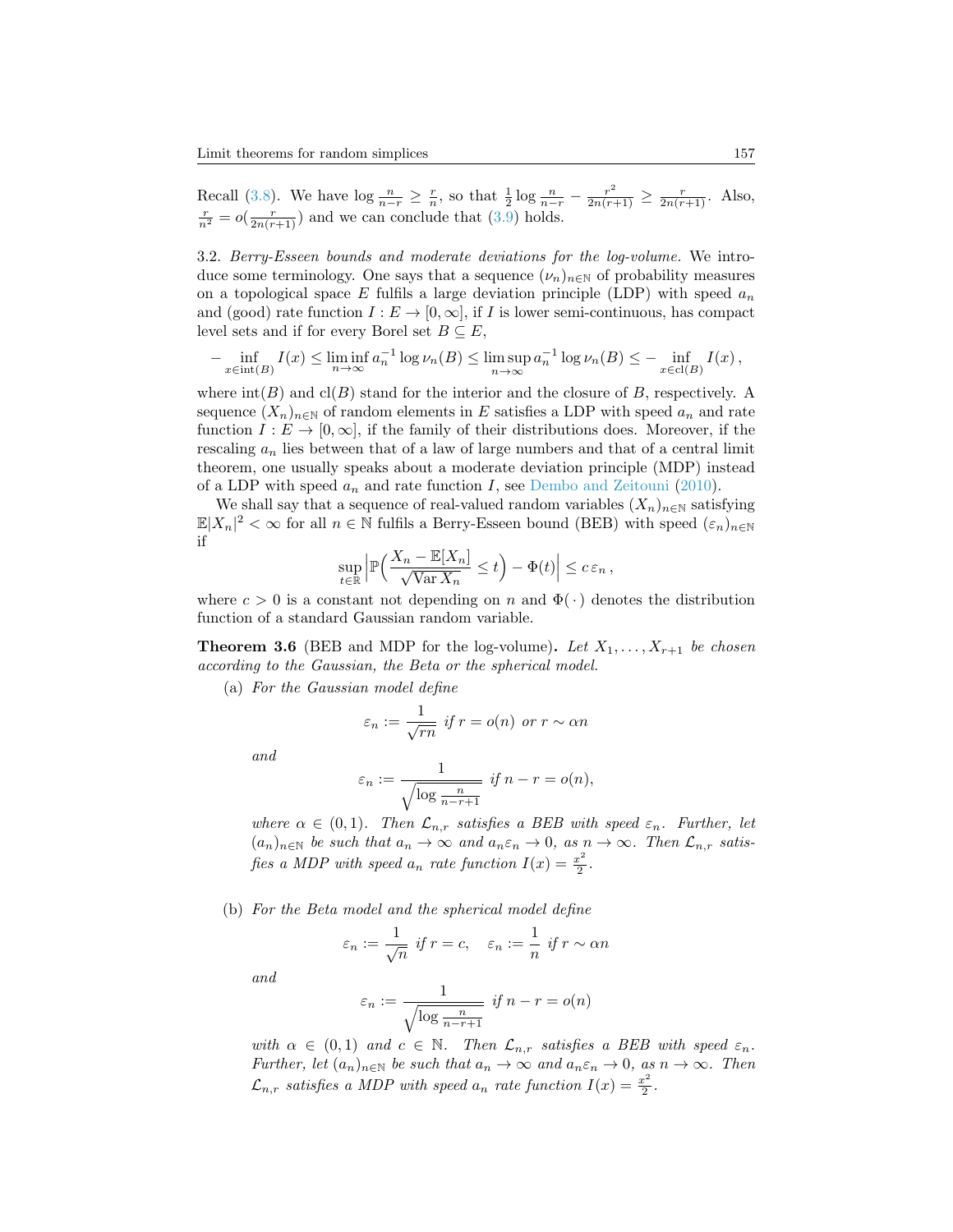*Proof*: Let us estimate the cumulants of the normalized random variables

$$
\widetilde{\mathcal{L}}_{n,r} := (\mathcal{L}_{n,r} - \mathbb{E}[\mathcal{L}_{n,r}]) / \sqrt{\text{Var}\,\mathcal{L}_{n,r}}.
$$

In the Gaussian case, from Theorem [3.1](#page-9-0) we conclude that, for  $m \geq 3$ ,

$$
|c^m[\widetilde{L}_{n,r}]| = \frac{|c^m[\mathcal{L}_{n,r}]|}{(\text{Var}\,\mathcal{L}_{n,r})^{m/2}} \le \begin{cases} \frac{c_1^m(m-1)!}{(\sqrt{rn})^{m-2}} & : r = o(n) \text{ or } r \sim \alpha n\\ \frac{c_2^m(m-1)!}{(\sqrt{\log \frac{n}{n-r+1}})^m} & : n-r = o(n) \end{cases}
$$

with constants  $c_1, c_2 > 0$  not depending on m and n. For the Beta and the spherical model we have the bounds

$$
|c^m[\widetilde{\mathcal{L}}_{n,r}]| \leq \begin{cases} \frac{|c^m[\mathcal{L}_{n,r}]|}{(r/(2(r+1)n))^{m/2}} & : r = o(n) \\ \frac{|c^m[\mathcal{L}_{n,r}]|}{(\frac{1}{2}\log(\frac{1}{1-\alpha})^{-\frac{\alpha}{2}})^{m/2}} & : r \sim \alpha n \\ \frac{|c^m[\mathcal{L}_{n,r}]|}{(\frac{1}{2}\log\frac{n}{n-r+1})^{m/2}} & : n-r = o(n) \end{cases}
$$

$$
\leq \begin{cases} c_4^m m! \, r(\frac{1}{\sqrt{n}})^{m-2} & : r = o(n) \\ c_5^m m! (\frac{1}{n})^{m-2} & : r \sim \alpha n \\ c_6^m m! (\frac{1}{\sqrt{\log\frac{n}{n-r+1}}})^{m-2} & : n-r = o(n) \end{cases}
$$

with constants  $c_1, \ldots, c_6 > 0$  not depending on m and n (here, we used Remark [3.5](#page-15-1) if  $r = o(n)$ ). The result follows now from Döring and Eichelsbacher [\(2013b,](#page-34-6) Theorem 1.1) and Saulis and Statulevičius [\(1991,](#page-36-3) Corollary 2.1) (notice, however, that in the regime  $r = o(n)$  this argument only applies if  $r = c$  is constant).

Remark 3.7. Starting with the cumulant bounds presented in Theorem [3.1](#page-9-0) one can also derive

- (i) concentration inequalities,
- (ii) bound for moments of all orders,
- (iii) Cramér-Petrov type results concerning the relative error in the central limit theorem,
- (iv) strong laws of large numbers

for the random variables  $\mathcal{L}_{n,r}$  from the results presented in Saulis and Statulevičius  $(1991, Chapter 2)$  $(1991, Chapter 2)$  (see also Grote and Thäle, [2018a,](#page-35-11)[b\)](#page-35-12).

<span id="page-17-0"></span>Remark 3.8. Note that if in the Beta model  $r = o(n)$  we still have that  $\mathcal{L}_{n,r}$  satisfies a central limit theorem. Indeed, the proof of Theorem [3.6](#page-16-0) shows that in this case we have the cumulant bound  $|c^m[\tilde{L}_{n,r}]\leq c^m m!n^{\frac{1}{2}(2-m)+1}$  for all  $m\geq 3$  and a constant  $c > 0$ . This implies that  $|c^m[\mathcal{L}_{n,r}]| \to 0$ , as  $n \to \infty$ , for all  $m \ge 4$  and so, the central limit theorem follows.

While we were able in Theorem [3.6](#page-16-0) to derive precise Berry-Esseen bounds by using cumulant bounds, we can state a 'pure' central limit theorem for the log-volume in an even more general setup. The following result can directly be concluded by extracting subsequences and then by applying the result of Theorem [3.6](#page-16-0) and Remark [3.8.](#page-17-0)

<span id="page-17-1"></span>**Corollary 3.9** (Central limit theorem for the log-volume). Let  $r = r(n)$  be an arbitrary sequence of integers such that  $r(n) \leq n$  for any  $n \in \mathbb{N}$ . Further, let for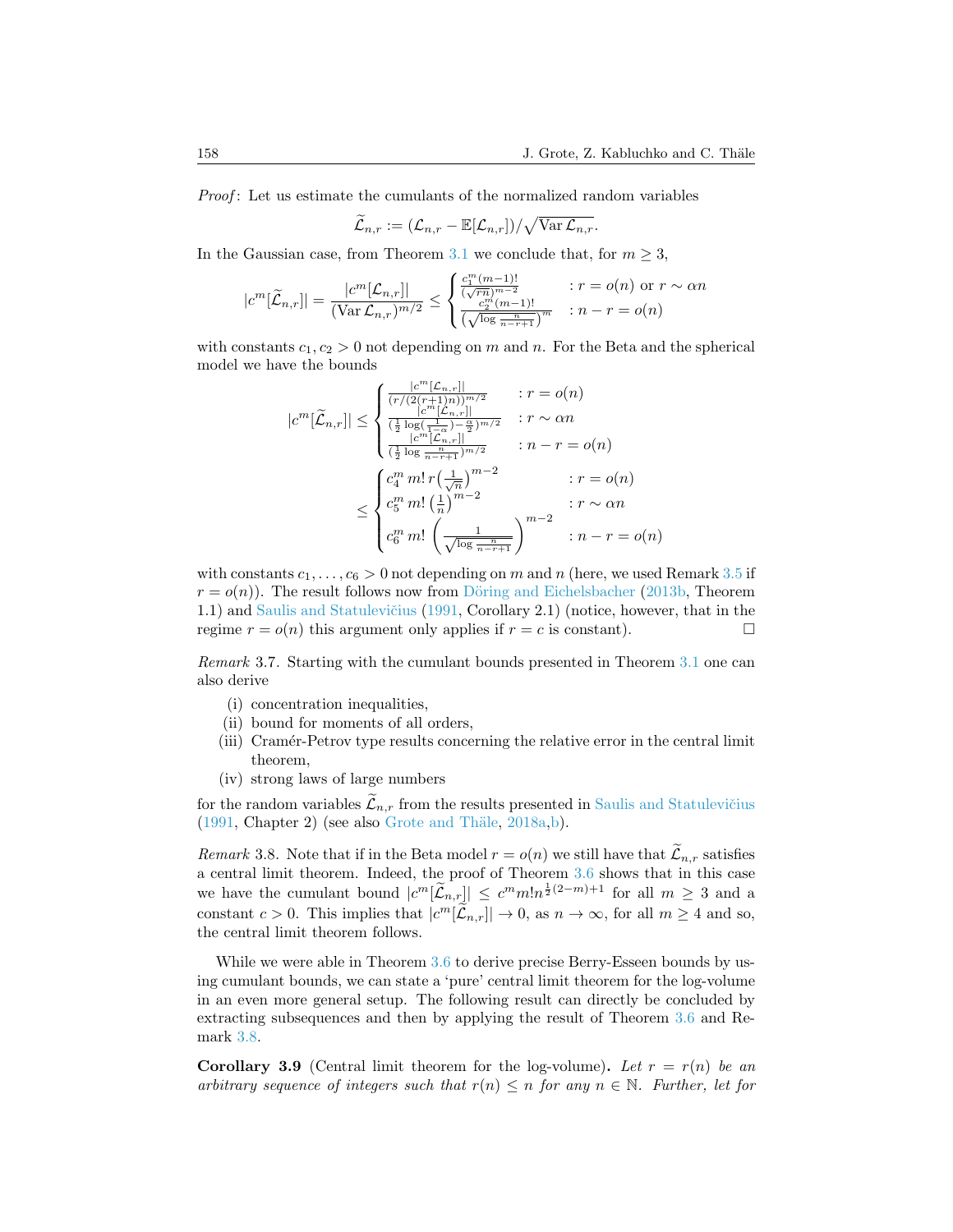each  $n \in \mathbb{N}, X_1, \ldots, X_{r+1}$  be independent random points chosen according to the Gaussian, the Beta or the spherical model, and put  $\mathcal{L}_{n,r} := \log(r! \mathcal{V}_{n,r})$ . Then,

$$
\frac{\mathcal{L}_{n,r} - \mathbb{E}[\mathcal{L}_{n,r}]}{\sqrt{\text{Var}\,\mathcal{L}_{n,r}}}\xrightarrow[n\to\infty]{d} Z,
$$

where  $Z \sim \mathcal{N}(0, 1)$  is a standard Gaussian random variable.

3.3. Central and non-central limit theorem for the volume. After having investigated asymptotic normality for the log-volume of a random simplex, we turn now to its actual volume, that is, the random variable  $\mathcal{V}_{n,r}$ .

<span id="page-18-0"></span>**Theorem 3.10** (Distributional limit theorem for the volume). Let  $X_1, \ldots, X_{r+1}$ be chosen according to the Gaussian model, the Beta model or the spherical model, and let  $\alpha \in (0,1)$ . Let  $Z \sim \mathcal{N}(0,1)$  be a standard Gaussian random variable.

(1) If  $r = o(n)$ , then for suitable normalizing sequences  $a_{n,r}$  and  $b_{n,r}$  the following convergence in distribution holds, as  $n \to \infty$ :

$$
\frac{\mathcal{V}_{n,r} - a_{n,r}}{b_{n,r}} \xrightarrow[n \to \infty]{d} Z.
$$

(2) If  $r \sim \alpha n$  for some  $\alpha \in (0,1)$ , then for a suitable normalizing sequence  $b_{n,r}$ we have

$$
\frac{\mathcal{V}_{n,r}}{b_{n,r}} \xrightarrow[n \to \infty]{} \begin{cases} e^{\sqrt{\frac{1}{2} \log \frac{1}{1-\alpha} Z}} & \text{in the Gaussian model} \\ e^{\sqrt{\frac{1}{2} \log \frac{1}{1-\alpha} - \frac{\alpha}{2} Z}} & \text{in the Beta or spherical model.} \end{cases}
$$

*Remark* 3.11. In the third case, i.e., if  $n - r = o(n)$ , there is no non-trivial distributional limit theorem for the random variable  $\mathcal{V}_{n,r}$  under affine re-scaling. The reason is that the variance of  $\log V_{n,r}$  tends to  $+\infty$  in this situation.

The main ingredient in the proof of Theorem [3.10](#page-18-0) in the case where  $r = o(n)$  is the so-called 'Delta-Method', which is well known and commonly used in statistics, cf. [Bickel and Doksum](#page-34-7) [\(2015,](#page-34-7) Lemma 5.3.3).

*Proof of Theorem [3.10:](#page-18-0)* From Corollary [3.9](#page-17-1) we know that with the sequences  $c_{n,r}$  =  $\mathbb{E} \log \mathcal{V}_{n,r}$  and  $d_{n,r} = \sqrt{\text{Var} \log \mathcal{V}_{n,r}}$  it holds that

$$
\frac{\log \mathcal{V}_{n,r} - c_{n,r}}{d_{n,r}} \xrightarrow[n \to \infty]{d} Z.
$$

By the Skorokhod–Dudley lemma [\(Kallenberg,](#page-35-13) [2002,](#page-35-13) Theorem 4.30), we can construct random variables  $\mathcal{V}_{n,r}^*$  and  $Z^*$  on a different probability space such that  $\mathcal{V}_{n,r}^* \stackrel{d}{=} \mathcal{V}_{n,r}, Z^* \stackrel{d}{=} Z$ , and

$$
Z_n^* := \frac{\log \mathcal{V}_{n,r}^* - c_{n,r}}{d_{n,r}} \xrightarrow[n \to \infty]{a.s.} Z^*.
$$

So, we have  $\mathcal{V}_{n,r}^* = e^{d_{n,r}Z_n^* + c_{n,r}}$ , where  $Z_n^* \to Z^*$  a.s., as  $n \to \infty$ .

Consider first the Gaussian model in the case  $r \sim \alpha n$ . Then, by Theorem [3.1\(](#page-9-0)a) we have

$$
d_{n,r} = \sqrt{\text{Var}\log \mathcal{V}_{n,r}} \sim \sqrt{\frac{1}{2}\log \frac{1}{1-\alpha}}.
$$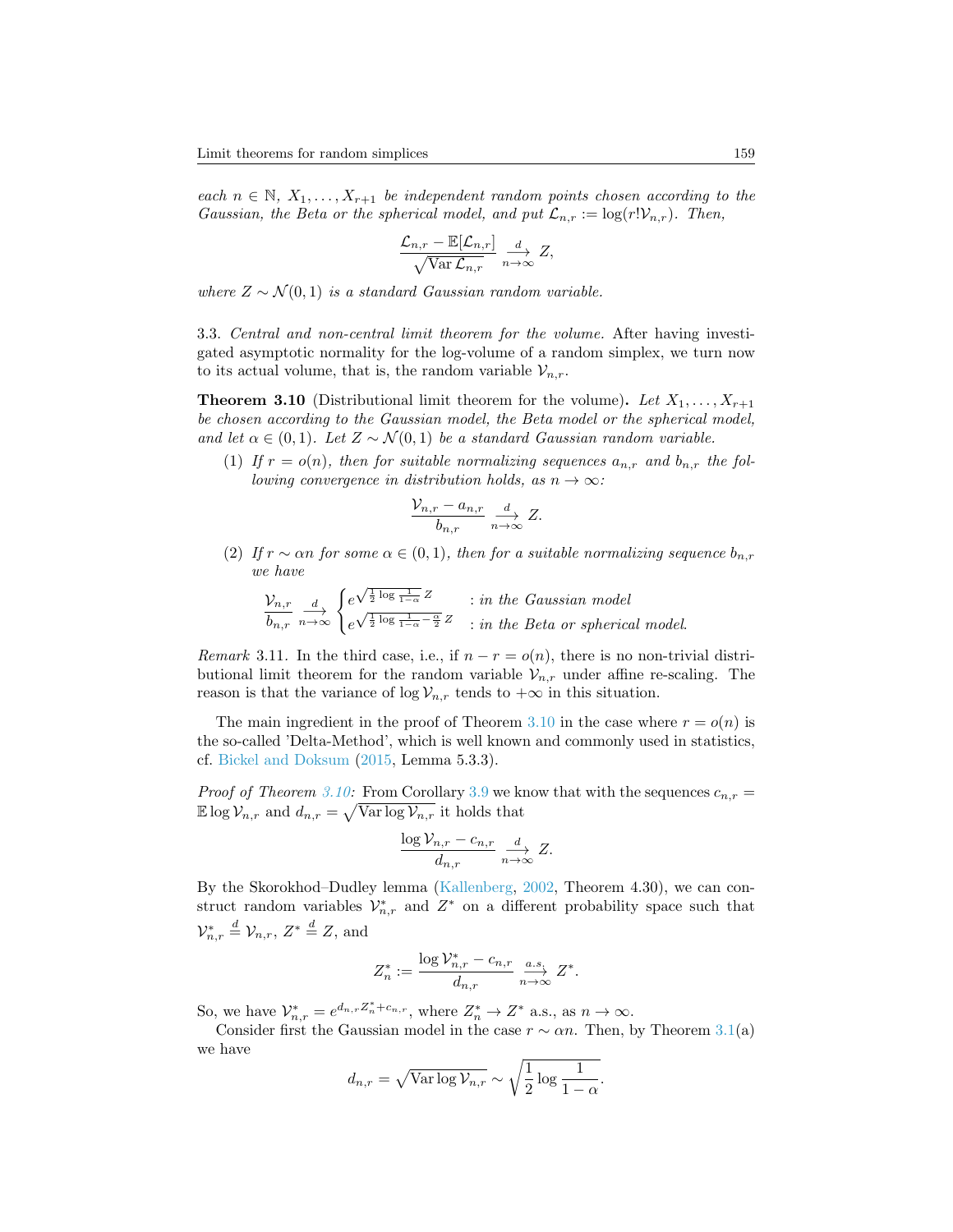With the aid of Slutsky's lemma it follows that

$$
\frac{{\mathcal V}_{n,r}^*}{e^{c_{n,r}}}=e^{d_{n,r}Z_n^*}\overset{a.s.}{\underset{n\to\infty}\longrightarrow}e^{\sqrt{\frac{1}{2}\log\frac{1}{1-\alpha}}Z^*}.
$$

Passing back to the original probability space, we obtain the distributional convergence

$$
\frac{\mathcal{V}_{n,r}}{e^{c_{n,r}}}\xrightarrow[n\to\infty]{d} e^{\sqrt{\frac{1}{2}\log\frac{1}{1-\alpha}}}Z.
$$

The proof for the Beta or spherical model in the case  $r \sim \alpha n$  is similar, only the expression for the asymptotic variance being different.

Consider now the Gaussian model in the case  $r = o(n)$ . Then, by Theorem [3.1\(](#page-9-0)a),

$$
d_{n,r} = \sqrt{\text{Var}\log \mathcal{V}_{n,r}} \underset{n \to \infty}{\longrightarrow} 0.
$$

Using the formula  $\lim_{x\to 0} (e^x - 1)/x = 1$  and the Slutsky lemma, we obtain

$$
\frac{\frac{\mathcal{V}^*_{n,r}}{e^{c_{n,r}}-1}}{d_{n,r}}=\frac{e^{d_{n,r}Z^*_n}-1}{d_{n,r}Z^*_n}\cdot Z^*_n\overset{a.s.}{\underset{n\rightarrow\infty}{\longrightarrow}}Z^*.
$$

Passing back to the original probability space and taking  $b_{n,r} = e^{c_{n,r}} d_{n,r}$  and  $a_{n,r} = e^{c_{n,r}}$ , we obtain the required distributional convergence. The proof for the Beta or spherical model in the case  $r = o(n)$  is similar, one only needs to take into account that also in this case we have that  $\sqrt{\text{Var}\log \mathcal{V}_{n,r}} \longrightarrow 0$  by Theorem [3.1](#page-9-0)  $(b).$ 

### <span id="page-19-0"></span>4. Mod- $\phi$  convergence

4.1. Definition. Mod- $\phi$  convergence is a powerful notion that was introduced and studied in [Delbaen et al.](#page-34-8)  $(2015)$ ; Féray et al.  $(2016)$ ; [Jacod et al.](#page-35-15)  $(2011)$ ; [Kowalski](#page-35-16) [et al.](#page-35-16) [\(2015\)](#page-35-16); [Kowalski and Nikeghbali](#page-35-17) [\(2010\)](#page-35-17), to mention only some references. Once an appropriate version of mod- $\phi$  convergence has been established, one gets for free a whole collection of limit theorems including the central limit theorem, the local limit theorem, moderate and large deviations, and a Cramér–Petrov asymptotic expansion F $\acute{e}$ ray et al. [\(2016\)](#page-35-14).

The aim of the present Section [4](#page-19-0) is to establish mod- $\phi$  convergence for the logvolumes of the random simplices. Note that the mod- $\phi$  convergence we establish in the present section together with the general results from  $F$ éray et al. [\(2016\)](#page-35-14) also imply some of the results we proved in the previous section by means of the cumulant method. On the other hand, we would like to emphasize that this is not the case if  $r \sim \alpha n$ , for example.

There are many definitions of mod- $\phi$  convergence. Here, we use one of the strongest ones, c.f. Féray et al. [\(2016,](#page-35-14) Definition 1.1). Consider a sequence of random variables  $(X_n)_{n\in\mathbb{N}}$  with moment generating functions  $\varphi_n(t) = \mathbb{E}[e^{tX_n}]$  defined on some strip  $S = \{z \in \mathbb{C} : c_- < \text{Re } t < c_+\}.$  The sequence  $(X_n)_{n \in \mathbb{N}}$  converges in the mod- $\phi$ sense, where  $\phi$  is an infinite-divisible distribution with moment generating function  $\int_{-\infty}^{\infty} e^{tx} \phi(dx) = e^{\eta(t)}$ , if

$$
\lim_{n \to \infty} \frac{\mathbb{E}[e^{tX_n}]}{e^{w_n \eta(t)}} = \psi(t)
$$

locally uniformly on S, where  $(w_n)_{n\in\mathbb{N}}$  is some sequence converging to  $+\infty$ , and  $\psi(t)$  is an analytic function on S. As explained in references cited above, mod- $\phi$ convergence roughly means that  $X_n$  has approximately the same distribution as the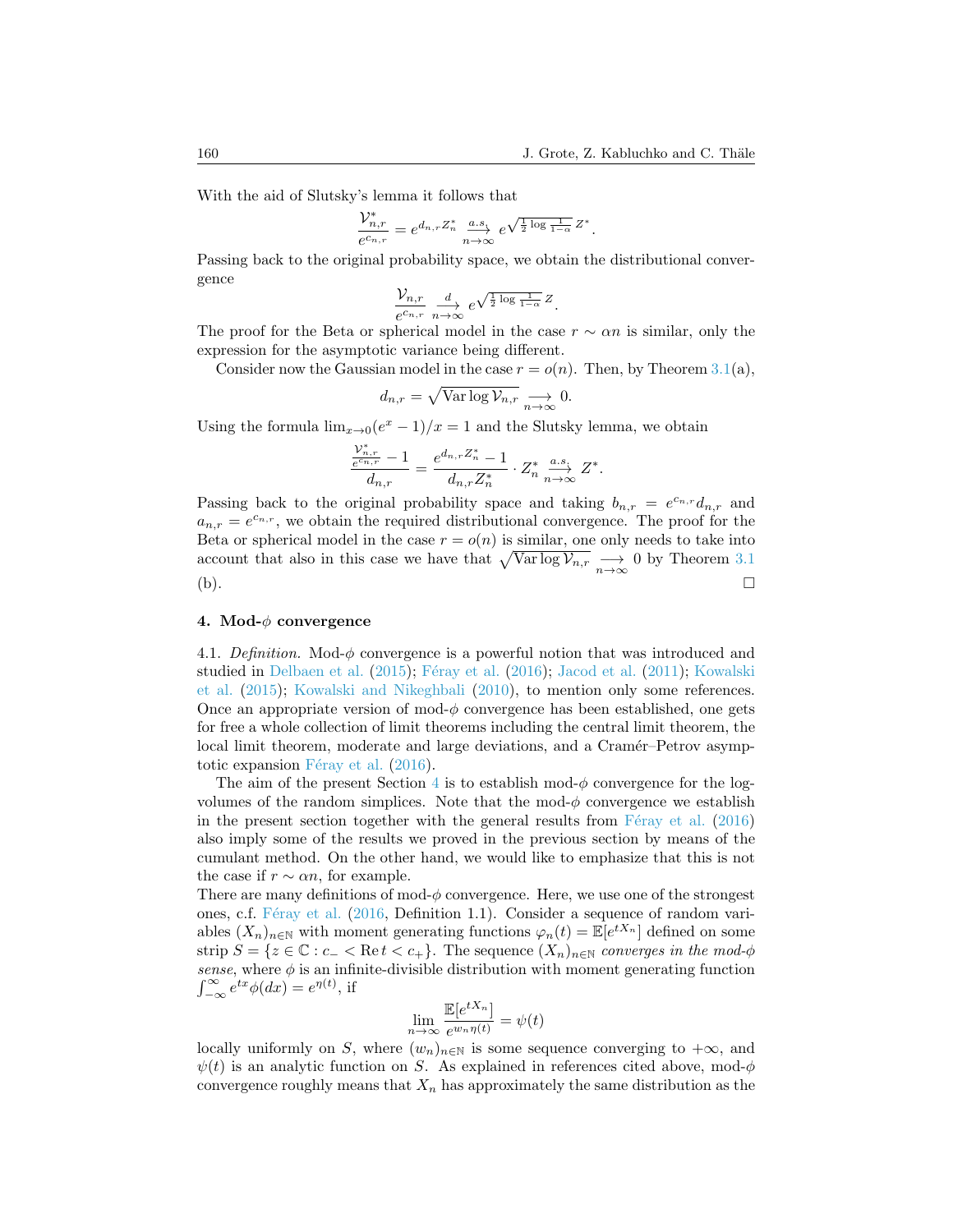$w_n$ -th convolution power of the infinitely divisible distribution  $\phi$ . The "difference" between these distributions is measured by the "limit function"  $\psi$  that plays a crucial role in the theory.

4.2. The Barnes G-function. The Barnes function is an entire function of the complex argument z defined by the Weierstrass product

$$
G(z) = (2\pi)^{z/2} e^{-\frac{1}{2}(z + (1+\gamma)z^2)} \prod_{k=1}^{\infty} \left(1 + \frac{z}{k}\right)^k e^{\frac{z^2}{2k} - z},
$$

where  $\gamma$  is the Euler constant. The Barnes G-function satisfies the functional equation

$$
G(z+1) = \Gamma(z)G(z).
$$

By induction, one deduces that for all  $n \in \mathbb{N}_0$ ,

<span id="page-20-1"></span>
$$
\prod_{k=1}^{n} \Gamma(k+z) = \frac{G(z+n+1)}{G(z+1)}.
$$
\n(4.1)

We shall need the Stirling-type formula for  $G$ , see [Barnes](#page-34-9) [\(1900,](#page-34-9) p. 285),

<span id="page-20-0"></span>
$$
\log G(z+1) = \frac{1}{2}z^2 \log z - \frac{3}{4}z^2 + \frac{z}{2} \log(2\pi) - \frac{1}{12} \log z + \zeta'(-1) + O(1/z), \quad (4.2)
$$

uniformly as  $|z| \to +\infty$  such that  $|\arg z| < \pi - \varepsilon$ , where  $\zeta'(-1)$  is the derivative of the Riemann  $\zeta$ -function. The value of  $\zeta'(-1)$  can be expressed through the Glaisher–Kinkelin constant, but it cancels in all our calculations because we use [\(4.2\)](#page-20-0) only via the following lemma.

<span id="page-20-2"></span>**Lemma 4.1.** Let  $|z| \to \infty$  such that  $|\arg z| < \pi - \varepsilon$ . Let also  $a = a(z) \in \mathbb{C}$  be such that  $a/z \rightarrow 0$ . Then, we have

$$
\log G(z+a+1) - \log G(z+1) = a\left(z\log z - z + \log\sqrt{2\pi}\right)
$$

$$
+ \frac{1}{2}a^2\log z + O\left(\frac{|a|^3+1}{z}\right).
$$

*Proof*: Applying  $(4.2)$  we obtain that

$$
\log G(z + a + 1) - \log G(z + 1) = \frac{1}{2}A_n + B_n + C_n + D_n + O(1/z),
$$

where

$$
A_n = (z+a)^2 \log(z+a) - z^2 \log z
$$
  
=  $(z^2 + a^2 + 2za) \left( \log z + \frac{a}{z} - \frac{a^2}{2z^2} + O\left(\frac{a^3}{z^3}\right) \right) - z^2 \log z$   
=  $za - \frac{1}{2}a^2 + a \log z + 2za \log z + 2a^2 + O\left(\frac{a^3}{z}\right)$ ,  

$$
B_n = -\frac{3}{4} \left( (z+a)^2 - z^2 \right) = -\frac{3}{4}a^2 - \frac{3}{2}za
$$
,  

$$
C_n = \frac{1}{2}a \log(2\pi),
$$
  

$$
D_n = -\frac{1}{12} (\log(z+a) - \log z) = O\left(\frac{a}{z}\right).
$$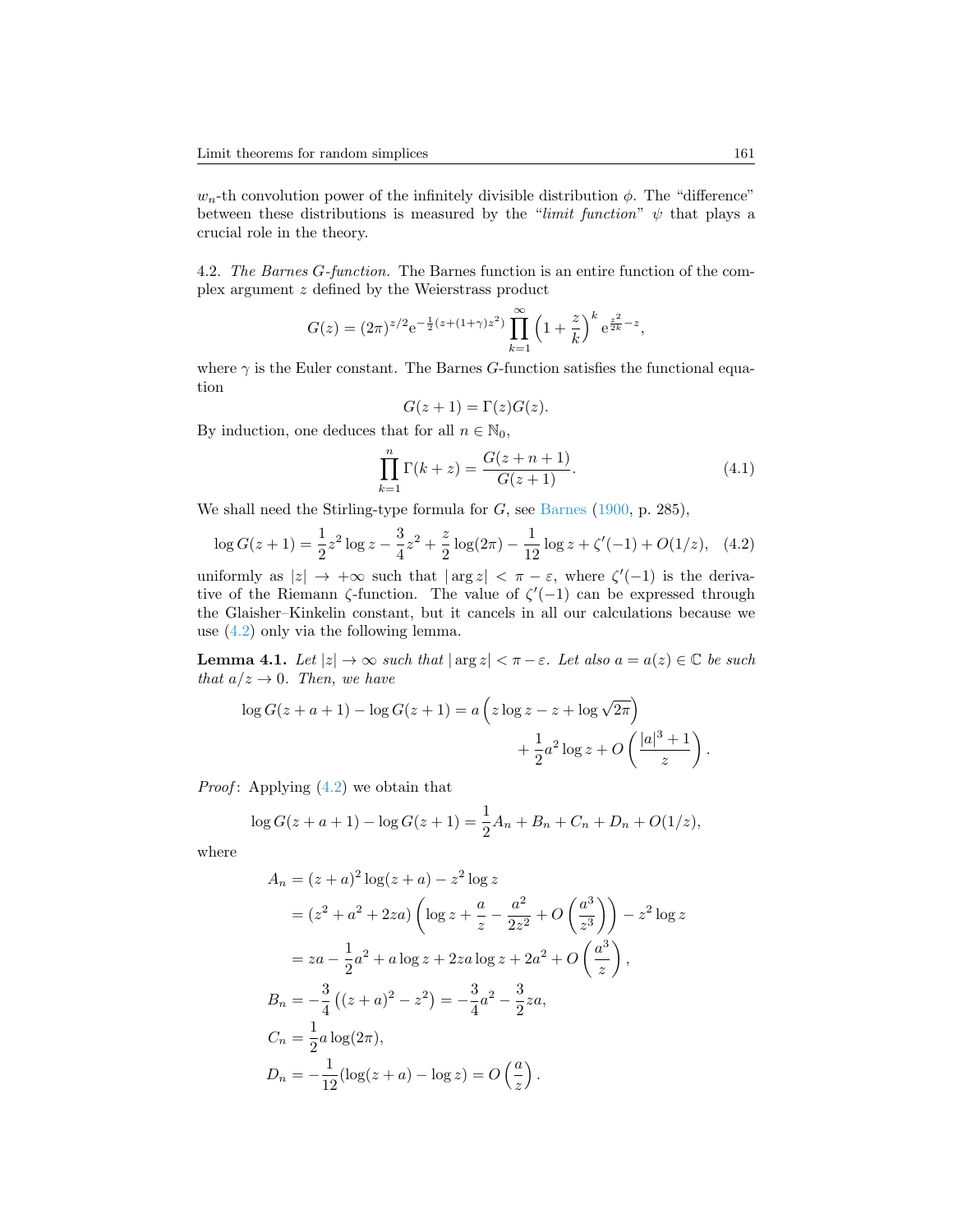Taking everything together we get

$$
\log G(z + a + 1) - \log G(z + 1) = a\left(z \log z - z + \log \sqrt{2\pi}\right)
$$

$$
+ \frac{1}{2}a^2 \log z + O\left(\frac{|a|^3 + 1}{z}\right)
$$
  
and complete the proof of the lemma.

4.3. Mod- $\phi$  convergence for fixed  $r \in \mathbb{N}$ . Recall that  $\mathcal{V}_{n,r}$  denotes the volume of an r-dimensional random simplex in  $\mathbb{R}^n$  whose  $r+1$  vertices are distributed according to one of the four models presented in Section 1. We define, as usual,  $\mathcal{L}_{n,r}$  :=  $\log(r!V_{n,r})$ . The next two propositions show that if  $r \in \mathbb{N}$  is fixed, we have mod- $\phi$ convergence.

<span id="page-21-3"></span>**Proposition 4.2.** Fix some  $r \in \mathbb{N}$  and consider the Gaussian model. Then, as  $n \to \infty$ , the sequence  $n(\mathcal{L}_{n,r} - \frac{r}{2} \log n - \frac{1}{2} \log(r+1))$  converges in the mod- $\phi$  sense with  $\eta(t) = \frac{1}{2}((t+1)\log(t+1) - t)$  and parameter  $w_n = rn$ , namely

$$
\lim_{n \to \infty} \frac{\mathbb{E}e^{tn(\mathcal{L}_{n,r} - \frac{r}{2}\log n - \frac{1}{2}\log(r+1))}}{e^{rn\eta(t)}} = (t+1)^{-\frac{r(r+1)}{4}}
$$

uniformly as long as t stays in any compact subset of  $\mathbb{C} \setminus (-\infty, -1)$ .

Proof: An important formula we will often use describes the asymptotic behaviour of the Gamma function; it can be found in [Abramowitz and Stegun](#page-34-4) [\(1992,](#page-34-4) Eq. 6.1.39 on p. 257) or derived from the Stirling formula, and reads as follows. For fixed  $a > 0$ ,  $b \in \mathbb{R}$  it holds that

<span id="page-21-0"></span>
$$
\Gamma(az+b) \sim (2\pi)^{1/2} \exp(-az) (az)^{az+b-1/2},
$$
\n(4.3)

as  $|z| \to \infty$  and  $|\arg z| < \pi - \varepsilon$ . From the moment formula in Theorem [2.3\(](#page-3-1)a) we obtain

$$
\mathbb{E}e^{tn\mathcal{L}_{n,r}} = (r+1)^{\frac{tn}{2}} 2^{\frac{tnr}{2}} \prod_{j=1}^r \frac{\Gamma\left(\frac{(t+1)n-r+j}{2}\right)}{\Gamma\left(\frac{n-r+j}{2}\right)}.
$$

Using  $(4.3)$  we deduce that

$$
\prod_{j=1}^{r} \frac{\Gamma\left(\frac{(t+1)n-r+j}{2}\right)}{\Gamma\left(\frac{n-r+j}{2}\right)} \sim \prod_{j=1}^{r} e^{-\frac{tn}{2}} \left(\frac{n}{2}\right)^{\frac{tn}{2}} (t+1)^{\frac{(t+1)n}{2} + \frac{j-r-1}{2}}
$$
\n
$$
= e^{-\frac{tnr}{2}} \left(\frac{n}{2}\right)^{\frac{rtn}{2}} (t+1)^{\frac{(t+1)n}{2} - \frac{1}{2}} r^{-\frac{r(r-1)}{4}}.
$$
\n(4.4)

Thus,

$$
\mathbb{E}e^{tn\mathcal{L}_{n,r}} \sim (r+1)^{\frac{tn}{2}}e^{-\frac{tnr}{2}}n^{\frac{tnr}{2}}(t+1)^{\left(\frac{(t+1)n}{2}-\frac{1}{2}\right)r-\frac{r(r-1)}{4}}.
$$

Taking the logarithm and subtracting  $\frac{r}{2} \log n$  and  $\frac{1}{2} \log(r+1)$ , we conclude that

<span id="page-21-1"></span>
$$
\log \mathbb{E} e^{tn(\mathcal{L}_{n,r} - \frac{r}{2}\log n - \frac{1}{2}\log(r+1))} = \frac{nr}{2} \left( (t+1)\log(t+1) - t \right) - \frac{r(r+1)}{4}\log(t+1) + o(1)
$$
(4.5)

and the result follows.

<span id="page-21-2"></span>
$$
\qquad \qquad \Box
$$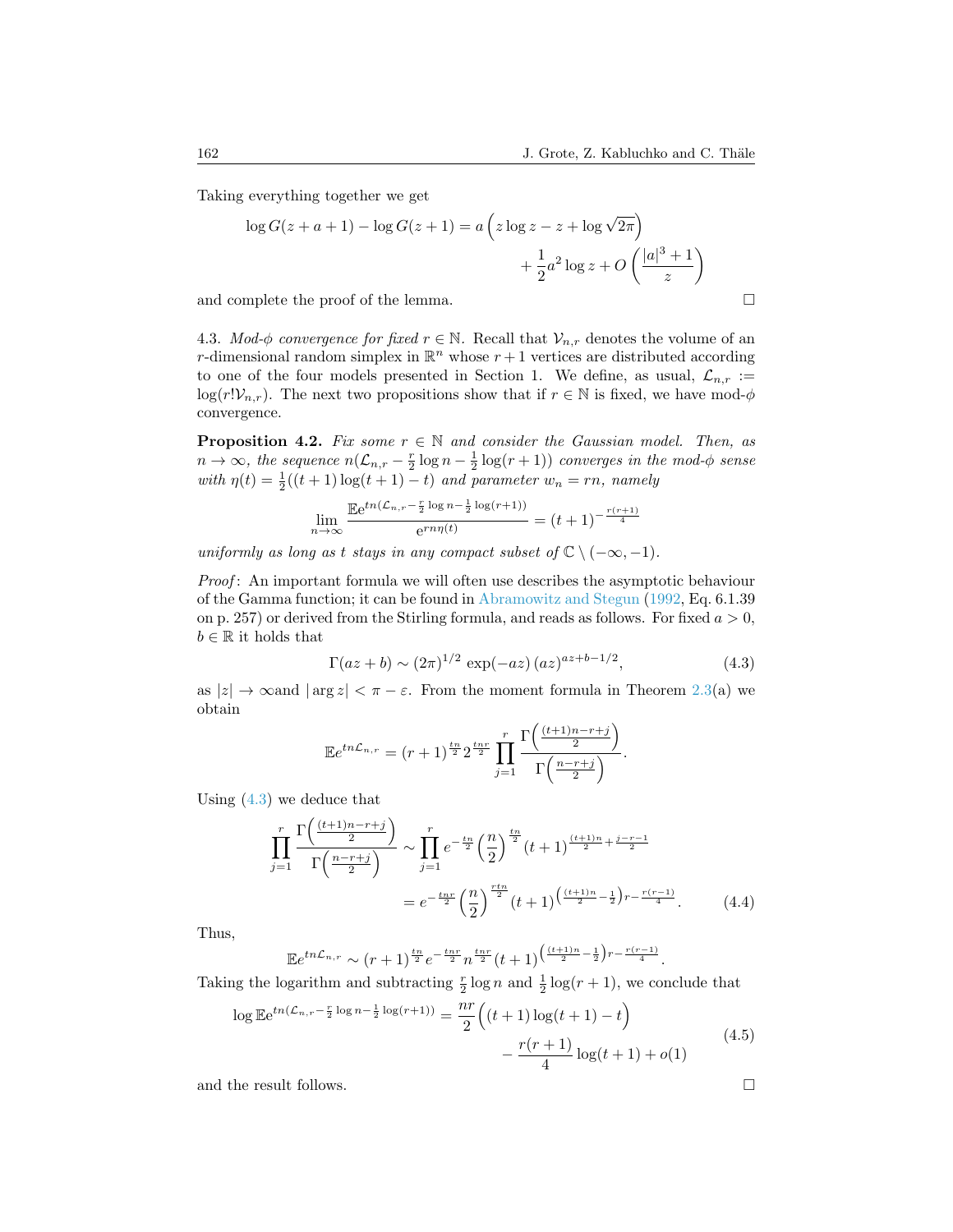<span id="page-22-0"></span>Remark 4.3. From the previous proof it easily follows that the asymptotic relation  $(4.5)$  is still valid if r growths with n in such a way that  $r = o(n)$ . This observation will be used below in the context of large deviation principles.

<span id="page-22-1"></span>**Proposition 4.4.** Fix some  $r \in \mathbb{N}$  and consider the Beta or the spherical model. Then,  $n\mathcal{L}_{n,r}$  converges in the mod- $\phi$  sense with

$$
\eta(t) = \frac{(r+1)(t+1)}{2} \log((r+1)(t+1)) - \frac{r(t+1)+1}{2} \log(r(t+1)+1) - \frac{t+1}{2} \log(t+1)
$$

and parameter  $w_n = n$ , namely

$$
\lim_{n \to \infty} \frac{\mathbb{E}e^{tn\mathcal{L}_{n,r}}}{e^{n\eta(t)}} = (1+t)^{\frac{1-\nu(r+1)}{2} - \frac{r(r-1)}{4}} \left(\frac{(r+1)(t+1)}{r(t+1)+1}\right)^{\frac{\nu(r+1)-2r-1}{2}}
$$

uniformly as long as t stays in any compact subset of  $\mathbb{C} \setminus (-\infty, -1)$ .

*Proof*: From the moment formula in Theorem  $2.3(b)$  $2.3(b)$  we have

$$
\mathbb{E}e^{tn\mathcal{L}_{n,r}} = \prod_{j=1}^r \left[ \frac{\Gamma\left(\frac{n-r+j}{2} + \frac{tn}{2}\right)}{\Gamma\left(\frac{n-r+j}{2}\right)} \frac{\Gamma\left(\frac{n+\nu}{2}\right)}{\Gamma\left(\frac{n+\nu}{2} + \frac{tn}{2}\right)} \right] \times \frac{\Gamma\left(\frac{n+\nu}{2}\right)}{\Gamma\left(\frac{n+\nu}{2} + \frac{tn}{2}\right)} \frac{\Gamma\left(\frac{r(n+\nu-2)+(n+\nu)}{2} + \frac{(r+1)tn}{2}\right)}{\Gamma\left(\frac{n+\nu}{2} + \frac{tn}{2}\right)}.
$$

First of all, by  $(4.3)$ ,

$$
\frac{\Gamma\left(\frac{n+\nu}{2}\right)}{\Gamma\left(\frac{n+\nu}{2}+\frac{tn}{2}\right)} \sim (1+t)^{\frac{1}{2}-\frac{\nu}{2}-\frac{(1+t)n}{2}} \left(\frac{n}{2}\right)^{-\frac{tn}{2}} e^{\frac{tn}{2}}.
$$

It follows from [\(4.4\)](#page-21-2) that the first product in the moment formula asymptotically behaves like

$$
\prod_{j=1}^r \left[ \frac{\Gamma\left(\frac{n-r+j}{2} + \frac{tn}{2}\right)}{\Gamma\left(\frac{n-r+j}{2}\right)} \frac{\Gamma\left(\frac{n+\nu}{2}\right)}{\Gamma\left(\frac{n+\nu}{2} + \frac{tn}{2}\right)} \right] \sim (1+t)^{-\frac{rv}{2} - \frac{r(r-1)}{4}}.
$$

Again using  $(4.3)$ , we obtain

$$
\frac{\Gamma\left(\frac{r(n+\nu-2)+(n+\nu)}{2}+\frac{(r+1)tn}{2}\right)}{\Gamma\left(\frac{r(n+\nu-2)+(n+\nu)}{2}+\frac{rtn}{2}\right)} \sim ((r+1)(t+1))^{\frac{n(r+1)(t+1)}{2}+\frac{\nu(r+1)-2r-1}{2}}\left(\frac{n}{2}\right)^{\frac{tn}{2}}e^{-\frac{tn}{2}}
$$

$$
\times (r(t+1)+1)^{-\frac{n(r(t+1)+1)}{2}-\frac{\nu(r+1)-2r-1}{2}}.
$$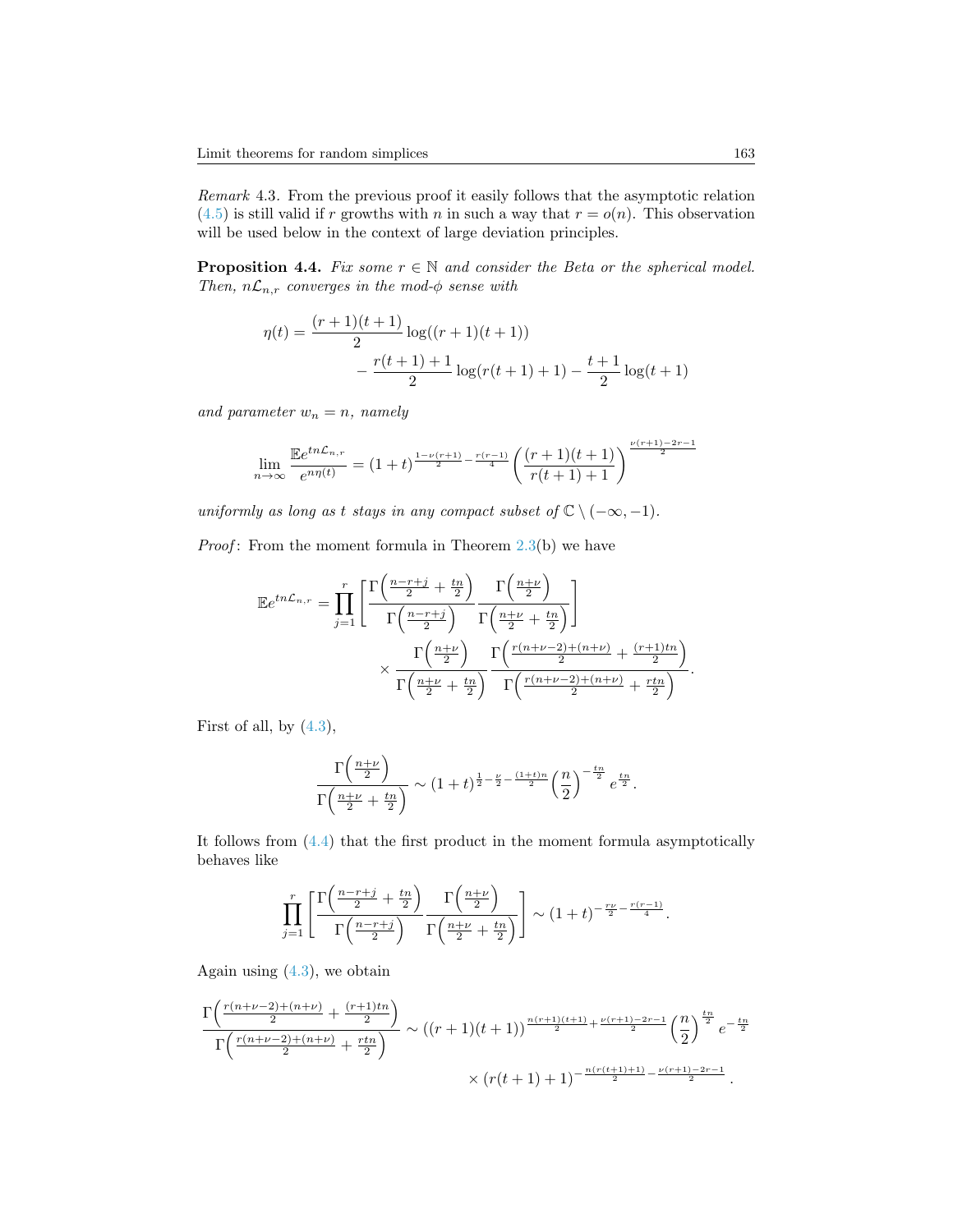Thus, as  $n \to \infty$ , we get

$$
\log \mathbb{E} e^{tn\mathcal{L}_{n,r}} = \left(\frac{1 - \nu(r+1)}{2} - \frac{r(r-1)}{4} - \frac{(1+t)n}{2}\right) \log(1+t)
$$

$$
+ \left(\frac{n(r+1)(t+1)}{2} + \frac{\nu(r+1) - 2r - 1}{2}\right) \log((r+1)(t+1))
$$

$$
- \left(\frac{n(r(t+1)+1)}{2} + \frac{\nu(r+1) - 2r - 1}{2}\right) \log(r(t+1) + 1) + o(1)
$$

and the result follows.  $\Box$ 

4.4. Mod- $\phi$  convergence for the ExpGamma distribution. Many examples of mod- $\phi$ convergence are known in probability, number theory, statistical mechanics and random matrix theory. The most basic cases are probably the mod-Gaussian and mod-Poisson convergence, which can be found in F $\acute{e}$ ray et al. [\(2016\)](#page-35-14); [Jacod et al.](#page-35-15) [\(2011\)](#page-35-15); [Kowalski and Nikeghbali](#page-35-17) [\(2010\)](#page-35-17), but there are also examples of mod-Cauchy [\(Del](#page-34-8)[baen et al.,](#page-34-8) [2015;](#page-34-8) [Kowalski et al.,](#page-35-16) [2015\)](#page-35-16) and even mod-uniform (Féray et al., [2016,](#page-35-14) §7.4) convergence. The aim of the present section is to add one more item to this list by proving a convergence modulo a tilted 1-stable totally skewed distribution.

Let  $X_n$  be a random variable having a Gamma distribution with shape n and rate 1, that is the probability density of  $X_n$  is  $\frac{1}{\Gamma(n)} x^{n-1} e^{-x}$ ,  $x > 0$ . The distribution of log  $X_n$  is called the ExpGamma distribution. The probability density of  $-\log X_n$ is given by

$$
\frac{1}{\Gamma(n)} e^{-e^{-x}} e^{-xn}, \quad x \in \mathbb{R},
$$

and is the limiting probability density of the  $n$ -th order upper order statistic in an i.i.d. sample of size  $N \to \infty$  from the max-domain of attraction of the Gumbel distribution, or, equivalently, the density of the  $n$ -th upper order statistic in the Poisson point process with intensity  $e^{-x}dx$ ,  $x \in \mathbb{R}$ ; see [Leadbetter et al.](#page-35-18) [\(1983,](#page-35-18) Theorem 2.2.2). It is easy to check that  $\mathbb{E} \log X_n = \Gamma'(n)/\Gamma(n) = \psi(n)$  is the digamma function.

<span id="page-23-0"></span>**Theorem 4.5.** The sequence of random variables  $n(\log X_n - \psi(n))$  converges in the mod- $\phi$  sense with  $\eta(t) = (t+1) \log(t+1) - t$  and parameter  $w_n = n$ , namely

$$
\lim_{n \to \infty} \frac{\mathbb{E}e^{tn(\log X_n - \psi(n))}}{e^{n((t+1)\log(t+1)-t)}} = \frac{e^{t/2}}{\sqrt{t+1}}
$$

uniformly as long as t stays in any compact subset of  $\mathbb{C}\setminus(-\infty, -1)$ .

Proof: By the properties of the Gamma distribution, we have

$$
\mathbb{E}e^{tn(\log X_n - \psi(n))} = e^{-tn\psi(n)} \mathbb{E}X_n^{tn} = e^{-tn\psi(n)} \frac{\Gamma(tn+n)}{\Gamma(n)}.
$$

The Stirling formula states that  $\Gamma(z) \sim \sqrt{2\pi/z} (z/\mathrm{e})^z$  uniformly as  $|z| \to \infty$  in such a way that  $|\arg z| < \pi - \varepsilon$ . Using the Stirling formula together with the asymptotics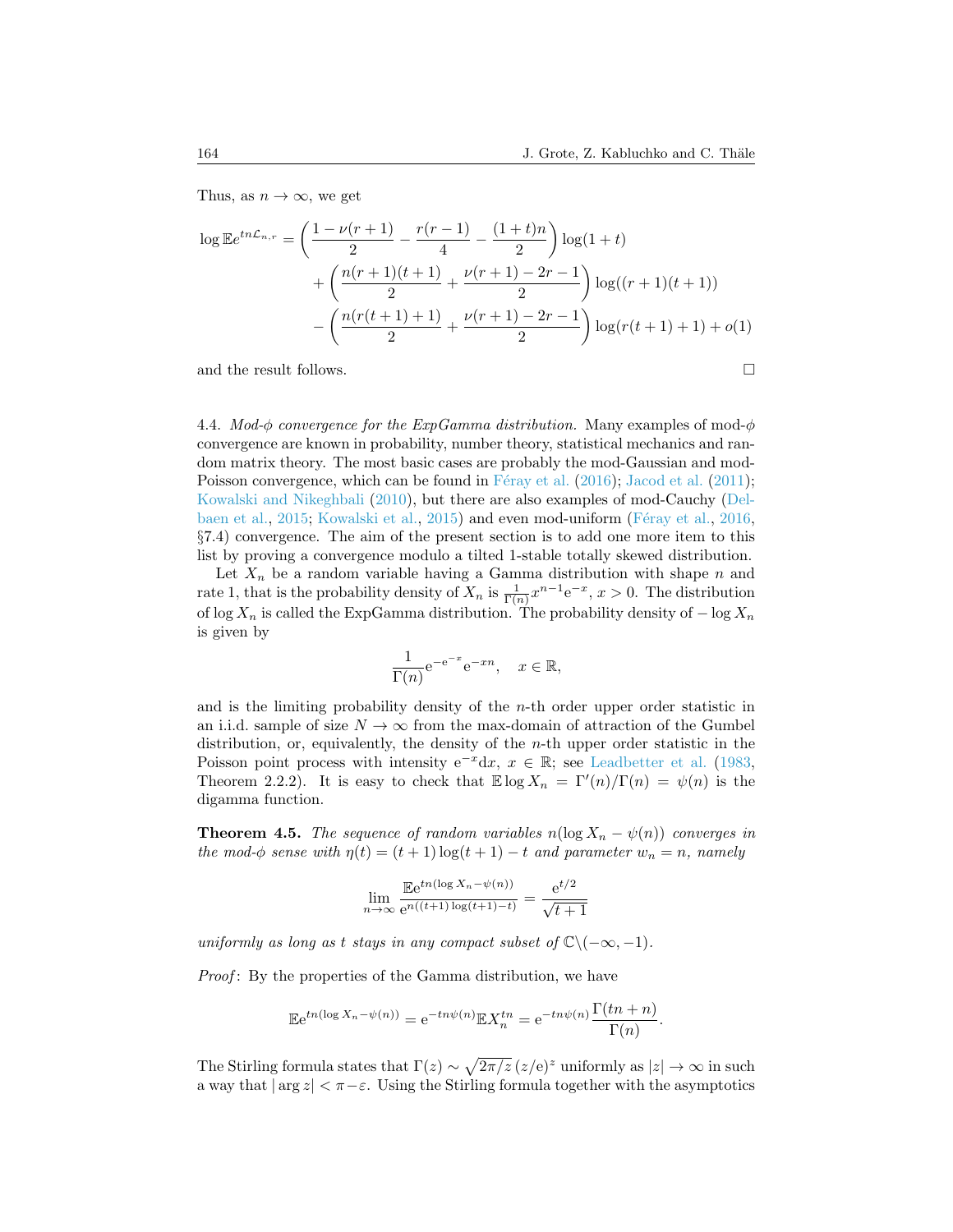$$
\psi(n) = \log n - \frac{1}{2n} + o(\frac{1}{n}), \text{ we obtain}
$$

$$
e^{-tn\psi(n)} \frac{\Gamma(tn+n)}{\Gamma(n)} \sim e^{-tn(\log n - \frac{1}{2n})} \frac{\sqrt{\frac{2\pi}{tn+n}} \left(\frac{tn+n}{e}\right)^n}{\sqrt{\frac{2\pi}{n}} \left(\frac{n}{e}\right)^n}
$$

$$
= \frac{e^{t/2}}{\sqrt{t+1}} e^{n((t+1)\log(t+1)-t)},
$$
which proves the claim.

Remark 4.6. Consider an  $\alpha$ -stable random variable  $Z_1 \sim S_1(\pi/2, -1, 0)$  with  $\alpha = 1$ , skewness  $\beta = -1$ , and scale  $\sigma = \pi/2$ , where we adopt the parametrization used in the book of [Samorodnitsky and Taqqu](#page-36-4) [\(1994\)](#page-36-4). It is known [Samorodnitsky and](#page-36-4) [Taqqu](#page-36-4) [\(1994,](#page-36-4) Proposition 1.2.12) that the cumulant generating function of this random variable is given by

$$
\log \mathbb{E}e^{tZ_1} = t \log t, \quad \text{Re}\,t \ge 0.
$$

Note that  $\mathbb{E}e_1^Z = 1$  and consider an exponential tilt of  $Z_1$ , denoted  $Z_2$ , whose probability density is

$$
\mathbb{P}[Z_2 \in \mathrm{d}x] = \mathrm{e}^x \mathbb{P}[Z_1 \in \mathrm{d}x], \quad x \in \mathbb{R}.
$$

Finally, observe that  $\mathbb{E}Z_2 = \mathbb{E}[e^{Z_1}Z_1] = (t^t)'|_{t=1} = 1$  and consider the centered version  $Z := Z_2 - 1$ . The cumulant generating function of Z is given by

$$
\log \mathbb{E}e^{tZ} = (t+1)\log(t+1) - t, \quad \text{Re}\, t \ge -1.
$$

As an exponential tilt of an infinitely divisible distribution, Z is itself infinitely divisible. Thus, in Theorem [4.5](#page-23-0) and Proposition [4.2](#page-21-3) we have a mod- $\phi$  convergence modulo a tilted totally skewed 1-stable distribution.

4.5. Mod- $\phi$  convergence in the full dimensional case. In this section we consider the full-dimensional case  $r = n$ , i.e., we are interested in the random variable  $\mathcal{L}_{n,n}$ .

<span id="page-24-1"></span>**Proposition 4.7.** Consider the Gaussian model and let  $m_n = \frac{1}{2}(n \log n - n +$  $\frac{1}{2} \log n + \log(2^{3/2}\pi)$ ). Then,  $\mathcal{L}_{n,n} - m_n$  converges in the mod-Gaussian sense (meaning that  $\eta(t) = \frac{1}{2}t^2$ ) with parameter  $w_n = \frac{1}{2} \log \frac{n}{2}$ , namely

$$
\lim_{n \to \infty} \frac{\mathbb{E}e^{t(\mathcal{L}_{n,n} - m_n)}}{e^{\frac{1}{4}t^2 \log \frac{n}{2}}} = \frac{G\left(\frac{1}{2}\right)}{G\left(\frac{1}{2} + \frac{t}{2}\right)G\left(1 + \frac{t}{2}\right)},
$$

uniformly as long as t stays in any compact subset of  $\mathbb{C}\setminus\{-1, -2, \ldots\}.$ 

*Proof*: In view of Theorem [2.3](#page-3-1) (a) and  $(4.1)$ , we can express the moment generating function of  $\mathcal{L}_{n,n}$  in terms of the Barnes G-function as

<span id="page-24-2"></span>
$$
\mathbb{E}e^{t\mathcal{L}_{n,n}} = \mathbb{E}[(n!\mathcal{V}_{n,n})^t]
$$
  
=  $(n+1)^{\frac{t}{2}} 2^{\frac{tn}{2}} \frac{G(\frac{1}{2})}{G(\frac{n+1}{2})} \cdot \frac{G(1)}{G(\frac{n+2}{2})} \cdot \frac{G(\frac{n+1}{2} + \frac{t}{2})}{G(\frac{1}{2} + \frac{t}{2})} \cdot \frac{G(\frac{n+2}{2} + \frac{t}{2})}{G(1 + \frac{t}{2})},$  (4.6)

where  $G(1) = 1$ . For the function

<span id="page-24-0"></span>
$$
\psi(t) := \frac{G\left(\frac{1}{2}\right)}{G\left(\frac{1}{2} + \frac{t}{2}\right)G\left(1 + \frac{t}{2}\right)}\tag{4.7}
$$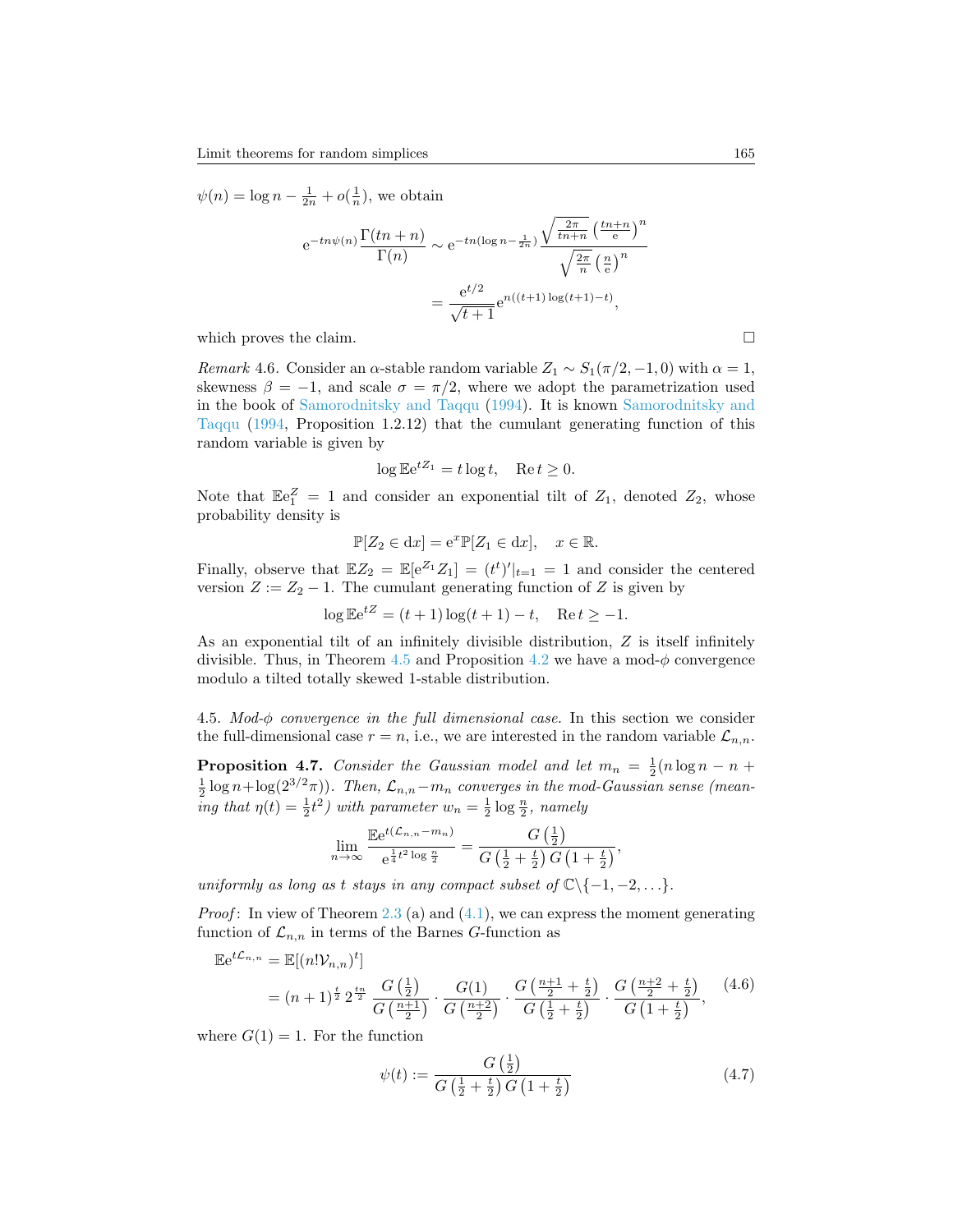we have

$$
\log \mathbb{E} e^{t\mathcal{L}_{n,n}} = \frac{t}{2} \log(n+1) + \frac{tn}{2} \log 2 + \log \psi(t) + \log G \left( \frac{n-1}{2} + \frac{t}{2} + 1 \right) - \log G \left( \frac{n-1}{2} + 1 \right) + \log G \left( \frac{n}{2} + \frac{t}{2} + 1 \right) - \log G \left( \frac{n}{2} + 1 \right).
$$

Applying Lemma [4.1](#page-20-2) two times and using the formula

$$
((n+b)\log(n+b)-(n+b)) - (n\log n - n) = b\log n + o(1),
$$

<span id="page-25-0"></span>where  $b$  is any constant, we obtain

$$
\log \mathbb{E} e^{t\mathcal{L}_{n,n}} = \log \psi(t) + \frac{t}{2} \left( n \log n - n + \frac{1}{2} \log n + \log(2^{3/2}\pi) \right) + \frac{1}{4} t^2 \log \frac{n}{2} + o(1).
$$
 (4.8)

This completes the argument.

*Remark* 4.8. We notice that in the full dimensional, Gaussian case 
$$
r = n
$$
 our random variables are equivalent to those considered in Dal Borgo et al. (2017) and one can follow our result also from their Theorem 5.1. Nevertheless, we decided to include our independent and much shorter proof.

Their paper deals with the determinant of certain random matrix models and has a completely different focus. On the other hand, let us emphasize that even in this special case the distributions appearing in [Dal Borgo et al.](#page-34-10) [\(2017\)](#page-34-10) are in fact different from (but very close to) those we obtain.

<span id="page-25-1"></span>**Proposition 4.9.** Consider the Beta model with parameter  $\nu > 0$  or the spherical model (in which case  $\nu = 0$ ) and let  $\widetilde{m}_n = \frac{1}{2}(\frac{1}{2}\log n - n + 1 - \nu + \log(2^{3/2}\pi))$ .<br>Then  $\mathcal{L}$  converges in the med Coussian sense (meaning that  $n(t) = 1/2$ ). Then,  $\mathcal{L}_{n,n} - \widetilde{m}_n$  converges in the mod-Gaussian sense (meaning that  $\eta(t) = \frac{1}{2}t^2$ ) with parameter  $w_n = \frac{1}{2} \log \frac{n}{2} - \frac{1}{2}$ , namely

$$
\lim_{n \to \infty} \frac{\mathbb{E}e^{t(\mathcal{L}_{n,n} - \tilde{m}_n)}}{e^{\frac{1}{4}t^2(\log \frac{n}{2} - 1)}} = \frac{G\left(\frac{1}{2}\right)}{G\left(\frac{1}{2} + \frac{t}{2}\right)G\left(1 + \frac{t}{2}\right)},
$$

uniformly as long as t stays in any compact subset of  $\mathbb{C}\setminus\{-1, -2, \ldots\}.$ 

*Proof*: For the purposes of this proof let  $\mathcal{L}_{n,n}^G$  denote the Gaussian analogue of  $\mathcal{L}_{n,n}$ . In view of the connection between the Gaussian and the Beta model, see Theorem [2.3\(](#page-3-1)a),(b), the moment generating function of  $\mathcal{L}_{n,n}$  is given by

$$
\log \mathbb{E} e^{t\mathcal{L}_{n,n}} = \log \mathbb{E} e^{t\mathcal{L}_{n,n}^G} - \frac{t}{2} \log(n+1) - \frac{tn}{2} \log 2 + (n+1) \log \left( \frac{\Gamma\left(\frac{n+\nu}{2}\right)}{\Gamma\left(\frac{n}{2} + \frac{\nu+t}{2}\right)} \right) + \log \left( \frac{\Gamma\left(\frac{n(n+\nu-1)+nt+t+\nu}{2}\right)}{\Gamma\left(\frac{n(n+\nu-1)+nt+t}{2}\right)} \right).
$$

Using a second-order Stirling approximation for the logarithms of the Gamma functions, we obtain

$$
(n+1)\log\left(\frac{\Gamma(\frac{n+\nu}{2})}{\Gamma(\frac{n}{2}+\frac{\nu+t}{2})}\right) = \frac{(n+1)t}{2}\log\frac{2}{n} - \frac{t}{4}(t-2+2\nu) + o(1)
$$

$$
\overline{a}
$$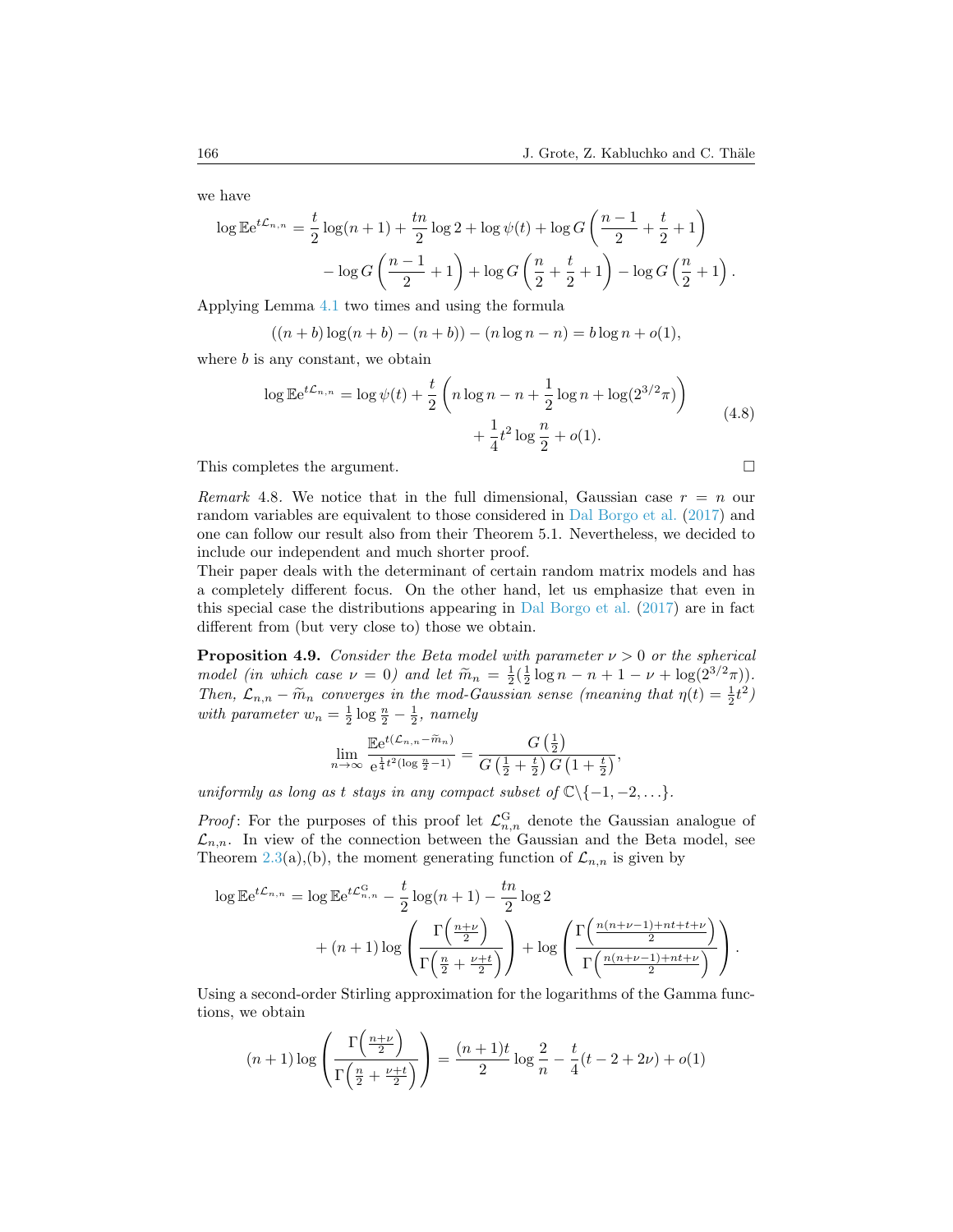and similarly

$$
\log\left(\frac{\Gamma\left(\frac{n(n+\nu-1)+nt+t+\nu}{2}\right)}{\Gamma\left(\frac{n(n+\nu-1)+nt+\nu}{2}\right)}\right) = t\log n - \frac{t}{2}\log 2 + o(1).
$$

Denoting by  $\psi(t)$  the function defined at [\(4.7\)](#page-24-0) and using [\(4.8\)](#page-25-0) we conclude that, after simplification of the resulting terms,

$$
\log \mathbb{E}e^{t\mathcal{L}_{n,n}} = \log \psi(t) + t\widetilde{m}_n + \frac{t^2}{4}\left(\log \frac{n}{2} - 1\right) + o(1)
$$

from which the result follows.  $\Box$ 

4.6. Case of fixed codimension. Consider the case in which the codimension of the simplex  $n - r$  stays fixed, while  $n \to \infty$ . Of course, if  $n - r = 0$ , we recover the full-dimensional case.

<span id="page-26-0"></span>**Proposition 4.10.** Consider the Gaussian model and let  $m_n$  be the same as in Proposition [4.7.](#page-24-1) Let  $d \in \mathbb{N}$  be fixed and take  $r = n - d$ , where  $n \to \infty$ . Then,  $\mathcal{L}_{n,r} - m_n$  converges in the mod-Gaussian sense (meaning that  $\eta(t) = \frac{1}{2}t^2$ ) with parameter  $w_n = \frac{1}{2} \log \frac{n}{2}$ , namely

$$
\lim_{n\to\infty} \frac{\mathbb{E}e^{t(\mathcal{L}_{n,r}-m_n)}}{e^{\frac{1}{4}t^2\log\frac{n}{2}}} = \frac{G\left(\frac{d+1}{2}\right)\cdot G\left(\frac{d+2}{2}\right)}{2^{\frac{td}{2}}G\left(\frac{d+1}{2}+\frac{t}{2}\right)\cdot G\left(\frac{d+2}{2}+\frac{t}{2}\right)}.
$$

The convergence is uniform as long as t stays in any compact subset of  $\mathbb{C}\backslash\{-d-\}$  $1, -d-2, \ldots$ .

<span id="page-26-1"></span>Proof: First, we observe that Theorem [2.5](#page-6-0) implies the distributional representation

$$
\mathcal{L}_{n,n} - \frac{1}{2} \log(n+1) \stackrel{d}{=} \left( \mathcal{L}_{n-r,n-r} - \frac{1}{2} \log(n-r+1) \right) + \left( \mathcal{L}'_{n,r} - \frac{1}{2} \log(r+1) \right), \tag{4.9}
$$

where  $\mathcal{L}'_{n,r}$  is a copy of  $\mathcal{L}_{n,r}$  independent of  $\mathcal{L}_{n-r,n-r}$ . Since  $n-r=d$ , this implies that

$$
\mathbb{E}e^{t(\mathcal{L}_{n,r}-m_n)} = \frac{\mathbb{E}e^{t(\mathcal{L}_{n,n}-m_n)}}{\mathbb{E}e^{t\mathcal{L}_{d,d}}} e^{\frac{t}{2}\log(d+1)} e^{\frac{t}{2}\log\left(\frac{n-d+1}{n+1}\right)}.
$$

Applying Proposition [4.7](#page-24-1) to the numerator and [\(4.6\)](#page-24-2) to the denominator, we conclude that

$$
\mathbb{E}e^{t(\mathcal{L}_{n,r}-m_n)} \sim \frac{e^{\frac{1}{4}t^2 \log \frac{n}{2}} \frac{G(\frac{1}{2})}{G(\frac{1}{2}+\frac{t}{2})G(1+\frac{t}{2})}}{(d+1)^{\frac{t}{2}} 2^{\frac{td}{2}} \frac{G(\frac{1}{2})}{G(\frac{d+1}{2})} \cdot \frac{G(1)}{G(\frac{d+2}{2})} \cdot \frac{G(\frac{d+1}{2}+\frac{t}{2})}{G(\frac{1}{2}+\frac{t}{2})} \cdot \frac{G(\frac{d+2}{2}+\frac{t}{2})}{G(1+\frac{t}{2})}} \cdot (d+1)^{\frac{t}{2}},
$$

which implies the claim.  $\Box$ 

<span id="page-26-2"></span>**Proposition 4.11.** Consider the Beta model with parameter  $\nu > 0$  or the spherical model (in which case  $\nu = 0$ ) and let  $\tilde{m}_n$  be the same as in Proposition [4.9.](#page-25-1) Let  $d \in \mathbb{N}$  be fixed and take  $r = n - d$ , where  $n \to \infty$ . Then,  $\mathcal{L}_{n,r} - \tilde{m}_n - \frac{d-1}{2} \log \frac{n}{2}$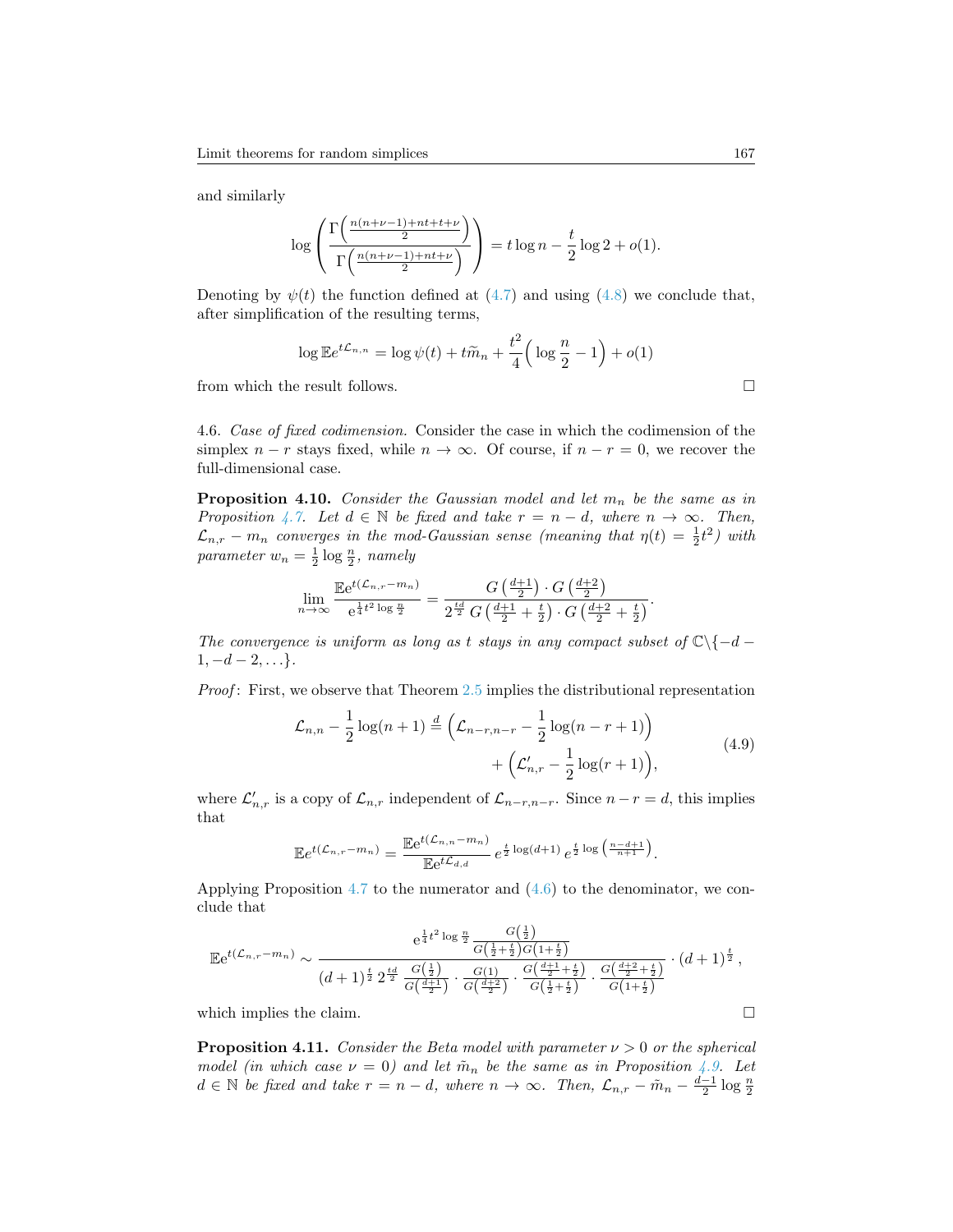converges in the mod-Gaussian sense (meaning that  $\eta(t) = \frac{1}{2}t^2$ ) with parameter  $w_n = \frac{1}{2} \log \frac{n}{2} - \frac{1}{2}$ , namely

$$
\lim_{n \to \infty} \frac{\mathbb{E}e^{t(\mathcal{L}_{n,r} - \widetilde{m}_n - \frac{d-1}{2}\log\frac{n}{2})}}{e^{\frac{1}{4}t^2(\log\frac{n}{2}-1)}} = \frac{G\left(\frac{d+1}{2}\right) \cdot G\left(\frac{d+2}{2}\right)}{2^{\frac{td}{2}}G\left(\frac{d+1}{2} + \frac{t}{2}\right) \cdot G\left(\frac{d+2}{2} + \frac{t}{2}\right)}.
$$

The convergence is uniform as long as t stays in any compact subset of  $\mathbb{C}\backslash\{-d-\}$  $1, -d-2, \ldots$ .

Proof: The computations are similar to those in the proof of Proposition [4.9,](#page-25-1) but slightly more involved. Again we let  $\mathcal{L}_{n,r}^{\mathbf{G}}$  to be the Gaussian analogue of  $\mathcal{L}_{n,r}$ . By Theorem [2.3](#page-3-1) (a), (b), the moment generating function of  $\mathcal{L}_{n,r}$  is given by

$$
\log \mathbb{E} e^{t\mathcal{L}_{n,r}} = \log \mathbb{E} e^{t\mathcal{L}_{n,r}^G} - \frac{t}{2} \log(r+1) - \frac{tr}{2} \log 2
$$
  
+ 
$$
(r+1) \log \left( \frac{\Gamma\left(\frac{n+\nu}{2}\right)}{\Gamma\left(\frac{n}{2} + \frac{\nu+t}{2}\right)} \right) + \log \left( \frac{\Gamma\left(\frac{r(n+\nu-2)+n+\nu}{2} + \frac{(r+1)t}{2}\right)}{\Gamma\left(\frac{r(n+\nu-2)+n+\nu}{2} + \frac{rt}{2}\right)} \right).
$$
 (4.10)

Using the Stirling series for the logarithm of the Gamma function, we obtain

<span id="page-27-0"></span>
$$
(r+1)\log\left(\frac{\Gamma\left(\frac{n+\nu}{2}\right)}{\Gamma\left(\frac{n}{2}+\frac{\nu+t}{2}\right)}\right)
$$
  
= 
$$
\frac{(n+1)t}{2}\log\frac{2}{n} - \frac{t}{4}(t-2+2\nu) + \frac{d-1}{2}t\log\frac{n}{2} + o(1)
$$

and

$$
\log \left( \frac{\Gamma\left(\frac{r(n+\nu-2)+n+\nu}{2} + \frac{(r+1)t}{2}\right)}{\Gamma\left(\frac{r(n+\nu-2)+n+\nu}{2} + \frac{rt}{2}\right)} \right) = t \log n - \frac{t}{2} \log 2 + o(1).
$$

Using the behavior of  $\mathcal{L}_{n,r}^{\mathbf{G}}$  stated in Proposition [4.10,](#page-26-0) we obtain, after some transformations,

$$
\log \mathbb{E} e^{t\mathcal{L}_{n,r}} = \log \left( \frac{G\left(\frac{d+1}{2}\right) \cdot G\left(\frac{d+2}{2}\right)}{2^{\frac{td}{2}} G\left(\frac{d+1}{2} + \frac{t}{2}\right) \cdot G\left(\frac{d+2}{2} + \frac{t}{2}\right)} \right) + t\widetilde{m}_n + \frac{t^2}{4} \left( \log \frac{n}{2} - 1 \right) + \frac{d-1}{2} t \log \frac{n}{2} + o(1),
$$
\nwhich yields the claim.

4.7. Case of diverging codimension. In this section we consider the case when the codimension of the simplex goes to  $+\infty$ .

<span id="page-27-1"></span>**Proposition 4.12.** Consider the Gaussian model and let  $m_n$  be the same as in Proposition [4.7.](#page-24-1) If  $r = r(n)$  is such that  $n - r \to \infty$  as  $n \to \infty$ , then

$$
\lim_{n\to\infty}\frac{\mathbb{E}\mathrm{e}^{t\left(\mathcal{L}_{n,r}-(m_n-m_{n-r})-\frac{1}{2}\log\left(\frac{(r+1)(n-r)}{n}\right)\right)}}{\mathrm{e}^{\frac{1}{4}t^2\log\frac{n}{n-r}}}=1.
$$

If, additionally,  $n - r = o(n)$ , then we have mod-Gaussian convergence (meaning that  $\eta(t) = \frac{1}{2}t^2$  with parameter  $w_n = \frac{1}{2}\log\frac{n}{n-r} \to \infty$  and limiting function identically equal to 1.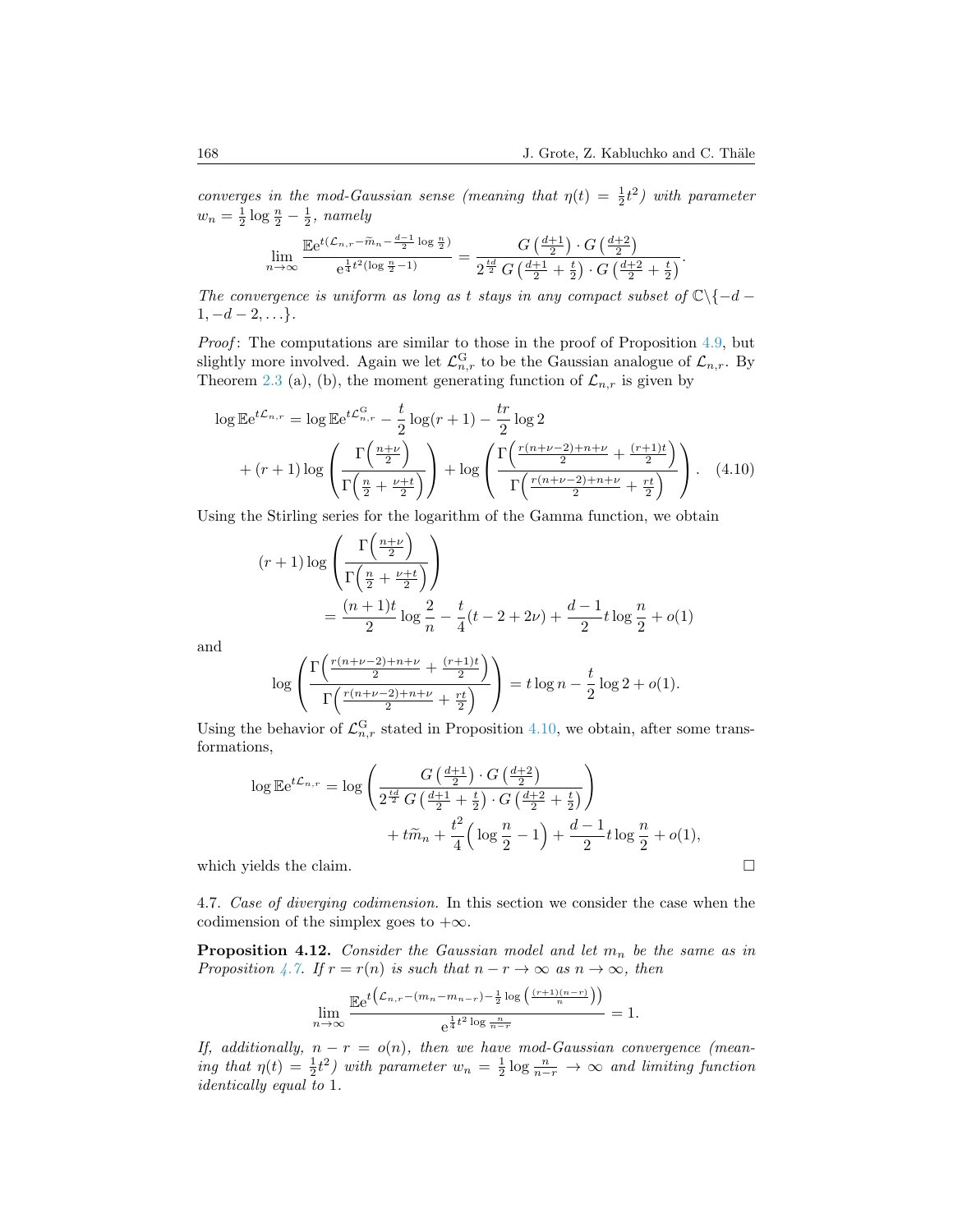Proof: From Proposition [4.7](#page-24-1) we know that

$$
\lim_{n \to \infty} \frac{\mathbb{E}e^{t(\mathcal{L}_{n,n} - m_n)}}{e^{\frac{1}{4}t^2 \log \frac{n}{2}}} = \lim_{n \to \infty} \frac{\mathbb{E}e^{t(\mathcal{L}_{n-r,n-r} - m_{n-r})}}{e^{\frac{1}{4}t^2 \log \frac{n-r}{2}}} = \frac{G\left(\frac{1}{2}\right)}{G\left(\frac{1}{2} + \frac{t}{2}\right)G\left(1 + \frac{t}{2}\right)}.
$$

Using the distributional identity  $(4.9)$  it follows that

$$
\mathbb{E}e^{t\left(\mathcal{L}_{n,r}-(m_{n}-m_{n-r})-\frac{1}{2}\log\left(\frac{(r+1)(n-r+1)}{n+1}\right)\right)} = \frac{\mathbb{E}e^{t(\mathcal{L}_{n,n}-m_{n})}}{\mathbb{E}e^{t(\mathcal{L}_{n-r,n-r}-m_{n-r})}}
$$

$$
\sim \frac{e^{\frac{1}{4}t^{2}\log\frac{n}{2}}}{e^{\frac{1}{4}t^{2}\log\frac{n-r}{n-r}}}
$$

$$
\sim e^{\frac{1}{4}t^{2}\log\frac{n}{n-r}},
$$

which implies the claim after observing that  $\log(n + 1) = \log n + o(1)$  and  $\log(n - 1)$  $r + 1$ ) = log(n - r) + o(1). Observe also that if  $n - r = o(n)$ , then  $w_n \to \infty$ , as  $n \to \infty$ , which is otherwise not the case.

<span id="page-28-0"></span>**Proposition 4.13.** Consider the Beta model with parameter  $\nu > 0$  or the spherical model (in which case  $\nu = 0$ ) and let  $m_n$  be the same as in Proposition [4.7.](#page-24-1) If  $r = r(n)$  is such that  $n - r = o(n)$  as  $n \to \infty$ , then,

$$
\lim_{n \to \infty} \frac{\mathbb{E}e^{t\left(\mathcal{L}_{n,r} - (m_n - m_{n-r} - \frac{r+1}{4n}(t-2+2\nu)) - \frac{1}{2}\log\frac{(n-r)(1+r)}{n^{1+r}}\right)}{e^{\frac{1}{4}t^2 \log\frac{n}{n-r}}} = 1.
$$

That is, we have mod-Gaussian convergence (meaning that  $\eta(t) = \frac{1}{2}t^2$ ) with parameter  $w_n = \frac{1}{2} \log \frac{n}{n-r}$  and limiting function identically equal to 1.

*Proof*: Denote by  $\mathcal{L}_{n,r}^G$  the Gaussian analogue of  $\mathcal{L}_{n,r}$ . Observe that relation [\(4.10\)](#page-27-0) still holds. Regarding the first term in this relation, we know from Proposition [4.12](#page-27-1) that

$$
\log \mathbb{E} e^{t\mathcal{L}_{n,r}^{\mathcal{G}}} = t(m_n - m_{n-r}) + \frac{t}{2} \log \left( \frac{(r+1)(n-r)}{n} \right) + \frac{1}{4} t^2 \log \frac{n}{n-r} + o(1).
$$

Again, a second-order Stirling expansion yields

 $\lambda$ 

 $\mathcal{L}$ 

$$
(r+1)\log\left(\frac{\Gamma(\frac{n+\nu}{2})}{\Gamma(\frac{n}{2}+\frac{\nu+t}{2})}\right) = (r+1)\frac{t}{2}\log\frac{2}{n} - \frac{r+1}{n}\frac{t}{4}(t-2+2\nu) + o(r/n^2)
$$

and

$$
\log \left( \frac{\Gamma\left(\frac{r(n+\nu-2)+n+\nu}{2} + \frac{(r+1)t}{2}\right)}{\Gamma\left(\frac{r(n+\nu-2)+n+\nu}{2} + \frac{rt}{2}\right)} \right) = \frac{t}{2} \log \left( \frac{r(n+\nu-2)+n+\nu}{2} + \frac{rt}{2} \right) + o(1)
$$

$$
= \frac{t}{2} \log \left( \frac{(r+1)n}{2} \right) + o(1).
$$

Taking everything together, we obtain

$$
\log \mathbb{E} e^{t\mathcal{L}_{n,r}} = t \left( m_n - m_{n-r} - \frac{r+1}{4n} (t - 2 + 2\nu) \right) + \frac{t}{2} \log \frac{(n-r)(1+r)}{n^{1+r}} + \frac{1}{4} t^2 \log \left( \frac{n}{n-r} \right) + o(1).
$$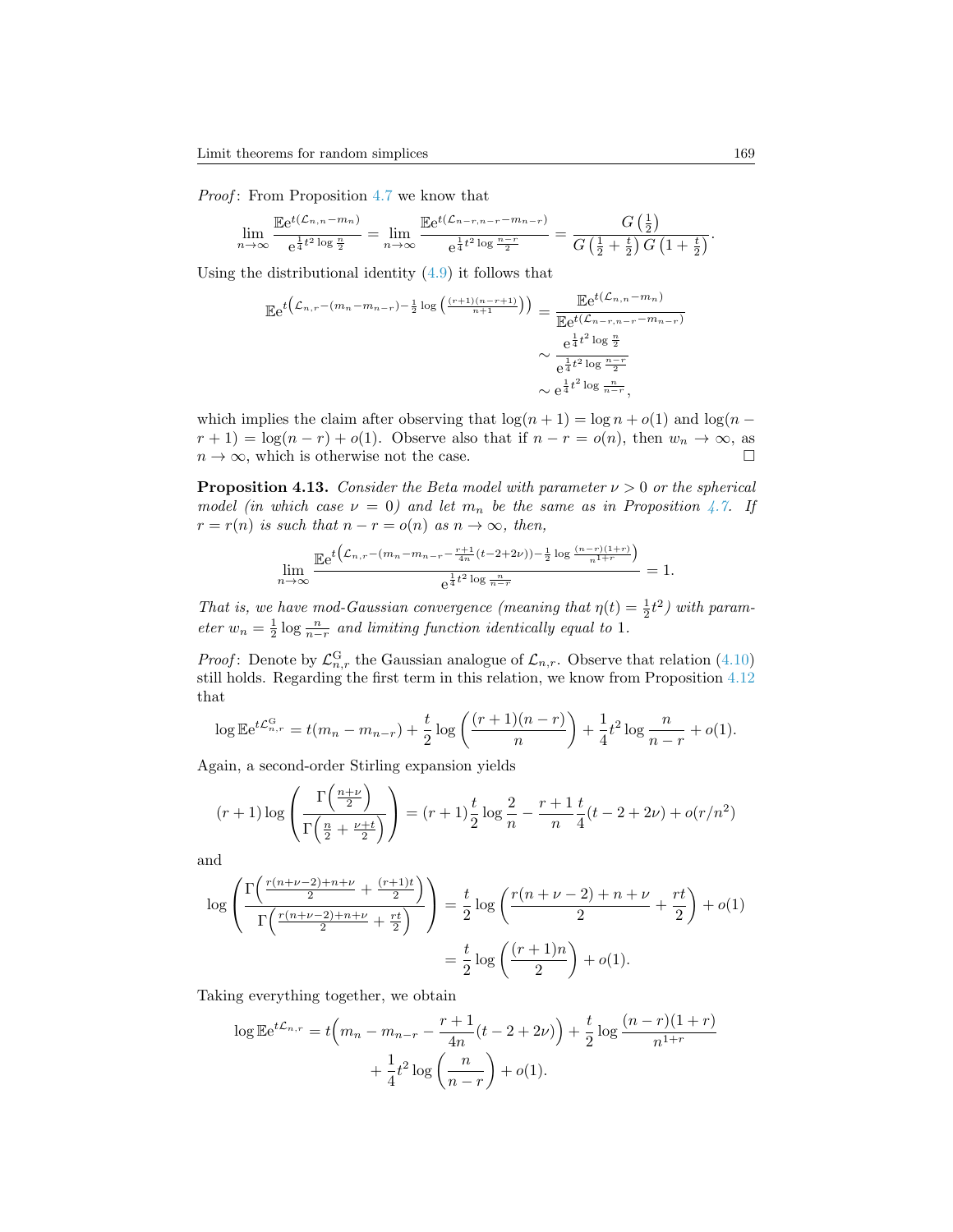This yields the claim, since  $w_n = \frac{1}{2} \log \frac{n}{n-r} \to \infty$ , as  $n \to \infty$  by the assumption that  $n - r = o(n)$ .

Remark 4.14. In [Eichelsbacher and Knichel](#page-35-19) [\(2017\)](#page-35-19) a wide class of random variables with gamma-type moments is studied, which especially comprises the random variables  $\mathcal{V}_{n,r}$  considered in this paper. For this general class of random variables  $\text{mod-}\phi$  convergence is proved using different methods on the technical side. Hence, the limit theorems presented in this section also follow from these general results as special cases, see [Eichelsbacher and Knichel](#page-35-19) [\(2017,](#page-35-19) Section 7).

# <span id="page-29-0"></span>5. Large deviations

The purpose of this section is to derive large deviation principles, recall the definition at the beginning of Section [3.2.](#page-16-1) Again, we restrict to the Gaussian, the Beta and the spherical model, which admit finite moments of all orders.

5.1. The Gaussian model. We start with the Gaussian model and recall the notation  $\mathcal{L}_{n,r} := \log(r! \mathcal{V}_{n,r})$ . Using the Gärtner–Ellis theorem we derive large deviation principles from the following Proposition.

**Proposition 5.1.** (a) Let  $r = o(n)$ , as  $n \to \infty$ . Then, we have

$$
j_1(t) := \lim_{n \to \infty} \frac{1}{rn} \log \mathbb{E} e^{tn(\mathcal{L}_{n,r} - \frac{r}{2} \log n - \frac{1}{2} \log(r+1))}
$$
  
= 
$$
\begin{cases} \frac{1}{2}((t+1)\log(t+1) - t) & : t \ge -1 \\ +\infty & : otherwise. \end{cases}
$$

(b) If  $r \sim \alpha n$ ,  $\alpha \in (0,1)$ , we have

$$
j_2(t) := \lim_{n \to \infty} \frac{1}{\alpha n^2} \log \mathbb{E} e^{tn(\mathcal{L}_{n,r} - \frac{\alpha n}{2}(\log n + \log(1-\alpha)))}
$$
  
= 
$$
\begin{cases} \frac{2+2t-\alpha}{4} \log \left( \frac{1+t-\alpha}{1-\alpha} \right) - \frac{t}{2} & : t \ge \alpha - 1 \\ +\infty & : otherwise. \end{cases}
$$

(c) Let  $d \in \mathbb{N}$  and assume that  $d = n - r$ , as  $n \to \infty$ , and  $m_n = \frac{1}{2}(n \log n$  $n + \frac{1}{2} \log n + \log(2^{3/2}\pi)$  as in Proposition [4.10.](#page-26-0) Then, we have

$$
\lim_{n \to \infty} \frac{1}{\frac{1}{2} \log \frac{n}{2}} \log \mathbb{E} e^{t(\mathcal{L}_{n,r} - m_n)} = \frac{1}{2} t^2.
$$

(d) Let  $r = r(n)$  be such that  $n - r = o(n)$ , as  $n \to \infty$ . Then, we have

$$
\lim_{n \to \infty} \frac{1}{\frac{1}{2} \log \frac{n}{n-r}} \log \mathbb{E} e^{t \left( \mathcal{L}_{n,r} - (m_n - m_{n-r}) - \frac{1}{2} \log \left( \frac{(r+1)(n-r+1)}{n+1} \right) \right)} = \frac{1}{2} t^2.
$$

*Proof*: Part (a) is a consequence of Remark [4.3.](#page-22-0) The proofs of the  $(c)$  and  $(d)$ directly follow from the proofs of Propositions [4.10](#page-26-0) and [4.12](#page-27-1) in the previous section, respectively.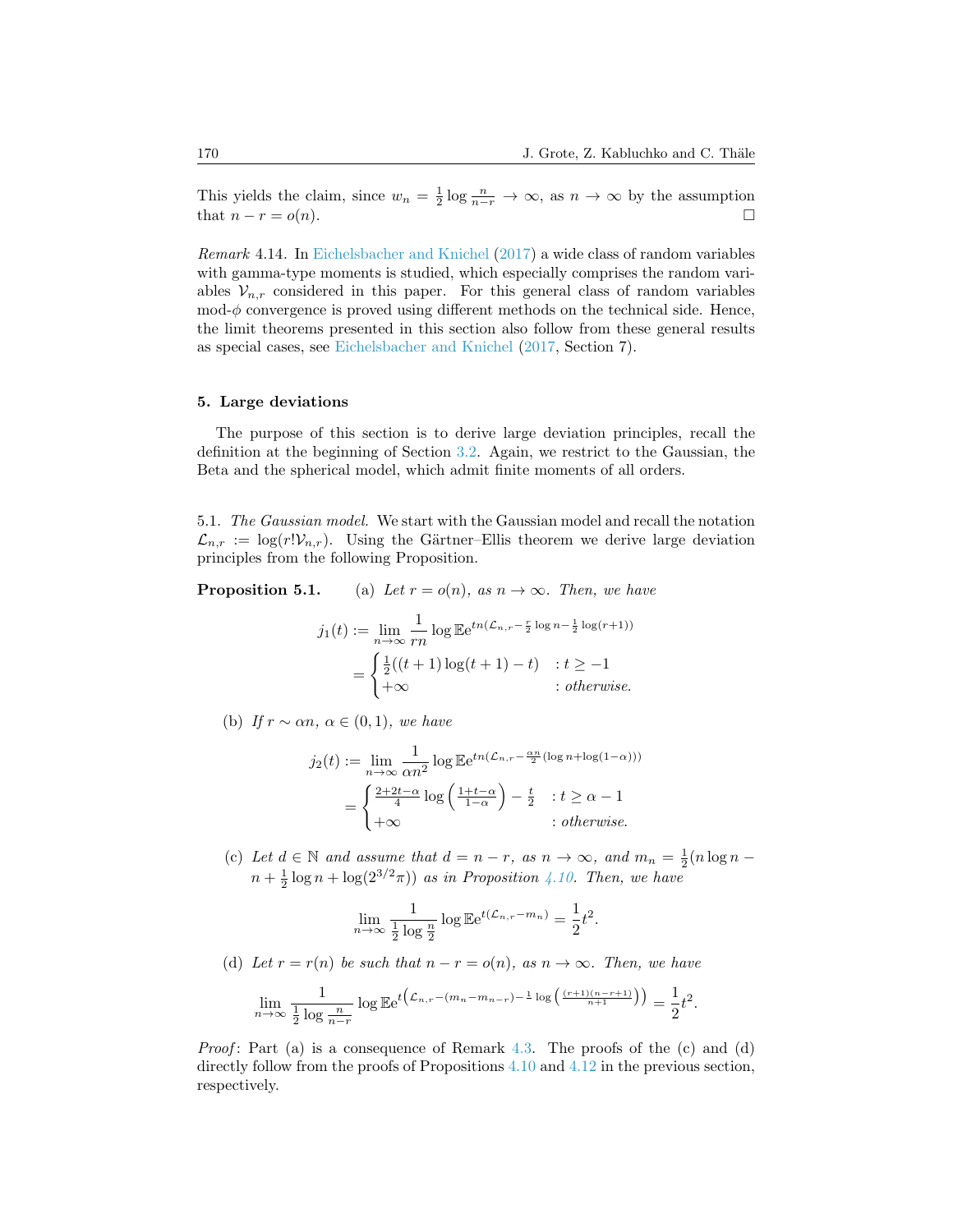We turn now to the case that  $r \sim \alpha n$ . Due to the asymptotic formula [\(4.3\)](#page-21-0) we obtain for all  $\alpha \in (0,1)$ ,  $t \geq 0$  and  $j \in \mathbb{N}$  that

$$
\begin{split} &\log\left(\frac{\Gamma\left(\frac{(1+t-\alpha)n+j}{2}\right)}{\Gamma\left(\frac{(1-\alpha)n+j}{2}\right)}\right)\\ &\sim \log\left(\frac{\exp\left(-\frac{(1+t-\alpha)n}{2}\right)\left(\frac{(1+t-\alpha)n}{2}\right)^{\frac{(1+t-\alpha)n}{2}+\frac{j-1}{2}}}{\exp\left(-\frac{(1-\alpha)n}{2}\right)\left(\frac{(1-\alpha)n}{2}\right)^{\frac{(1-\alpha)n}{2}+\frac{j-1}{2}}}\right)\\ &=\log\left(\exp\left(-\frac{tn}{2}\right)\left(\frac{n}{2}\right)^{\frac{tn}{2}}\frac{(1+t-\alpha)^{\frac{(1+t-\alpha)n}{2}}}{(1-\alpha)^{\frac{(1-\alpha)n}{2}}}\left(\frac{1+t-\alpha}{1-\alpha}\right)^{\frac{j-1}{2}}\right)\\ &=-\frac{tn}{2}+\frac{tn}{2}\log\left(\frac{n}{2}\right)+\frac{(1+t-\alpha)n}{2}\log\left(1+t-\alpha\right)\\ &-\frac{(1-\alpha)n}{2}\log\left(1-\alpha\right)+\frac{j-1}{2}\log\left(\frac{1+t-\alpha}{1-\alpha}\right), \end{split}
$$

as  $n \to \infty$ , and thus

$$
\frac{1}{\alpha n^2} \log \mathbb{E} e^{tn\mathcal{L}_{n,r}}
$$
\n
$$
= \frac{1}{\alpha n^2} \left[ \frac{tn}{2} \log(\alpha n + 1) + \frac{t\alpha n^2}{2} \log 2 + \sum_{j=1}^{\alpha n} \log \left( \frac{\Gamma\left(\frac{(1+t-\alpha)n+j}{2}\right)}{\Gamma\left(\frac{(1-\alpha)n+j}{2}\right)} \right) \right]
$$
\n
$$
\sim -\frac{t}{2} + \frac{t}{2} \log(n) + \frac{1+t-\alpha}{2} \log(1+t-\alpha)
$$
\n
$$
- \frac{1-\alpha}{2} \log(1-\alpha) + \frac{\alpha}{4} \log \left( \frac{1+t-\alpha}{1-\alpha} \right)
$$
\n
$$
= -\frac{t}{2} + \frac{t}{2} \log(n) + \frac{2+2t-\alpha}{4} \log(1+t-\alpha) - \frac{2-\alpha}{4} \log(1-\alpha) .
$$

This directly yields the result in the case  $r \sim \alpha n$  in view of the moment formula for Gaussian simplices stated in Section [2.1.](#page-2-1)  $\Box$ 

We turn now to the large deviation principles for the log-volume of Gaussian simplices.

**Theorem 5.2** (LDP for Gaussian simplices). (a) Let  $r = o(n)$ , as  $n \to \infty$ . Then,  $\frac{1}{r}(\mathcal{L}_{n,r} - \frac{r}{2}\log n - \frac{1}{2}\log(r+1))$  satisfies a LDP with speed rn and rate function

$$
I(x) = \frac{1}{2}(e^{2x} - 1) - x, \qquad x \in \mathbb{R}.
$$

(b) If  $r \sim \alpha n$ ,  $\alpha \in (0,1)$ , then,  $\frac{1}{\alpha n}(\mathcal{L}_{n,r} - \frac{\alpha n}{2}(\log n + \log(1-\alpha)))$  satisfies a  $LDP$  with speed  $\alpha n^2$  and rate function

$$
I(x) = \sup_{t \ge \alpha - 1} \{ tx - j_2(t) \}, \qquad x \in \mathbb{R},
$$

where  $j_2(t)$  is the function from Proposition 5.1 (b).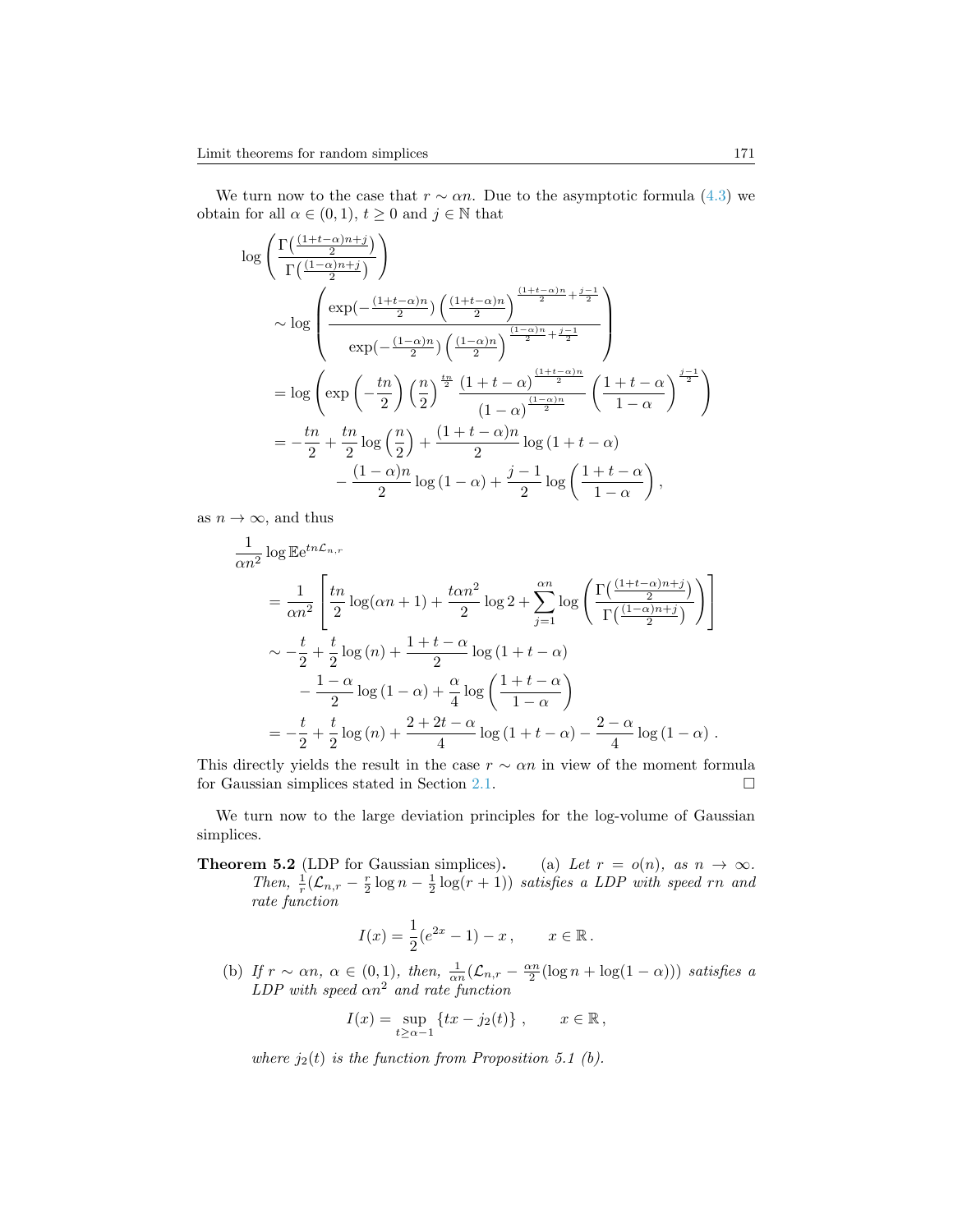(c) Let  $d \in \mathbb{N}$  and assume that  $d = n - r$ , as  $n \to \infty$ , and  $m_n = \frac{1}{2}(n \log n - n +$  $\frac{1}{2}\log n + \log(2^{3/2}\pi)$ . Then,  $\frac{1}{\frac{1}{2}\log \frac{n}{2}}(\mathcal{L}_{n,r} - m_n)$  satisfies a LDP with speed  $\frac{1}{2} \log \frac{n}{2}$  and rate function

$$
I(x) = \frac{1}{2}x^2, \qquad x \in \mathbb{R}.
$$

(d) Let  $r = r(n)$  be such that  $n-r \to \infty$ , as  $n \to \infty$ . If  $n-r = o(n)$ , as  $n \to \infty$ , then,  $\frac{1}{\frac{1}{2} \log \frac{n}{n-r}} (\mathcal{L}_{n,r} - (m_n - m_{n-r}) - \frac{1}{2} \log \left( \frac{(r+1)(n-r+1)}{n+1} \right))$  satisfies a LDP with speed  $\frac{1}{2} \log \frac{n}{n-r}$  and rate function

$$
I(x) = \frac{1}{2}x^2, \qquad x \in \mathbb{R}.
$$

*Proof of Theorem [5.2:](#page-0-0)* Let  $r = o(n)$ , as  $n \to \infty$ . Then, by the Gärtner–Ellis theorem (cf. Section 2.3 in [Dembo and Zeitouni,](#page-34-5) [2010\)](#page-34-5) and Proposition [5.1,](#page-0-0) the random variables  $\frac{1}{r}(\mathcal{L}_{n,r} - \frac{r}{2}\log(n-\frac{1}{2}\log(r+1))$  satisfy a LDP with speed rn and rate function

$$
I(x) = \sup_{t \ge -1} \left[ tx - \frac{1}{2}((t+1)\log(t+1) - t) \right],
$$

i.e., the Legendre-Fenchel transform of the function  $\frac{1}{2}((t+1)\log(t+1)-t)$ . For each  $x \in \mathbb{R}$  the supremum is attained at  $t = e^{2x} - 1$ , which yields the result of (a). The same argument implies the LDP for the other regimes of  $r$  as well.  $\Box$ 

5.2. The Beta and the spherical model. Now, we turn to the Beta model with parameter  $\nu > 0$  and the spherical model, i.e.,  $\nu = 0$ , and recall that  $\mathcal{L}_{n,r} :=$  $log(r!V_{n,r})$ , where  $V_{n,r}$  is the volume of the r-dimensional simplex with vertices  $X_1, \ldots, X_{r+1}$  chosen according to the Beta or the spherical distribution, respectively. Similar to the Gaussian case, we start with the following proposition that will imply the large deviation principles.

**Proposition 5.3.** (a) Let  $r \in \mathbb{N}$  be fixed. Then, we have

$$
j_3(t) := \lim_{n \to \infty} \frac{1}{n} \log \mathbb{E} e^{tn\mathcal{L}_{n,r}} = \begin{cases} \eta(t) & \text{if } t \ge -1 \\ +\infty & \text{otherwise,} \end{cases}
$$

where  $\eta$  is the function from Proposition [4.4.](#page-22-1)

(b) If  $r \sim \alpha n$ ,  $\alpha \in (0,1)$ , we have

$$
j_4(t) := \lim_{n \to \infty} \frac{1}{\alpha n^2} \log \mathbb{E} e^{tn\mathcal{L}_{n,r}} = \begin{cases} \eta(t) & : t \ge -1 \\ +\infty & : otherwise, \end{cases}
$$

where  $\eta(t)$  is the function given by

$$
\eta(t) := \frac{2 + 2t - \alpha}{4} \log (1 + t - \alpha)
$$

$$
- \frac{2 - \alpha}{4} \log (1 - \alpha) - \frac{1 + t}{2} \log (1 + t).
$$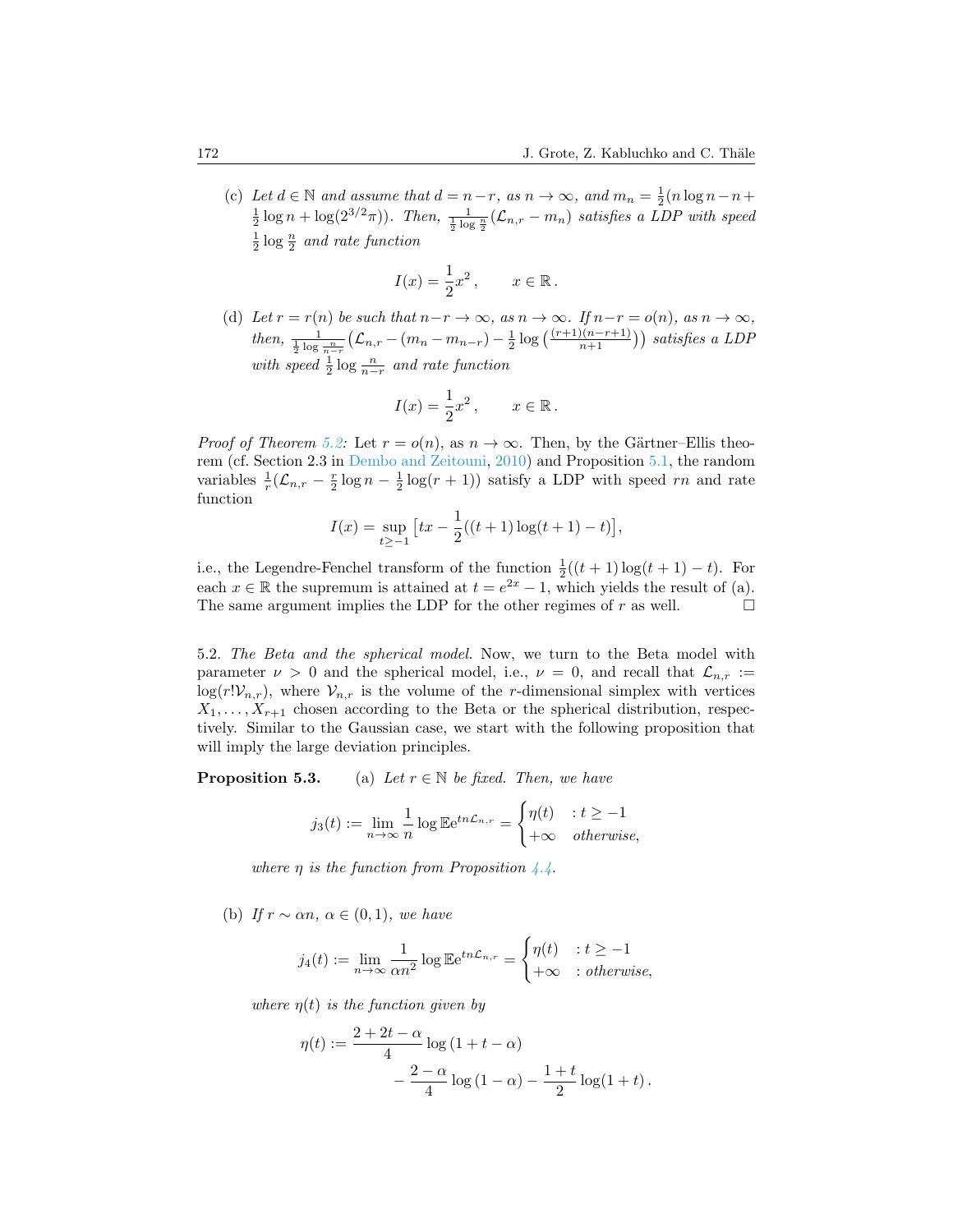(c) Let  $d \in \mathbb{N}$  and assume that  $d = n - r$ , as  $n \to \infty$ , and let  $\widetilde{m}_n = \frac{1}{2}(\frac{1}{2}\log n$  $n+1-\nu+\log(2^{3/2}\pi))$  as in Proposition [4.9.](#page-25-1) Then, we have

$$
\lim_{n \to \infty} \frac{1}{\frac{1}{2}(\log \frac{n}{2} - 1)} \log \mathbb{E} e^{t(\mathcal{L}_{n,r} - \tilde{m}_n - \frac{d-1}{2}\log \frac{n}{2})} = \frac{1}{2}t^2.
$$

(d) Let  $r = r(n)$  be such that  $n - r = o(n)$ , and let  $m_n = \frac{1}{2}(n \log n - n +$  $\frac{1}{2}\log n + \log(2^{3/2}\pi)$  be as in Proposition [4.10.](#page-26-0) Then

$$
\lim_{n \to \infty} \frac{1}{\frac{1}{2} \log \frac{n}{n-r}} \times \log \mathbb{E} e^{t \left( \mathcal{L}_{n,r} - (m_n - m_{n-r} - \frac{r+1}{4n} (t - 2 + 2\nu)) - \frac{1}{2} \log \frac{(n-r)(1+r)}{n^{1+r}} \right)} = \frac{1}{2} t^2.
$$

*Proof of Proposition [5.1:](#page-0-0)* For  $t \ge -1$  the assertions in (a) follows from Proposi-tion [4.4.](#page-22-1) Recall from Theorem [2.5](#page-6-0) that the distribution of  $\mathcal{V}_{n,r}$  involves Beta random variables  $Z := \beta_{\frac{\nu+r-j}{2}, \frac{n-r+j}{2}}$  with  $j \leq r$ . Writing

$$
\mathbb{E}e^{\frac{tn}{2}\log Z} = \mathbb{E}Z^{\frac{tn}{2}} = c \int_0^1 z^{\frac{n-r+j}{2} + \frac{tn}{2} - 1} (1 - z)^{\frac{\nu + r - j}{2} - 1} dz
$$

we see that the exponent at z is less than  $-1$  for sufficiently large n if  $t < -1$ . This implies that  $\mathbb{E}e^{\frac{tn}{2}\log Z} \to +\infty$  and completes the proof of (a).

Now, let us turn towards the case  $r \sim \alpha n$ ,  $\alpha \in (0,1)$  in (b). Similar to what has been done in the Gaussian setting, we obtain by using the asymptotic formula [\(4.3\)](#page-21-0) for all  $\nu > 0$ ,

$$
(\alpha n + 1) \log \left( \frac{\Gamma(\frac{n+\nu}{2})}{\Gamma(\frac{(1+t)n+\nu}{2})} \right)
$$
  
\$\sim (\alpha n + 1) \left( \frac{tn}{2} - \frac{tn}{2} \log\left(\frac{n}{2}\right) - \frac{(1+t)n+\nu-1}{2} \log(1+t) \right)\$  
\$\sim \frac{t\alpha n^2}{2} - \frac{t\alpha n^2}{2} \log\left(\frac{n}{2}\right) - \frac{(1+t)\alpha n^2 + \alpha n(\nu-1)}{2} \log(1+t)\$,

as  $n \to \infty$ , and for all  $t \geq 0$ ,

$$
\log\left(\frac{\Gamma\left(\frac{\alpha n(n+\nu-2)+n+tn(\alpha n+1)+\nu}{2}\right)}{\Gamma\left(\frac{\alpha n(n+\nu-2)+n+tn\alpha n+\nu}{2}\right)}\right) \sim -\frac{tn}{2} + \frac{tn}{2}\log\left(\frac{n}{2}\right) + \frac{\alpha n(n+\nu-2)+n+tn(\alpha n+1)+\nu}{2}\log\left(\alpha(n+\nu-2)+1+t(\alpha n+1)\right) - \frac{\alpha n(n+\nu-2)+n+tn\alpha n+\nu}{2}\log\left(\alpha(n+\nu-2)+1+t\alpha n\right).
$$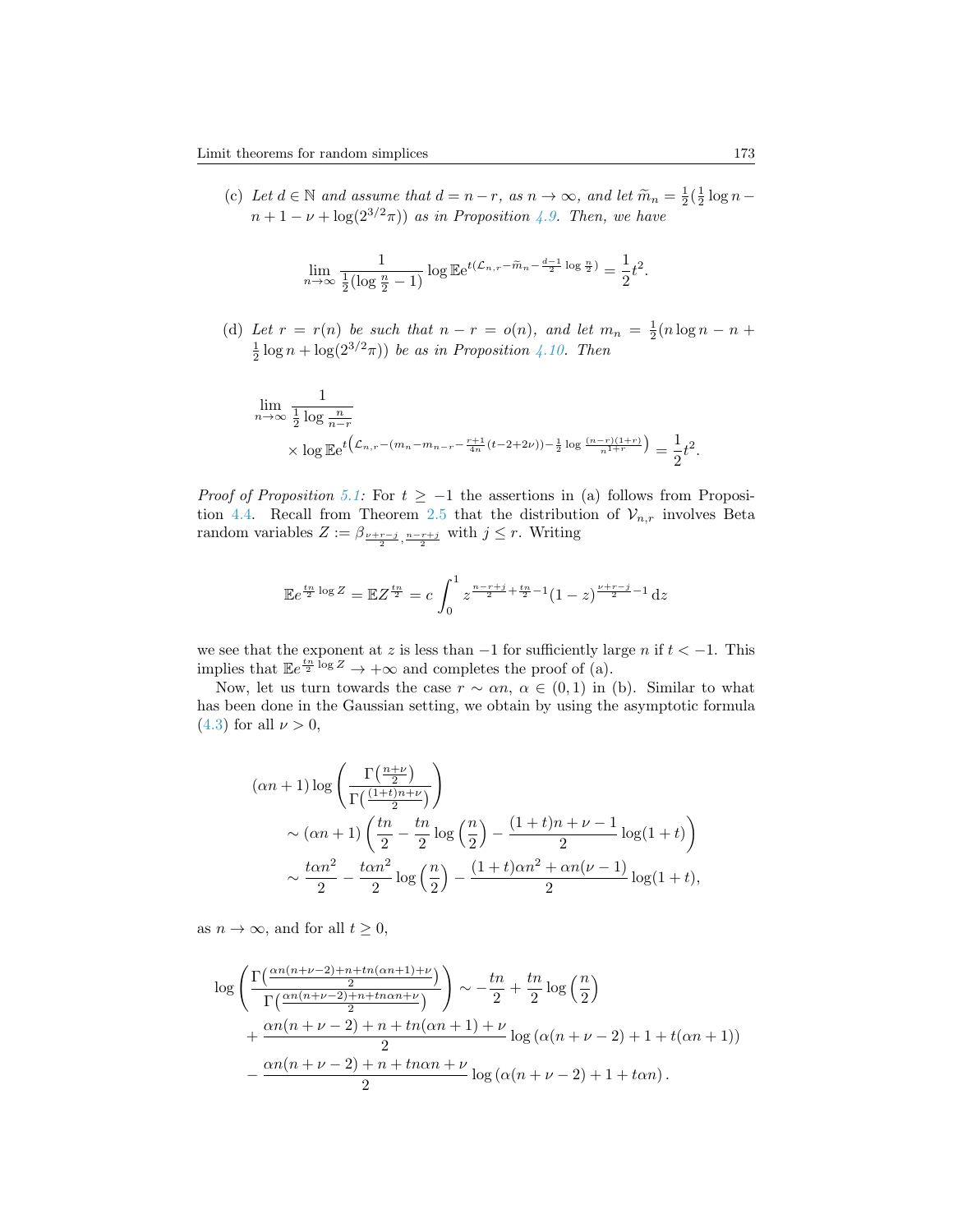Thus, by using the calculations made in the Gaussian case above, we conclude that

$$
\frac{1}{\alpha n^2} \log \mathbb{E} e^{tn\mathcal{L}_{n,r}} \n= \frac{1}{\alpha n^2} \left[ (\alpha n + 1) \log \left( \frac{\Gamma(\frac{n+\nu}{2})}{\Gamma(\frac{(1+t)n+\nu}{2})} \right) \right. \n+ \log \left( \frac{\Gamma(\frac{\alpha n(n+\nu-2)+n+tn(\alpha n+1)+\nu}{2})}{\Gamma(\frac{\alpha n(n+\nu-2)+n+tn\alpha n+\nu}{2})} \right) + \sum_{j=1}^{\alpha n} \log \left( \frac{\Gamma(\frac{(1+t-\alpha)n+j}{2})}{\Gamma(\frac{(1-\alpha)n+j}{2})} \right) \right] \n\sim \frac{t}{2} - \frac{t}{2} \log \left( \frac{n}{2} \right) - \frac{1+t}{2} \log(1+t) + \frac{1+t}{2} \log (\alpha(n+\nu-2)+1+t(\alpha n+1)) \n- \frac{1+t}{2} \log (\alpha(n+\nu-2)+1+t\alpha n) - \frac{t}{2} + \frac{t}{2} \log \left( \frac{n}{2} \right) \n+ \frac{2+2t-\alpha}{4} \log(1+t-\alpha) - \frac{2-\alpha}{4} \log(1-\alpha) \n\sim -\frac{1+t}{2} \log(1+t) + \frac{2+2t-\alpha}{4} \log(1+t-\alpha) - \frac{2-\alpha}{4} \log(1-\alpha),
$$

as  $n \to \infty$ . This directly yields the result in the case where  $r \sim \alpha n$ , again taking into account the moment representation in the Beta model stated in Section [2.1.](#page-2-1) Since there is no dependence on the parameter  $\nu$  in the result concerning the Beta model, the one regarding the spherical model is implied by considering the limiting case  $\nu \downarrow 0$  as seen several times before.

The proofs of the (c) and (d) directly follow from the proofs of Propositions [4.11](#page-26-2) and  $4.13$  in the previous section, respectively.

Now, we are able to state the large deviation principles for the Beta and the spherical model. Their proofs follow the same lines as the ones in the Gaussian case presented above by using the Gärtner–Ellis theorem. For this reason we have decided to skip them.

**Theorem 5.4** (LDP for Beta-type and spherical simplices). (a) Let  $r \in \mathbb{N}$  be fixed. Then,  $\mathcal{L}_{n,r}$  satisfies a LDP with speed n and rate function

$$
I(x) = \sup_{t \in \mathbb{R}} \left\{ tx - j_3(t) \right\},\,
$$

where  $j_3(t)$  is the function from Proposition 5.3 (a).

(b) If  $r \sim \alpha n$ ,  $\alpha \in (0,1)$ , then,  $\frac{1}{\alpha n} \mathcal{L}_{n,r}$  satisfies a LDP with speed  $\alpha n^2$  and rate function

$$
I(x) = \sup_{t \in \mathbb{R}} \left\{ tx - j_4(t) \right\},\,
$$

where  $j_4(t)$  is the function from Proposition 5.3 (b).

(c) Let  $d \in \mathbb{N}$  and assume that  $d = n - r$ , as  $n \to \infty$ , and  $\widetilde{m}_n = \frac{1}{2}(\frac{1}{2}\log n$  $n+1-\nu+\log(2^{3/2}\pi))$ . Then,  $\frac{1}{\frac{1}{2}(\log\frac{n}{2}-1)}(\mathcal{L}_{n,r}-\widetilde{m}_n-\frac{d-1}{2}\log\frac{n}{2})$  satisfies a LDP with speed  $\frac{1}{2}(\log \frac{n}{2} - 1)$  and rate function

$$
I(x) = \frac{1}{2}x^2, \qquad x \in \mathbb{R}.
$$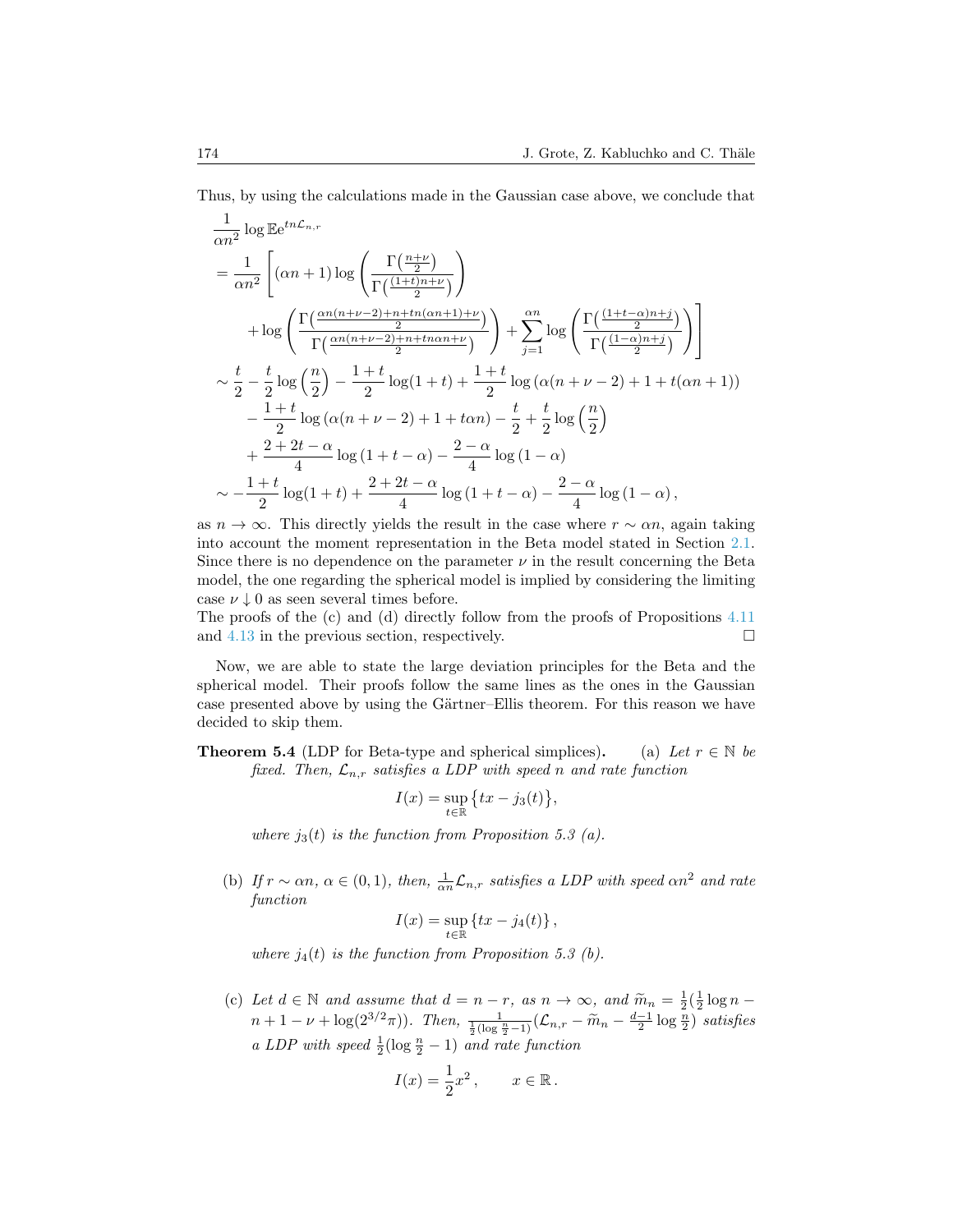(d) Let  $r = r(n)$  be such that  $n-r = o(n)$ , and let  $m_n = \frac{1}{2}(n \log n - n + \frac{1}{2} \log n +$  $log(2^{3/2}\pi))$  be defined as in Proposition [4.10.](#page-26-0) Then,  $\frac{1}{\frac{1}{2} \log \frac{n}{n-r}} (\mathcal{L}_{n,r} - (m_n$  $m_{n-r} - \frac{r+1}{4n}(t-2+2\nu)) - \frac{1}{2}\log\frac{(n-r)(1+r)}{n^{1+r}}$  satisfies a LDP with speed  $\frac{1}{2} \log \frac{n}{n-r}$  and rate function

$$
I(x) = \frac{1}{2}x^2, \qquad x \in \mathbb{R}.
$$

Remark 5.5. One can combine Theorem [5.4](#page-0-0) with the contraction principle from large deviation theory to obtain a LDP for  $\mathcal{V}_{n,r}$ , that is, for the volume of the random simplex itself in the cases that  $r = o(n)$  and  $r \sim \alpha n$  for some  $\alpha \in (0, 1)$ .

# Acknowledgements

JG has been supported by the German Research Foundation (DFG) via Research Training Group RTG 2131 High dimensional Phenomena in Probability – Fluctuations and Discontinuity. ZK and CT were supported by the DFG Scientific Network Cumulants, Concentration and Superconcentration.

#### References

- <span id="page-34-4"></span>M. Abramowitz and I. A. Stegun, editors. Handbook of mathematical functions with formulas, graphs, and mathematical tables. Dover Publications, Inc., New York (1992). ISBN 0-486-61272-4. [MR1225604.](http://www.ams.org/mathscinet-getitem?mr=MR1225604)
- <span id="page-34-1"></span>W. J. Anderson. On certain random simplices in  $\mathbb{R}^n$ . J. Multivariate Anal. 19 (2), 265–272 (1986). [MR853057.](http://www.ams.org/mathscinet-getitem?mr=MR853057)
- <span id="page-34-0"></span>I. Bárány. Random polytopes, convex bodies, and approximation. In Stochastic geometry, volume 1892 of Lecture Notes in Math., pages 77–118. Springer, Berlin (2007). [MR2327291.](http://www.ams.org/mathscinet-getitem?mr=MR2327291)
- <span id="page-34-9"></span>E. W. Barnes. The theory of the G-function. Quart. J. Pure Appl. Math. 31, 264–314 (1900).
- <span id="page-34-7"></span>P. J. Bickel and K. A. Doksum. Mathematical statistics—basic ideas and selected topics. Vol. 1. Texts in Statistical Science Series. CRC Press, Boca Raton, FL, second edition (2015). ISBN 978-1-4987-2380-0. [MR3445928.](http://www.ams.org/mathscinet-getitem?mr=MR3445928)
- <span id="page-34-2"></span>D. P. T. Chu. Random r-content of an r-simplex from beta-type-2 random points. Canad. J. Statist. 21 (3), 285–293 (1993). [MR1241060.](http://www.ams.org/mathscinet-getitem?mr=MR1241060)
- <span id="page-34-10"></span>M. Dal Borgo, E. Hovhannisyan and A. Rouault. Mod-gaussian convergence for random determinants and random characteristic polynomials. ArXiv Mathematics e-prints (2017). [arXiv: 1707.00449.](http://arxiv.org/abs/1707.00449)
- <span id="page-34-8"></span>F. Delbaen, E. Kowalski and A. Nikeghbali. Mod- $\varphi$  convergence. Int. Math. Res. Not. IMRN (11), 3445–3485 (2015). [MR3373056.](http://www.ams.org/mathscinet-getitem?mr=MR3373056)
- <span id="page-34-5"></span>A. Dembo and O. Zeitouni. Large deviations techniques and applications, volume 38 of Stochastic Modelling and Applied Probability. Springer-Verlag, Berlin (2010). ISBN 978-3-642-03310-0. [MR2571413.](http://www.ams.org/mathscinet-getitem?mr=MR2571413)
- <span id="page-34-3"></span>H. Döring and P. Eichelsbacher. Moderate deviations for the determinant of Wigner matrices. In Limit theorems in probability, statistics and number theory, volume 42 of Springer Proc. Math. Stat., pages 253–275. Springer, Heidelberg (2013a). [MR3079146.](http://www.ams.org/mathscinet-getitem?mr=MR3079146)
- <span id="page-34-6"></span>H. Döring and P. Eichelsbacher. Moderate deviations via cumulants. J. Theoret. Probab. 26 (2), 360–385 (2013b). [MR3055808.](http://www.ams.org/mathscinet-getitem?mr=MR3055808)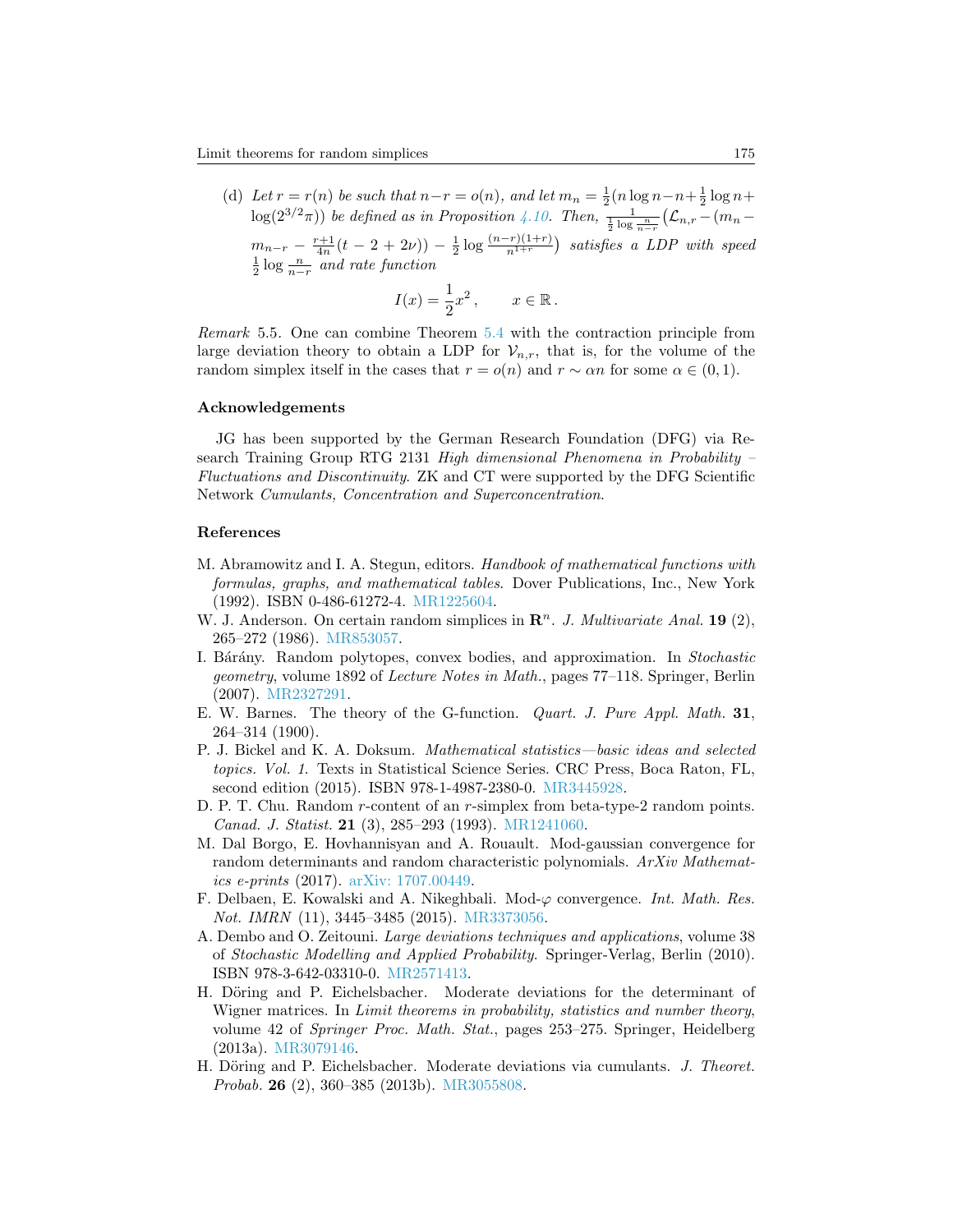- <span id="page-35-19"></span>P. Eichelsbacher and L. Knichel. Fine asymptotics for models with gamma type moments. ArXiv Mathematics e-prints (2017). [arXiv: 1710.06484.](http://arxiv.org/abs/1710.06484)
- <span id="page-35-14"></span>V. Féray, P.-L. Méliot and A. Nikeghbali.  $Mod-\phi$  convergence. SpringerBriefs in Probability and Mathematical Statistics. Springer, Cham (2016). ISBN 978-3- 319-46821-1; 978-3-319-46822-8. [MR3585777.](http://www.ams.org/mathscinet-getitem?mr=MR3585777)
- <span id="page-35-11"></span>J. Grote and C. Thäle. Concentration and moderate deviations for Poisson polytopes and polyhedra. Bernoulli 24 (4A), 2811–2841 (2018a). [MR3779703.](http://www.ams.org/mathscinet-getitem?mr=MR3779703)
- <span id="page-35-12"></span>J. Grote and C. Thäle. Gaussian polytopes: a cumulant-based approach. J. Complexity 47, 1–41 (2018b). [MR3804598.](http://www.ams.org/mathscinet-getitem?mr=MR3804598)
- <span id="page-35-0"></span>D. Hug. Random polytopes. In Stochastic geometry, spatial statistics and random fields, volume 2068 of Lecture Notes in Math., pages 205–238. Springer, Heidelberg (2013). [MR3059649.](http://www.ams.org/mathscinet-getitem?mr=MR3059649)
- <span id="page-35-15"></span>J. Jacod, E. Kowalski and A. Nikeghbali. Mod-Gaussian convergence: new limit theorems in probability and number theory. Forum Math. 23 (4), 835–873 (2011). [MR2820392.](http://www.ams.org/mathscinet-getitem?mr=MR2820392)
- <span id="page-35-10"></span>Z. Kabluchko, D. Temesvari and C. Thäle. Expected intrinsic volumes and facet numbers of random beta-polytopes (2018+). To appear in *Math. Nachr.*
- <span id="page-35-7"></span>Z. Kabluchko, C. Thäle and D. Zaporozhets. Beta polytopes and Poisson polyhedra: f-vectors and angles. ArXiv Mathematics e-prints (2018). [arXiv: 1805.01338.](http://arxiv.org/abs/1805.01338)
- <span id="page-35-13"></span>O. Kallenberg. Foundations of modern probability. Probability and its Applications (New York). Springer-Verlag, New York, second edition (2002). ISBN 0-387- 95313-2. [MR1876169.](http://www.ams.org/mathscinet-getitem?mr=MR1876169)
- <span id="page-35-16"></span>E. Kowalski, J. Najnudel and A. Nikeghbali. A characterization of limiting functions arising in Mod-\* convergence. Electron. Commun. Probab. 20, no. 79, 11 (2015). [MR3434196.](http://www.ams.org/mathscinet-getitem?mr=MR3434196)
- <span id="page-35-17"></span>E. Kowalski and A. Nikeghbali. Mod-Poisson convergence in probability and number theory. Int. Math. Res. Not. IMRN (18), 3549–3587 (2010). [MR2725505.](http://www.ams.org/mathscinet-getitem?mr=MR2725505)
- <span id="page-35-18"></span>M. R. Leadbetter, G. Lindgren and H. Rootzén. *Extremes and related properties of* random sequences and processes. Springer Series in Statistics. Springer-Verlag, New York-Berlin (1983). ISBN 0-387-90731-9. [MR691492.](http://www.ams.org/mathscinet-getitem?mr=MR691492)
- <span id="page-35-5"></span>H. Maehara. On random simplices in product distributions. J. Appl. Probab.  $17(2)$ , 553–558 (1980). [MR568966.](http://www.ams.org/mathscinet-getitem?mr=MR568966)
- <span id="page-35-4"></span>A. M. Mathai. On a conjecture in geometric probability regarding asymptotic normality of a random simplex. Ann. Probab.  $10$  (1), 247–251 (1982). [MR637392.](http://www.ams.org/mathscinet-getitem?mr=MR637392)
- <span id="page-35-8"></span>A. M. Mathai. Random p-content of a p-parallelotope in Euclidean n-space. Adv. in Appl. Probab. 31 (2), 343–354 (1999). [MR1724556.](http://www.ams.org/mathscinet-getitem?mr=MR1724556)
- <span id="page-35-9"></span>A. M. Mathai. Distributions of random volumes without using integral geometry techniques. In Probability and Statistical Models with Applications. Chapman and Hall/CRC (2001).
- <span id="page-35-6"></span>R. E. Miles. Isotropic random simplices. Advances in Appl. Probability 3, 353–382 (1971). [MR0309164.](http://www.ams.org/mathscinet-getitem?mr=MR0309164)
- <span id="page-35-1"></span>M. Reitzner. Random polytopes. In New perspectives in stochastic geometry, pages 45–76. Oxford Univ. Press, Oxford (2010). [MR2654675.](http://www.ams.org/mathscinet-getitem?mr=MR2654675)
- <span id="page-35-2"></span>A. Rényi and R. Sulanke. Uber die konvexe Hülle von  $n$  zufällig gewählten Punkten. Z. Wahrscheinlichkeitstheorie und Verw. Gebiete 2, 75–84 (1963) (1963). [MR0156262.](http://www.ams.org/mathscinet-getitem?mr=MR0156262)
- <span id="page-35-3"></span>H. Ruben. The volume of a random simplex in an n-ball is asymptotically normal. J. Appl. Probability 14 (3), 647–653 (1977). [MR0448479.](http://www.ams.org/mathscinet-getitem?mr=MR0448479)